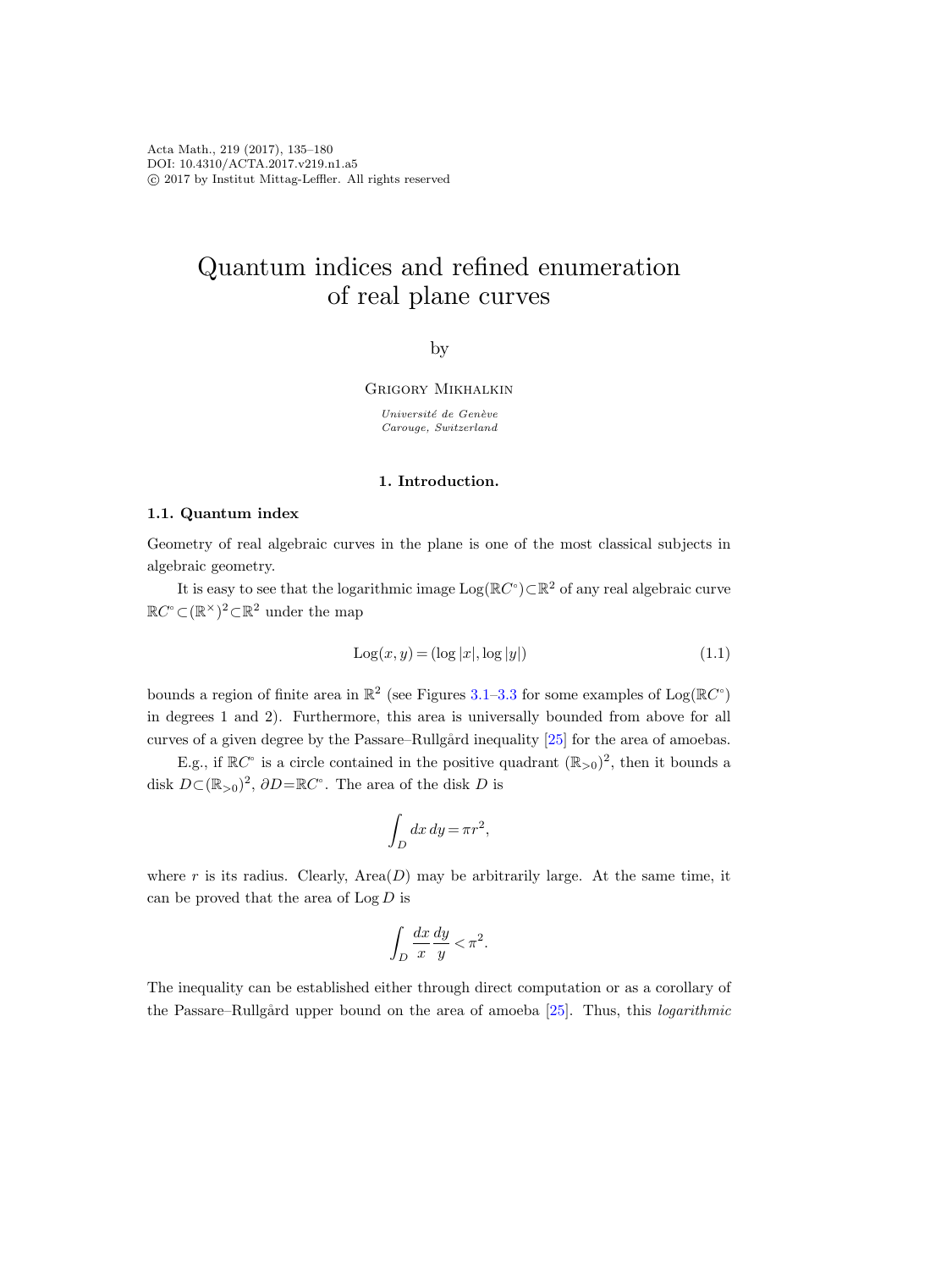area of  $D$  stays bounded no matter how large is the radius  $r$ . At the same time, it is clear that  $Area(Log(D))$  may assume any value between 0 and  $\pi^2$ .

In this paper, we impose the following conditions on an algebraic curve  $\mathbb{R} C \subset \mathbb{RP}^2$ (in the main body of the paper it is also formulated for other toric surfaces in place of  $\mathbb{RP}^2$ ) so that such continuous behavior of the logarithmic area is no longer possible.

Namely, we assume that  $\mathbb{R}C$  is an irreducible curve of type I (see §[2.1\)](#page-6-0). Then, according to [\[26\]](#page-45-1), RC comes with a canonical orientation (defined up to simultaneous reversal in all components of  $\mathbb{R}C$ ). This enables us to consider the signed area (with multiplicities) Area<sub>Log</sub>( $\mathbb{R}C$ ) bounded by Log( $\mathbb{R}C^{\circ}$ ) $\subset \mathbb{R}^{2}$ . Unless one of the two possible complex orientations of  $\mathbb{R}C$  is chosen, Area<sub>Log</sub>( $\mathbb{R}C$ ) is only well defined up to sign.

We have that the curve  $\mathbb{R} C \subset \mathbb{RP}^2$  is the zero set of an irreducible homogeneous polynomial  $f(x_0, x_1, x_2)$ . For simplicity, in the introduction we assume that  $\mathbb{R}C$  is disjoint from the points  $(0.0:1)$ ,  $(0.1:0)$  and  $(1:0:0)$ . For  $j=0,1,2$ , the restriction of f to the set  $\{(x_0 : x_1 : x_2) \in \mathbb{RP}^2 : x_j = 0\}$  is a homogeneous polynomial  $f_j$  in two variables responsible for the intersection of  $\mathbb{R}C$  with the three coordinate axes of  $\mathbb{RP}^2$ . We say that  $\mathbb{R}C$  has real or purely imaginary coordinate intersection if for any (complex) zero  $(z_a; z_b)$  of  $f_i$  we have  $(z_b/z_a)^2 \in \mathbb{R}$ . Theorem [3.1](#page-8-0) asserts that in this case Area<sub>Log</sub>( $\mathbb{R}C$ ) must be divisible by  $\frac{1}{2}\pi^2$ , and so cannot vary continuously. The number  $k = \text{Area}_{\text{Log}}(\mathbb{R}C)/\pi^2$  is thus a half-integer naturally associated with the curve. We call it the *quantum index* of  $\mathbb{R}C$ .

THEOREM [3.1.](#page-8-0) (Special case of  $\mathbb{RP}^2$ ) Let  $\mathbb{R}C\subset \mathbb{RP}^2$  be a real curve of degree d and type I enhanced with a complex orientation. If  $\mathbb{R}C$  has real or purely imaginary coordinate intersection, then

$$
\text{Area}_{\text{Log}}(\mathbb{R}C) = k\pi^2
$$

with  $k \in \frac{1}{2} \mathbb{Z}$  and  $-\frac{1}{2}d^2 \leq k \leq \frac{1}{2}d^2$ .

To our knowledge, this classical-looking result is new even in the case  $d=2$ . Meanwhile the special case of  $d=1$  is well known. The identity  $|Area_{Log}(\mathbb{R}C)| = \frac{1}{2}\pi^2$  in the case of lines was used by Mikael Passare [\[24\]](#page-45-2) in his elegant new proof of Euler's formula  $\zeta(2) = \frac{1}{6}\pi^2$ . Another known special case of Theorem [3.1](#page-8-0) is the case of the so-called *simple* Harnack curves introduced in [\[17\]](#page-44-0). As it was shown in [\[22\]](#page-45-3), these curves have the maximal possible value of  $|\text{Area}_{\text{Log}}(\mathbb{R}C)|$  for their degree (equal to  $\frac{1}{2}d^2\pi^2$ ). Simple Harnack curves have many geometric properties [\[17\]](#page-44-0). By now, these curves have appeared in a number of situations outside of real algebraic geometry, in particular in random perfect matchings of bipartite doubly periodic planar graphs of Richard Kenyon, Andrei Okounkov and Scott Sheffield [\[13\]](#page-44-1). The quantum index of Theorem [3.1](#page-8-0) can be interpreted as a measure of proximity of a real curve to a simple Harnack curve.

Half-integrality of the quantum index  $k$  may be explained through appearance of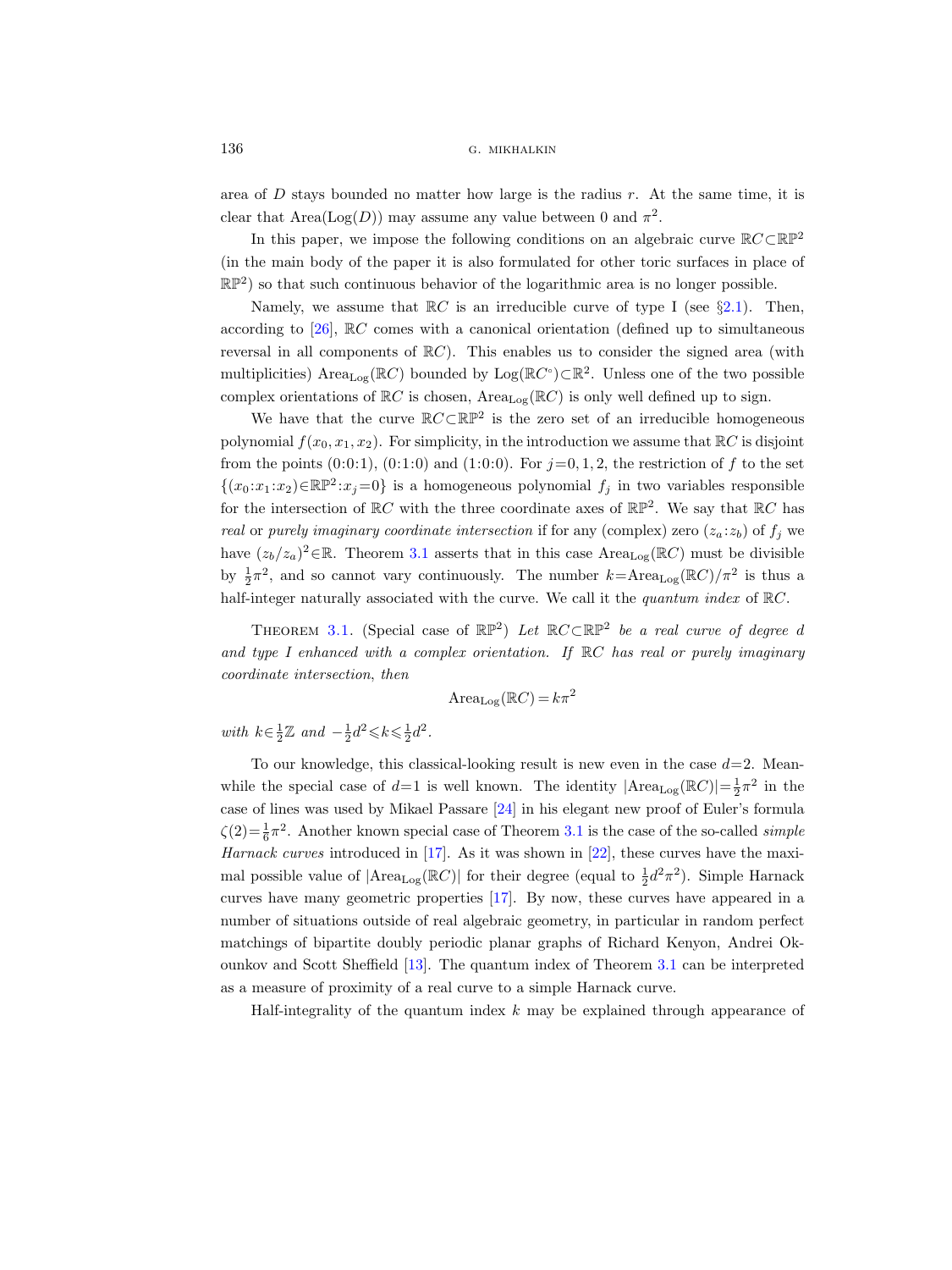$2k$  as the degree of some map as exhibited in Proposition [3.3.](#page-9-0) In accordance with this interpretation, Theorem [3.4](#page-9-1) computes the quantum index through the degree of the real logarithmic Gauss map of RC.

Theorem [4.7](#page-14-0) studies the quantum index in the special case when  $\mathbb{R}C$  is not only of type I, but also of toric type I (Definition [4.1\)](#page-10-1). This condition implies that all coordinate intersections of  $\mathbb{R}C$  are real. In this case, the quantum index may be refined to the index diagram (Definition [4.3\)](#page-11-0), a closed broken lattice curve  $\Sigma \subset \mathbb{R}^2$  well defined up to a translation by  $2\mathbb{Z}^2$ . 2k as the degree of some map as exhibited in Proposition<br>interpretation, Theorem 3.4 computes the quantum index<br>logarithmic Gauss map of  $\mathbb{R}C$ .<br>Theorem 4.7 studies the quantum index in the specia<br>type I, but also of

The broken curve  $\Sigma$  is an immersed multicomponent curve with each component of  $\mathbb{R}C^{\circ}$  defined by its Newton polygon ∆. The complex orientation of RC induces an orientation of the closed broken curve  $\Sigma$  so that we may compute the signed area Area  $\Sigma$  inside  $\Sigma$  which is a half-integer number, as the vertices of  $\Sigma$  are integer. Each edge of  $\Sigma$  corresponds to an intersection of  $\mathbb{R}C$ <br>Final booken curve  $\Sigma$  is an immersed multicompone<br>sponding to a component of the compactification  $\mathbb{R}(\text{gon }\Delta)$ . The complex orientation of  $\mathbb{R}C$  induc

THEOREM [4.7.](#page-14-0) (Simplified version) If  $\mathbb{R} C \subset \mathbb{RP}^2$  is a real algebraic curve of toric type I enhanced with a choice of its complex orientation, then its quantum index  $k$  coincides with Area Σ.

Each edge of  $\Sigma$  corresponds to an intersection of  $\mathbb{R}\bar{C}$  with a toric divisor of the toric variety  $\mathbb{R}\Delta$  corresponding to the Newton polygon  $\Delta$ , and thus to a side  $E\subset\partial\Delta$ . If this intersection is transversal, then the corresponding oriented edge of  $\Sigma$  is given by the primitive integer outer normal vector  $\vec{n}(E)$ . More generally, it is given by  $\vec{n}(E)$  times the multiplicity of the intersection. This makes finding the index diagram  $\Sigma$ , and thus the quantum index  $k$ , extremely easy at least in the case of rational curves with real coordinate intersection (cf., e.g., Figures [3.2](#page-11-1) and [4.1\)](#page-10-0). cides with Area  $\Sigma$ .<br>
Each edge of  $\Sigma$  corresponds to an inters<br>
variety  $\mathbb{R}\Delta$  corresponding to the Newton p<br>
intersection is transversal, then the corres<br>
primitive integer outer normal vector  $\vec{n}(E)$ <br>
the multipl Each edge of<br>variety  $\mathbb{R}\Delta$  corre<br>intersection is tr<br>primitive integer<br>the multiplicity of<br>the quantum ind<br>coordinate inters<br>The index d<br>polygon  $\Delta$ : it is<br>times) as  $\partial \Delta$ , bu<br>of connected  $\mathbb{R}\overline{C}$ 

The index diagram  $\Sigma$  can be viewed as a non-commutative version of the Newton polygon  $\Delta$ : it is made from the same elements (the vectors  $\vec{n}(E)$  taken  $\#(E \cap \mathbb{Z}^2) - 1$ times) as  $\partial \Delta$ , but the real structure on  $\mathbb{R} \overline{C}$  gives those pieces a cyclic order (in the case of connected  $\mathbb{R}\overline{C}$ , or divides these elements into several cyclically ordered subsets.

Recall that Mikael Forsberg, Mikael Passare and August Tsikh in [\[7\]](#page-44-2) have defined the amoeba-index map, which is a locally constant map on the complement  $\mathbb{R}^2 \setminus \mathcal{A}$  of the amoeba  $\mathcal{A} = \text{Log}(\mathbb{C}C^{\circ})$  of the complexification  $\mathbb{C}C^{\circ}$  of  $\mathbb{R}C^{\circ}$ . With each connected component of  $\mathbb{R}^2 \setminus A$  is associated a lattice point of the Newton polygon  $\Delta$ .

For toric-type-I curves the formula [\(4.4\)](#page-12-1) defines the real-index map so that each connected component of the normalization  $\mathbb{R} \widetilde{C}^{\circ}$ , or a solitary real singularity of  $\mathbb{R} C^{\circ}$ , acquires a real index which is a lattice point of the convex hull of the index diagram  $\Sigma$ . Theorem [4.16](#page-18-0) computes the amoeba-index map in terms of the linking number with the curve  $\mathbb{R}C^{\circ}$  enhanced with the real indices.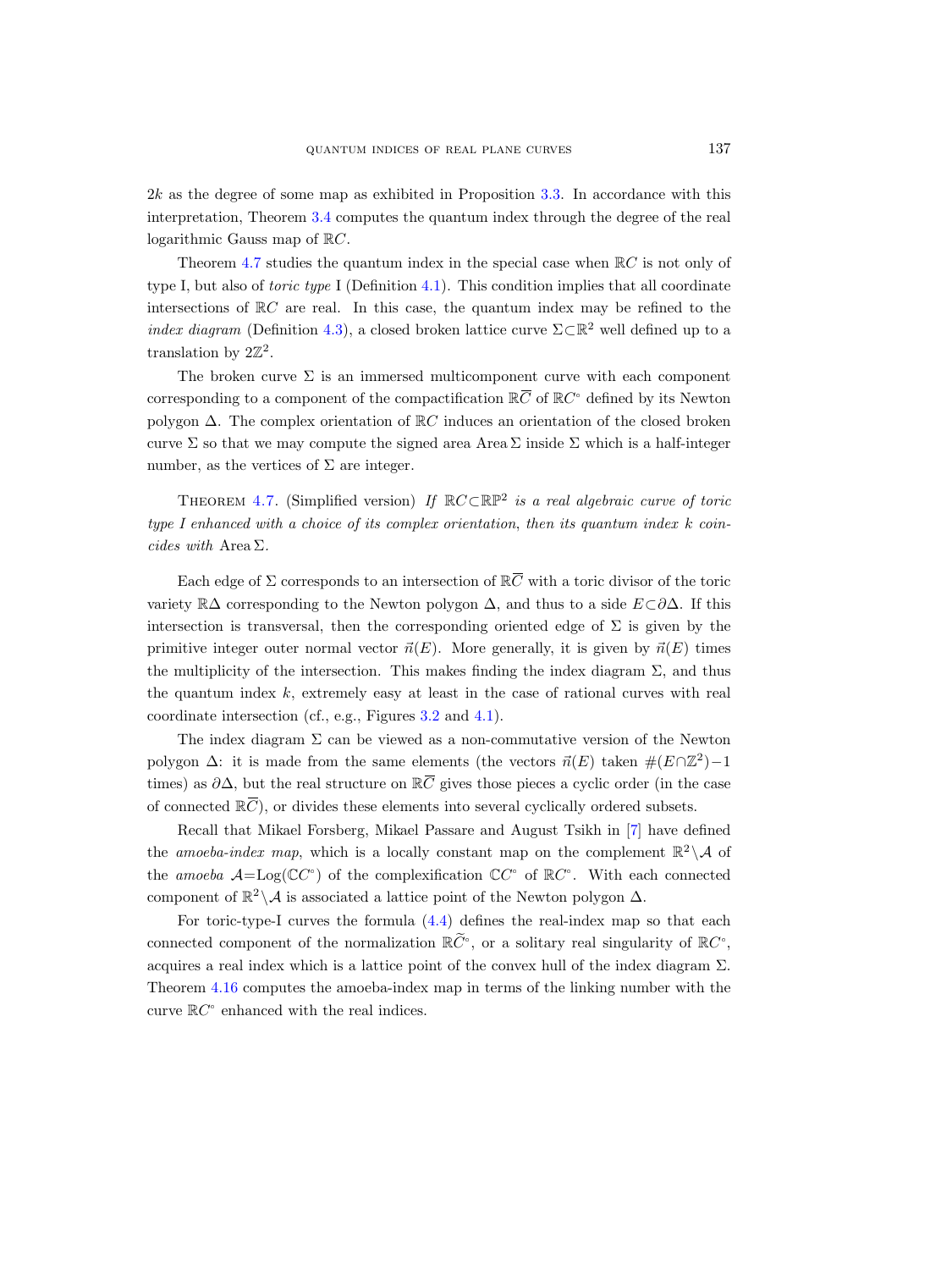## 1.2. Refined real enumerative geometry in the plane

The second part of the paper is devoted to applications of the quantum index of real curves introduced in this paper to enumerative geometry over complex and real numbers. The space of planar projective rational curves of degree d is  $(3d-1)$ -dimensional. Thus, given a *generic* configuration  $\mathcal P$  of 3d - 1 points in the projective plane, we expect a finite set  $S_d$  of such curves. What we can do next with this set depends on our choice of ground field.

Our two main choices are the fields  $\mathbb C$  and  $\mathbb R$  of complex and real numbers. For both of these cases we choose  $P \subset \mathbb{RP}^2$  generically and denote with  $\mathcal{S}_d^{\mathbb{C}}$  (resp.  $\mathcal{S}_d^{\mathbb{R}}$ ) the finite set of all planar projective rational curves of degree d defined over  $\mathbb C$  (resp. over  $\mathbb R$ ) passing through P. It is easy to see that the cardinality  $N_d^{\mathbb{C}} = \#S_d^{\mathbb{C}}$  does not depend on the choice of  $P$  (even if  $P$  is chosen generically in  $\mathbb{CP}^2$  rather than in  $\mathbb{RP}^2$ ). At the same time, the cardinality  $\#\mathcal{S}_d^{\mathbb{R}}$  depends on the choice of the generic configuration  $\mathcal P$  and a priori only the parity of this set remains invariant.

According to the seminal result of Welschinger [\[28\]](#page-45-4), the curves  $\mathbb{R}C\in\mathcal{S}_d^{\mathbb{R}}$  come with natural signs  $w(\mathbb{R}C)=\pm 1$ , so that the integer number

$$
N_d^{\mathbb{R}} = \sum_{\mathbb{R}C \in \mathcal{S}_d^{\mathbb{R}}} w(\mathbb{R}C)
$$

is independent of the choice of  $P$ . The number  $N_d^{\mathbb{R}}$  is thus known as the *Welschinger* invariant and is a fundamental notion of real enumerative geometry. Itenberg, Khar-lamov and Shustin in [\[10\]](#page-44-3) have established non-trivial lower bounds on  $\#\mathcal{S}_d^{\mathbb{R}}$  with the help of  $N_d^{\mathbb{R}}$ .

Both integer numbers  $N_d^{\mathbb{C}}$  and  $N_d^{\mathbb{R}}$  were simultaneously computed with the help of passing to the tropical limit in [\[18\]](#page-44-4). Namely,  $N_d^{\mathbb{C}}$  and  $N_d^{\mathbb{R}}$  can be presented as sums of multiplicities of corresponding tropical curves passing through a generic configuration of points in the tropical plane. The tropical curves are the same in both cases, however the rules for defining their  $\mathbb C$  and  $\mathbb R$  multiplicities are different, so the sums  $N_d^{\mathbb C}$  and  $N_d^{\mathbb R}$  are different as well.

With the help of this presentation, Block and Göttsche in [\[1\]](#page-44-5) have proposed combining the numbers  $N_d^{\mathbb{C}}$  and  $N_d^{\mathbb{R}}$  into a single number  $N_d^{\text{trop}}$ , which is no longer an integer number, but an integer  $q$ -number (a Laurent polynomial in  $q$  with positive integer coefficients invariant under the substitution  $q \mapsto 1/q$ . The value at  $q=1$  is capable to recover the number of complex curves, while the value at  $q=-1$  should be capable to recover the number of real curves in the same enumerative problem. E.g., there are  $q+10+q^{-1}$ many of rational cubic curves passing through eight generic points in  $\mathbb{RP}^2$ . At the same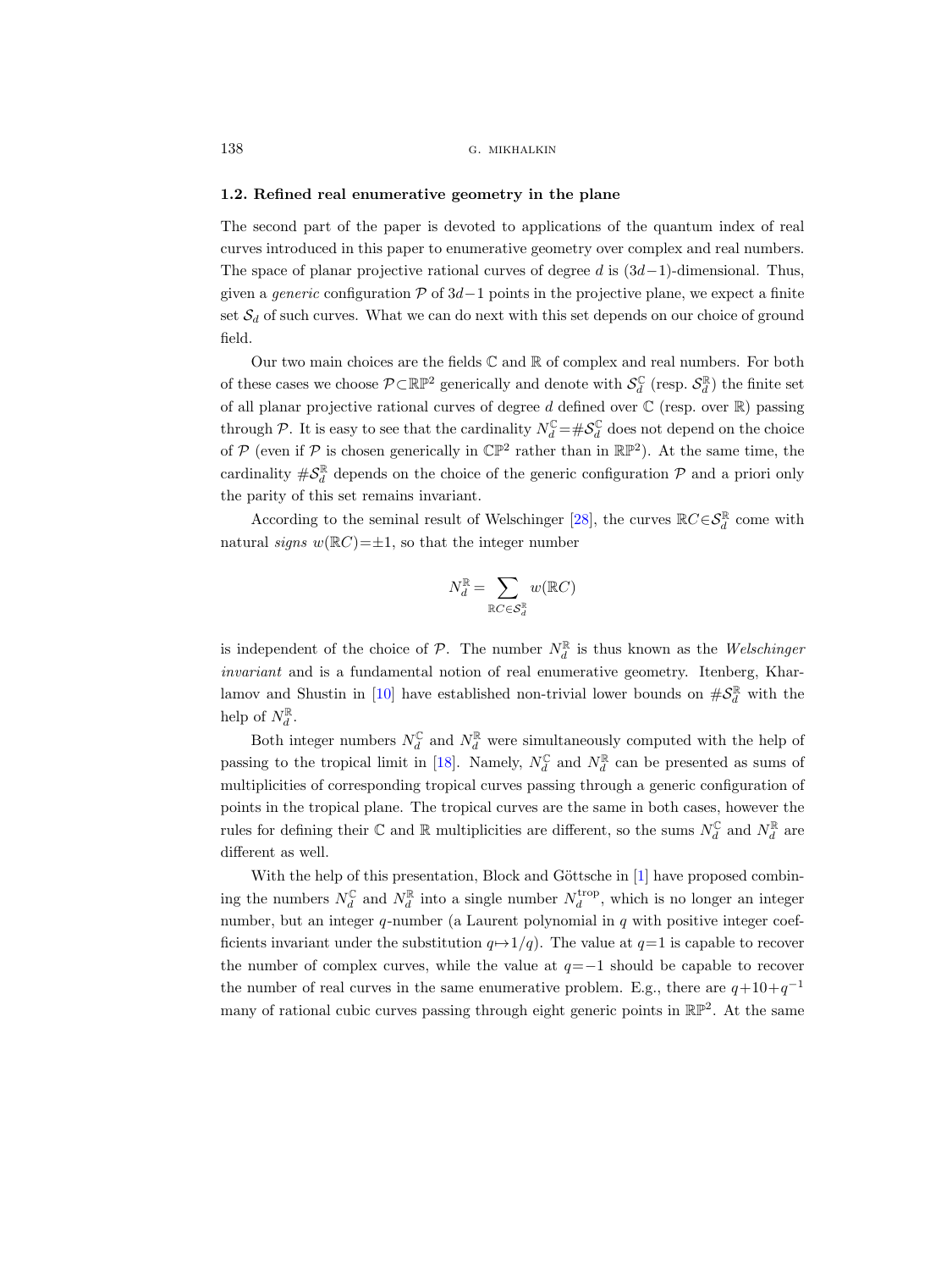time, there are twelve curves over  $\mathbb C$  and eight curves over  $\mathbb R$  (if we count real curves with the Welschinger sign [\[28\]](#page-45-4)).

Conjecturally (see [\[8\]](#page-44-6)), the q-refinement  $N_d^{\text{trop}}$  of the integer number  $N_d^{\mathbb{C}}$  agrees with the  $\chi_{\nu}$ -genus refinement of Severi degrees proposed by Göttsche and Shende in [\[8\]](#page-44-6). Also this refinement looks to be at least vaguely resemblant of the refinements of Donaldson– Thomas invariants considered by Kontsevich and Soibelman [\[15\]](#page-44-7) and by Nekrasov and Okounkov [\[23\]](#page-45-5) in some other frameworks (in particular, for 3-folds).

The quantum index allows us to obtain a refined enumeration of planar curves entirely within classical real algebraic geometry of the plane with the help of Theorem [5.5.](#page-22-0) Once again, for simplicity, we discuss only the special case of the projective plane here in the introduction, while in the main body of the paper the theorem is formulated for other toric surfaces as well.

Recall that the space of rational curves of degree d in  $\mathbb{CP}^2$  is  $(3d-1)$ -dimensional. Thus, we expect a finite number of such curves if we impose on them  $3d-1$  conditions. Let us choose a generic configuration of  $3d-1$  points on the three coordinate axes of  $\mathbb{CP}^2$  (the x-axis, the y-axis and the  $\infty$ -axis), so that each axis contains no more than d points: e.g., there are d generic points on the x- and y-axes and  $3d-1$  generic points on the  $\infty$ -axis. The elementary generalization of the classical Menelaus theorem (see Figure [6.2\)](#page-11-1) found already by Carnot [\[4\]](#page-44-8) (later further generalized as the Weil reciprocity law) ensures that there is a unique 3d-th point on the  $\infty$ -axis such that any irreducible curve of degree d passing through our  $3d-1$  points also passes through the 3d-th point. The resulting configuration of 3d points on the union of three coordinate axes varies in a (3d−1)-dimensional family of Menelaus configurations.

We define the square map  $Sq: \mathbb{CP}^2 \to \mathbb{CP}^2$  by  $Sq(z_0 : z_1 : z_2) = (z_0^2 : z_1^2 : z_2^2)$ . Consider a configuration  $P$  of 3d points on the coordinate axes of  $\mathbb{RP}^2$  such that there exists a Menelaus configuration Q on the coordinate axes of  $\mathbb{CP}^2$  with  $\mathcal{P} = \text{Sq}(\mathcal{Q})$ . A point of Q is either real or purely imaginary (depending on the signs of the coordinates of its image under Sq). An irreducible rational curve  $\mathbb{R} C \subset \mathbb{RP}^2$  such that Sq( $\mathbb{C} C$ ) passes through  $\mathcal{P}=\mathrm{Sq}(\mathcal{Q})$  is of type I and has real or purely imaginary coordinate intersection. Thus, the quantum index  $k$  is well defined.

In [\(5.5\)](#page-21-0) we define  $R_{d,k}(\mathcal{P})$  (here we write d instead of  $\Delta$  since we restrict ourselves to the special case of  $\mathbb{RP}^2$  in the introduction) as one quarter of the number of irreducible oriented rational curves  $\mathbb{R}C\subset\mathbb{RP}^2$  of degree d and quantum index k such that Sq( $\mathbb{C}C$ ) passes through P. Each curve  $\mathbb{R}C$  here is taken with the sign  $(5.3)$ , which is a modification of the Welschinger sign [\[28\]](#page-45-4). Note that such curves come in quadruples due to the action of the deck transformations of the four-to-one covering  $Sq|_{(\mathbb{R}^\times)^2}: (\mathbb{R}^\times)^2 \to (\mathbb{R}^\times)^2$ . This is the reason for including  $\frac{1}{4}$  in the definition of  $R_{d,k}(\mathcal{P})$ . The points of  $\mathcal P$  contained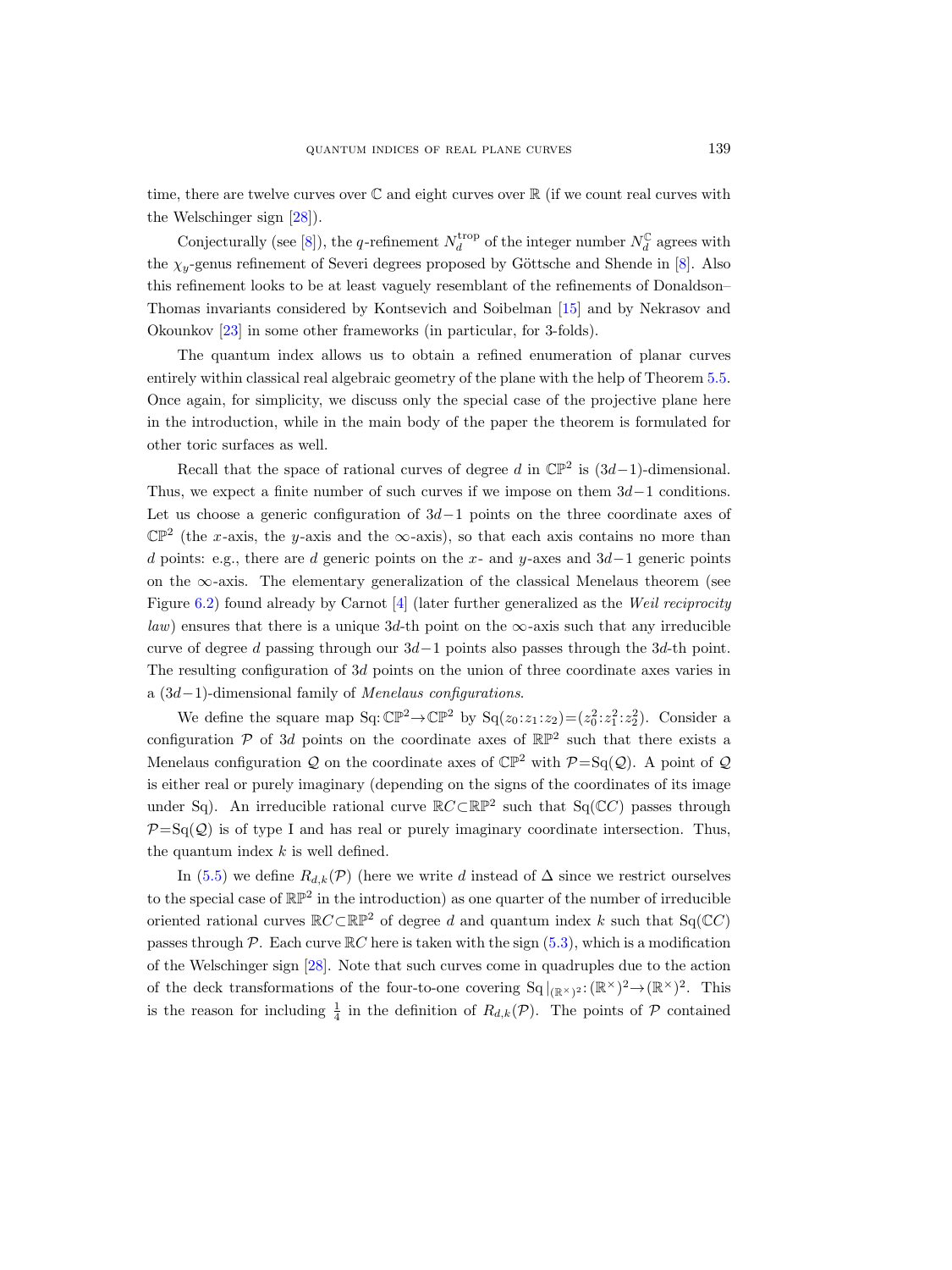in the closure of the positive quadrant  $(\mathbb{R}_{>0})^2$  (positive points) correspond to the real coordinate axes intersections of  $\mathbb{R}C$ ; the other (negative) points correspond to the purely imaginary coordinate axes intersections.

The image of each component of  $\mathbb{C}C \setminus \mathbb{R}C$  under Sq may be viewed as an open holomorphic disk F in  $\mathbb{CP}^2$  with the boundary contained in the closure  $L = \overline{(\mathbb{R}_{>0})^2}$  of the positive quadrant. The subspace  $L\subset\mathbb{CP}^2$  is a Lagrangian submanifold with boundary. The positive points of P correspond to the tangencies of  $\partial F$  and  $\partial L$ , while the negative points of  $P$  correspond to the intersections of the open disk  $F$  with the coordinate axes of  $\mathbb{RP}^2$  away from  $\partial L$ . From this viewpoint,  $R_{d,k}(\mathcal{P})$  is the number of certain holomorphic disks whose boundary is contained in  $L$ , a framework widely used in symplectic geometry. An unconventional feature is the presence of the boundary in the contractible (and thus orientable) Lagrangian surface L. The positive points of  $P$  are contained in the boundary  $\partial L$ . The holomorphic disks are tangent to  $\partial L$  at these points. The negative points of  $\mathcal P$  are disjoint from L, and thus from the boundaries of the holomorphic disks.

The number of negative points on the three coordinate axes is given by a triple  $\lambda = (\lambda_1, \lambda_2, \lambda_3)$  with  $\lambda_i \le d$ .

THEOREM [5.5.](#page-22-0) (Special case of  $\mathbb{RP}^2$ ) Suppose that  $\mathcal{P} = \mathrm{Sq}(\mathcal{Q})$  for a generic Menelaus configuration Q of 3d points on the coordinate axes of  $\mathbb{CP}^2$ . If  $\mathcal{P} \subset \mathbb{RP}^2$ , then the number  $R_{d,k,\lambda}=R_{d,k}(\mathcal{P})$  is well defined. It is independent of the choice of  $\mathcal P$  and depends only on d, k and  $\lambda$ .

In particular,  $R_{d,k}(\mathcal{P})$  depends only on d and k when all points of  $\mathcal P$  are positive, i.e. when the Menelaus configuration  $Q$  is real itself.

For a positive point  $p \in \mathcal{P}$  the inverse image  $Sq^{-1}(p)$  consists of two points: a positive one  $p_+\in \partial L$  and a negative one  $p_-\notin \partial L$ . The condition Sq( $\mathbb{C}C$ ) $\ni p$  is equivalent to the condition that  $\mathbb{R}C$  passes through  $p_+$  or  $p_-$ . Note that the invariance claimed in Theorem [5.5](#page-22-0) relies on including into  $R_{d,k}(\mathcal{P})$  both of these possibilities. If we leave out only the curves passing through  $p_+$  (or  $p_-$ ) as in [\(5.6\)](#page-22-1), then the resulting sum  $R_{d,k}(\mathcal{P})$ is no longer invariant under deformations of  $P$ . Nevertheless, a partial invariance result for  $R_{d,k}(\mathcal{P})$  is provided by Theorem [5.7.](#page-23-0)

The generating function  $R_d(\lambda) = \sum_k R_{d,k,\lambda} q^k$  defined in [\(5.9\)](#page-23-1) is a Laurent polynomial in  $q^{1/2}$ . As such, it can be compared with the modification  $N_d^{\partial, \text{trop}}$  of the Block–Göttsche refined tropical invariants  $N_d^{\text{trop}}$ , where we take for  $P$  a generic Menelaus configuration of points in the boundary  $\partial \mathbb{TP}^2 = \mathbb{TP}^2 \setminus \mathbb{R}^2$ , rather than a generic configuration of points in  $\mathbb{R}^2$ . Namely, the number  $N_d^{\partial, \text{trop}}$  is given by [\(6.22\)](#page-42-0), where  $\Delta$  is a triangle with vertices  $(0, 0), (d, 0)$  and  $(0, d)$ . The last theorem of the paper is an identity between  $R_d=$  $R_d(0,0,0)$  and  $N_d^{\partial, \text{trop}}$ .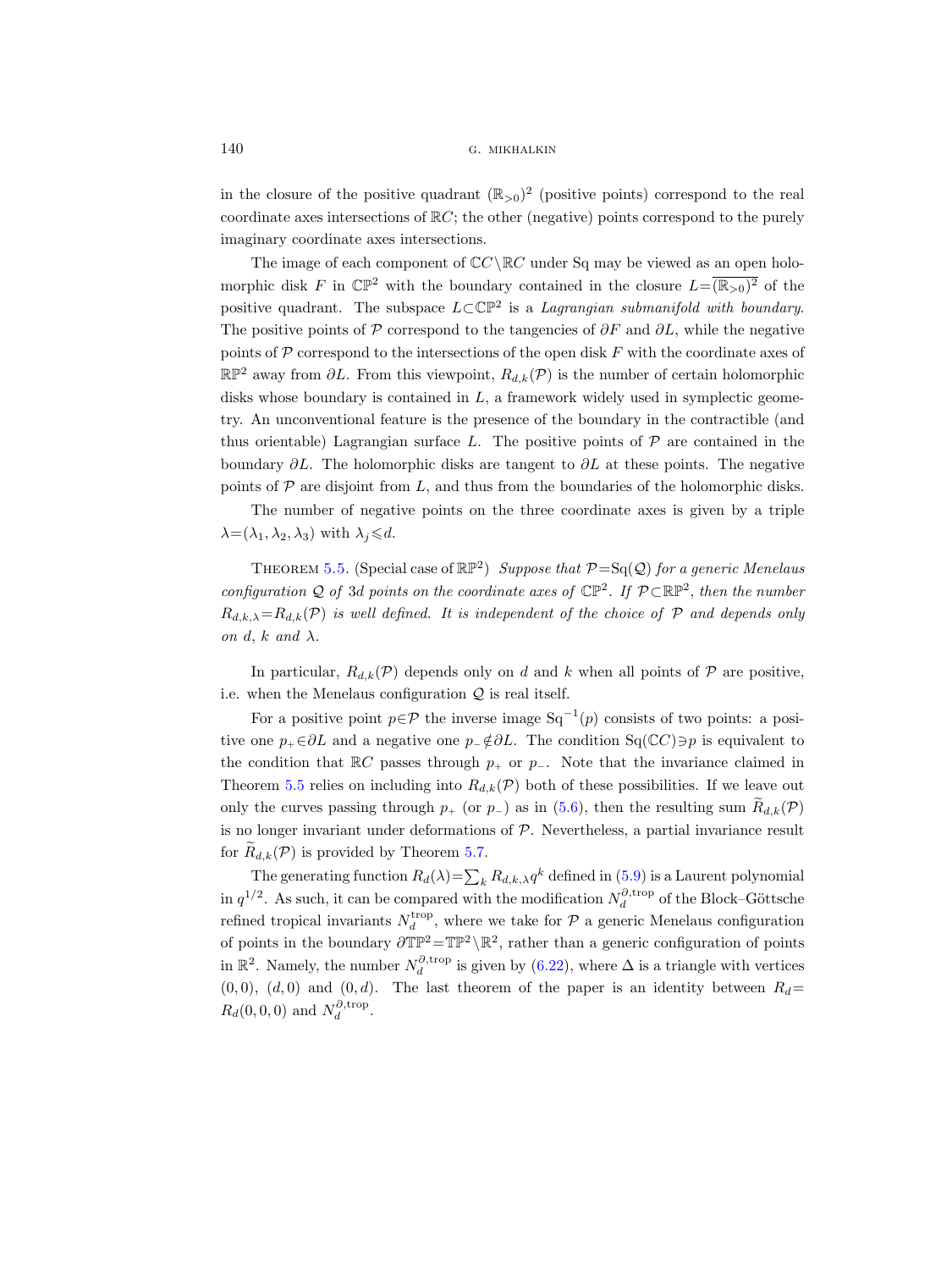THEOREM [5.9.](#page-23-2) (Special case of  $\mathbb{RP}^2$ )

$$
R_d = (q^{1/2} - q^{-1/2})^{3d-2} N_d^{\partial, \text{trop}}.
$$

This theorem has a surprising corollary, due to the coincidence of the number  $N_d^{\partial, \mathbb{C}}$ of irreducible rational complex curves  $\mathbb{C}C\subset\mathbb{CP}^2$  of degree d passing through P with the value  $N_d^{\partial, \text{trop}}(1)$ . Thus, both of these numbers are completely determined by  $R_d$ , the number accounting only for curves defined over R. Note that for this purpose it is crucial to use the quantum refinement by  $q^k$ , since for  $q=1$  we would have to divide by zero (the value of  $(q^{1/2} - q^{-1/2})^{3d-2}$  at  $q^{1/2} = 1$ ) to recover  $N_d^{\partial, \text{trop}}(1)$ .

#### 2. Conventions and notation

## <span id="page-6-0"></span>2.1. Real curves of type I and their complex orientation

A real curve  $\mathbb{R}C\subset \mathbb{RP}^2$  is given by a single homogeneous polynomial equation

$$
F(z_0, z_1, z_2) = \sum_{j+k+l=d} a_{k,l} z_0^j z_1^k z_2^l = 0, \quad a_{k,l} \in \mathbb{R}.
$$

The locus  $\mathbb{C}C\subset\mathbb{C}\mathbb{P}^2$  of complex solutions of  $F=0$  is called the *complexification* of  $\mathbb{R}C$ . We assume F to be irreducible over  $\mathbb C$  and such that  $\mathbb CC$  does not coincide with a coordinate axis  $\{(z_0 : z_1 : z_2) \in \mathbb{CP}^2 : z_j = 0\}, \ j = 0, 1, 2.$  The normalization

<span id="page-6-1"></span>
$$
\nu: \mathbb{C}\widetilde{C} \longrightarrow \mathbb{C}C \tag{2.1}
$$

defines a parametrization of  $\mathbb{C}C$  by a Riemann surface  $\mathbb{C}\tilde{C}$ . The antiholomorphic involution of complex conjugation conj acts on  $\mathbb{C}C$  in an orientation-reversing way, so that its fixed point locus is  $\mathbb{R}C$ . The restriction of conj to the smooth locus of  $\mathbb{C}C$  lifts to an antiholomorphic involution conj:  $\mathbb{C}\widetilde{C} \to \mathbb{C}\widetilde{C}$  on the normalization. We denote the fixed point locus of conj by  $\mathbb{R}\tilde{C}$ . Clearly,  $\nu(\mathbb{R}\tilde{C})\subset\mathbb{R}C$ . Irreducibility of  $\mathbb{C}C$  is equivalent to connectedness of  $\mathbb{C}\tilde{C}$ .

Following Felix Klein, we say that  $\mathbb{R}C$  is of type I if  $\mathbb{C}\widetilde{C}\setminus\mathbb{R}\widetilde{C}$  is disconnected. In such case it consists of two connected components S and  $S' = \text{conj}(S)$ , which are naturally oriented by the complex orientation of the Riemann surface  $\mathbb{C}\tilde{C}$ . We have  $\mathbb{R}\tilde{C}=\partial S=\partial S'$ , so a choice of one of these components, say S, induces the boundary orientation on  $\mathbb{R}\tilde{C}$ . The resulting orientation is called a *complex orientation* of  $\mathbb{R}\tilde{C}$  and is subject to Rokhlin's complex orientation formula  $[26]$ . If we choose S' instead of S, then the orientations of all components of  $\mathbb{R}C$  will reverse simultaneously. Thus, any orientation of a component of  $\mathbb{R}\widetilde{C}$  determines a component of  $\mathbb{C}\widetilde{C}\setminus\mathbb{R}\widetilde{C}$ .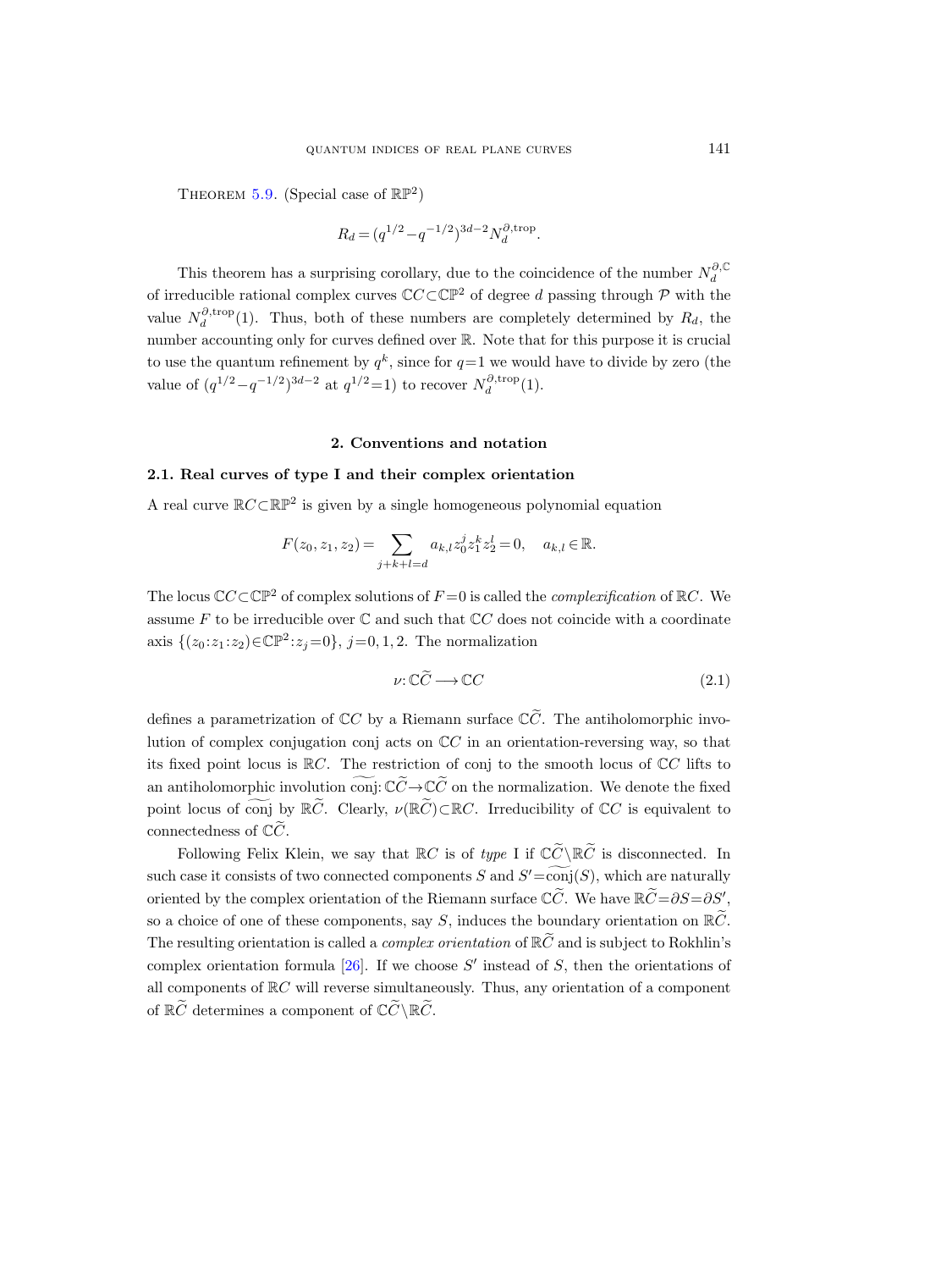## 2.2. Toric viewpoint and reality of coordinate intersections

The projective plane  $\mathbb{CP}^2$  can be thought of as the toric compactification f the torus  $(\mathbb{C}^{\times})^2$ . The curve  $\mathbb{C}C \subset \mathbb{C}P^2$  is the closure of its toric part  $\mathbb{C}C^{\circ} = \mathbb{C}C \cap (\mathbb{C}^{\times})^2$ . The complement  $\partial \mathbb{CP}^2 = \mathbb{CP}^2 \setminus (\mathbb{C}^{\times})^2$  is the union of three axes: the x-axis, the y-axis and the  $\infty$ -axis. These axes intersect pairwise at the points  $(1:0:0), (0:1:0), (0:0:1) \in \mathbb{RP}^2$ . If the coefficients  $a_{0,0}$ ,  $a_{d,0}$  and  $a_{0,d}$  are non-zero, then CC is disjoint from the intersection points of the axes. In the general case, it is reasonable to consider other toric surfaces compactifying  $(\mathbb{C}^{\times})^2$ , so that the closure of  $\mathbb{C}C^{\circ}$  is disjoint from pairwise intersections of toric divisors. the coefficients  $a_{0,0}$ ,  $a_{d,0}$  and a<br>points of the axes. In the gen<br>compactifying  $(\mathbb{C}^{\times})^2$ , so that<br>of toric divisors.<br>Let us consider the (non-<br>ton polygon<br> $\Delta$ <br>where Conv denotes the convex<br>defines a toric co

Let us consider the (non-homogeneous) polynomial  $f(x, y) = F(1, x, y)$  and its Newton polygon

$$
\Delta = \text{Conv}\{(j,k) \in \mathbb{R}^2 : a_{j,k} \neq 0\},\
$$

where Conv denotes the convex hull. If  $\Delta$  has non-empty interior, then the dual fan to  $\Delta$ defines a toric compactification  $\mathbb{C}\Delta\supset(\mathbb{C}^{\times})^2$ . The toric divisors of  $\mathbb{C}\Delta$  correspond to the sides of  $\Delta$ . Their pairwise intersections correspond to the vertices of  $\Delta$  and are disjoint of the curve  $\mathbb{C}C^{\circ}$ . We denote the union of toric divisors by  $\partial \mathbb{C}\Delta\subset \mathbb{C}\Delta$ . Accordingly, we denote the real part of  $\mathbb{C}\Delta$  (resp.  $\partial \mathbb{C}\Delta$ ,  $\mathbb{C}C^{\circ}$ ,  $\mathbb{C}\overline{C}$ ) by Figures in the set of the set of the set of the set of the set of the set of the set of the set of the set of  $\overline{C}$  $\mathbb{R}\Delta$  (resp.  $\partial \mathbb{R}\Delta$ ,  $\mathbb{R}C^{\circ}$ ,  $\mathbb{R}\overline{C}$ ). For example, we have  $\mathbb{R}\mathbb{P}^2 = \mathbb{R}\Delta$ , with  $\Delta$  being the triangle , so t<br>he (n<br>he co<br>ctific:<br>rwise<br>ation<br>rdingly,  $\mathbb{R}\overline{C}$ Conv $\{(0, 0), (1, 0), (0, 1)\}\$  or a positive integer multiple of it.

Let Sq:  $(\mathbb{C}^{\times})^2 \to (\mathbb{C}^{\times})^2$  be the map defined by  $S_q(x, y) = (x^2, y^2)$ . This map extends to a map  $Sq^{\Delta}$ :  $\mathbb{C}\Delta \rightarrow \mathbb{C}\Delta$ .

We call a point  $p \in \mathbb{C}\Delta$  real or purely imaginary if Sq<sup>∆</sup>(p)∈R∆. We say that a curve RC⊂RP<sup>2</sup> has real or purely imaginary coordinate intersection if every point of CC∩∂C∆ is real or purely imaginary.

#### <span id="page-7-0"></span>2.3. Logarithmic area and other numbers associated with a type-I real curve

Let  $\mathbb{R}C$  be a real curve of type I enhanced with a choice of a complex orientation. Consider the image  $Log(\mathbb{R}C^{\circ}) \subset \mathbb{R}^{2}$ , where  $Log: (\mathbb{C}^{\times})^{2} \to \mathbb{R}^{2}$  is the map defined in [\(1.1\)](#page-0-0). For a point  $p \in \mathbb{R}^2 \setminus \text{Log}(\mathbb{R}C^{\circ})$  we define  $\text{ind}(p) \in \mathbb{Z}$  to be the intersection number of an oriented ray  $R\subset\mathbb{R}^2$  emanating from x in a generic direction and the oriented curve Log( $\mathbb{R}C^{\circ}$ ) (this number can be considered as the linking number of p and  $Log(\mathbb{R}C^{\circ})$ .

Definition 2.1. The integral

$$
\text{Area}_{\text{Log}}(\mathbb{R}C) = \int_{\mathbb{R}^2} \text{ind}_{\mathbb{R}C}(x) \, dx
$$

is called the logarithmic area of RC.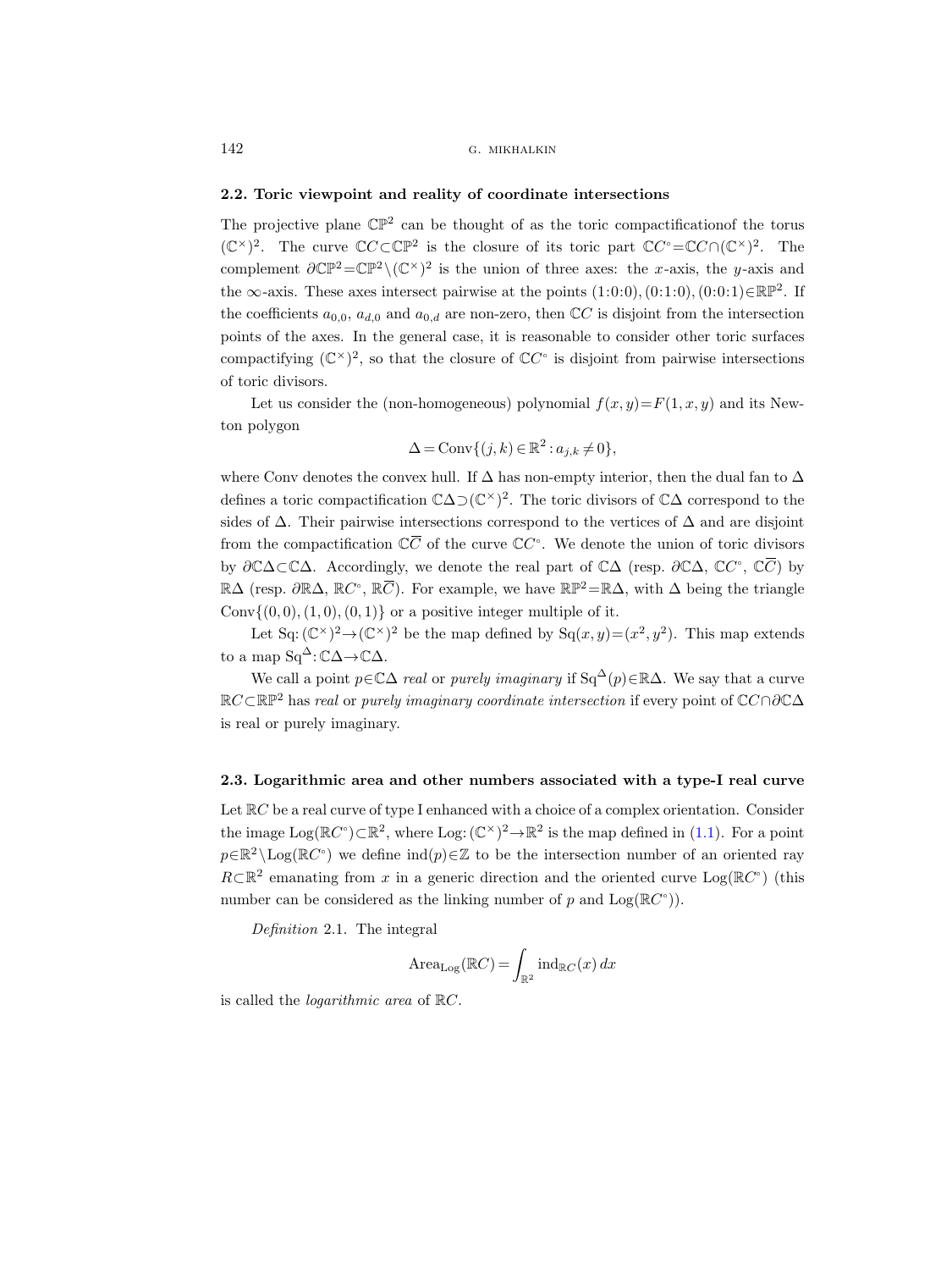This is the signed area encompassed by  $Log(RC^{\circ})$ , where the area of each region of  $\mathbb{R}^2 \setminus \text{Log}(\mathbb{R}C^{\circ})$  is taken with the multiplicity equal to the linking number of  $\text{Log}(\mathbb{R}C^{\circ})$ .

Let  $S\subset\mathbb{C}\widetilde{C}\setminus\mathbb{R}\widetilde{C}$  be the component corresponding to the chosen complex orientation of  $\mathbb{R}\tilde{C}$ . The intersection points  $\nu(S) \cap (\mathbb{R}^\times)^2$  are the so-called *solitary real singularities* of  $\mathbb{R}C^{\circ}$ . The *multiplicity* of a solitary real singularity  $p \in \nu(S) \cap (\mathbb{R}^{\times})^2$  is the local intersection number of S and  $(\mathbb{R}^{\times})^2$  at p. Here the orientation of S is induced by the inclusion  $S\subset\mathbb{C}\widetilde{C}$ , while the orientation of  $(\mathbb{R}^{\times})^2$  is induced by the covering Log  $|_{(\mathbb{R}^{\times})^2} : (\mathbb{R}^{\times})^2 \to \mathbb{R}^2$ . In other words, the quadrants  $\mathbb{R}^2_{>0}$  and  $\mathbb{R}^2_{<0}$  are counterclockwise oriented, while the quadrants  $\mathbb{R}_{>0}\times\mathbb{R}_{\leq0}$  and  $\mathbb{R}_{\leq0}\times\mathbb{R}_{>0}$  are clockwise oriented. The toric solitary singularities number  $E(\mathbb{R}C) \in \mathbb{Z}$  is the sum of the multiplicities over all solitary real singularities of  $\mathbb{R}C^{\circ}$ , i.e. the total intersection number of S and  $(\mathbb{R}^{\times})^2$  (enhanced with our choice of orientation).

The logarithmic Gauss map sends a smooth point of  $\mathbb{R}C^{\circ}$  to the tangent direction of the corresponding point on  $Log(RC) \subset \mathbb{R}^2$ . This map uniquely extends to a map

$$
\gamma\colon \mathbb{R}\widetilde{C}\longrightarrow \mathbb{R}\mathbb{P}^1;
$$

cf. [\[12\]](#page-44-9), [\[17\]](#page-44-0). The *logarithmic rotation number*  $Rot_{Loc}(\mathbb{R}C) \in \mathbb{Z}$  is the degree of  $\gamma$ .

## 3. Quantum indices of real curves.

<span id="page-8-0"></span>THEOREM 3.1. Let  $\mathbb{R}C\subset \mathbb{RP}^2$  be a real curve of type I enhanced with a complex orientation. If RC has real or purely imaginary coordinate intersection, then

$$
\text{Area}_{\text{Log}}(\mathbb{R}C) = k\pi^2,
$$

where  $k \in \frac{1}{2}\mathbb{Z}$ ,

$$
-\operatorname{Area}(\Delta) \leq k \leq \operatorname{Area}(\Delta)
$$

and  $k \equiv \text{Area}(\Delta) \pmod{1}$ .

Note that, as  $\Delta \subset \mathbb{R}^2$  is a lattice polynomial, its area is a half-integer number.

Definition 3.2. We say that  $k(\mathbb{R}C) = \text{Area}_{\text{Log}}(\mathbb{R}C)/\pi^2$  is the quantum index of  $\mathbb{R}C$ .

If  $\mathbb{R}C$  is an irreducible real curve of type I with real or purely imaginary coordinate intersection, but the complex orientation of  $\mathbb{R}C$  is not fixed, then its quantum index is well defined up to sign.

The quantum index  $k(\mathbb{R}C)$  can also be expressed without computing the logarithmic area.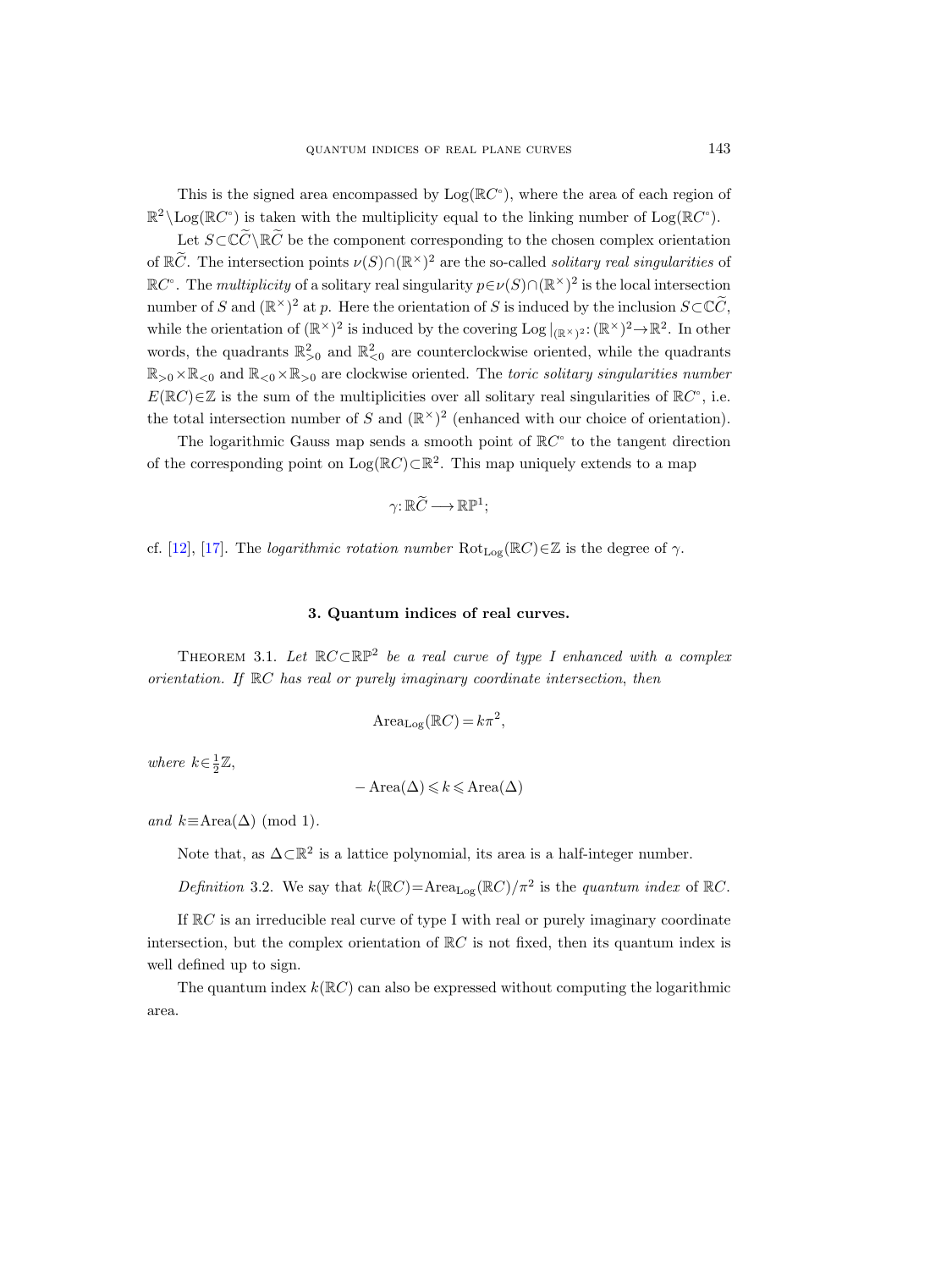PROPOSITION 3.3. The integer number  $2k(\mathbb{R}C)$  coincides with the degree of the map

$$
2\mathrm{Arg}\colon \mathbb{C}C^{\circ} \setminus \mathbb{R}C^{\circ} \longrightarrow (\mathbb{R}/\pi\mathbb{Z})^2,
$$

<span id="page-9-0"></span>*i.e.* with the number of inverse images at a generic point of the torus  $(\mathbb{R}/\pi\mathbb{Z})^2$  counted with the sign according to the orientation. (In particular, this number does not depend on the choice of a point in  $(\mathbb{R}/\pi\mathbb{Z})^2$  as long as this choice is generic.) Here the orientation of  $\mathbb{C}C^{\circ}\backslash\mathbb{R}C^{\circ}$  is defined by the condition that it coincides with the complex orientation of  $\mathbb{C}C$  on the component  $S \subset \mathbb{C}C^{\circ} \backslash \mathbb{R}C^{\circ}$  determined by the orientation of  $\mathbb{R}C$  and is opposite to the complex orientation of  $\mathbb{C}C$  on the component conj(S)⊂ $\mathbb{C}C^{\circ}\backslash \mathbb{R}C^{\circ}$ . The map 2Arg is defined by  $2Arg(x, y) = (2 arg(x), 2 arg(y)).$ PROPOSITION 3.<br>with the number<br>the sign accordination<br>thoice of a point<br> $C^{\circ} \setminus \mathbb{R}C^{\circ}$  is defined<br> $C$  on the comp<br>2Arg is defined<br>We say that  $\mathbb{R}\overline{C}$ i.e. with the number of in<br>with the sign according to the choice of a point in ( $\mathbb{R}$ <br>of  $\mathbb{C}C^{\circ} \setminus \mathbb{R}C^{\circ}$  is defined by<br>of  $\mathbb{C}C$  on the component<br>opposite to the complex or<br>map 2Arg is defined by 2*F*<br>We with the sign according to the choice of a point in ( $\mathbb R$  of  $\mathbb CC$   $\setminus \mathbb R$  $C$  is defined by of  $\mathbb CC$  on the component opposite to the complex or map 2Arg is defined by 21 We say that  $\mathbb R$  $\overline{C}$  is transversal to  $\begin{array}{l} \Sigma C \quad on \ \text{site} \quad t \text{d} \ \text{2Arg} \ \text{We}\ \text{samp} \ \text{comp} \ \text{comp} \ \text{cons} \ \text{m} \ \text{F} \ \text{H} \ \text{E} \ \text{F} \ \text{F} \ \text{F} \ \text{F} \ \text{F} \ \text{F} \ \text{F} \ \text{F} \ \text{F} \ \text{F} \ \text{F} \ \text{F} \ \text{F} \ \text{F} \ \text{F} \ \text{F} \ \text{F} \ \text{F} \ \text{F} \ \text{F} \ \text{F} \ \text{F} \$ 

is transversal to  $\partial \mathbb{R}\Delta$  if for any  $p \in \mathbb{R}C \cap \partial \mathbb{R}\Delta$  we have  $\nu^{-1}(p) \subset \mathbb{R}\widetilde{C}$ ,  $\subset \mathbb{R}\Delta$  is an immersion near  $\nu^{-1}(p) \subset \mathbb{R}\tilde{C}$ , and this immersion is transversal to ∂R∆.

<span id="page-9-1"></span>THEOREM 3.4. Let  $\mathbb{R}C$  be a curve of type I with real or purely imaginary coordinate intersection such that  $\mathbb{R}\overline{C}$  is transversal to  $\partial \mathbb{R}\Delta$ . Then

$$
k(\mathbb{R}C) = -\frac{1}{2}\operatorname{Rot}_{\operatorname{Log}}(\mathbb{R}C) + E(\mathbb{R}C).
$$

If  $\mathbb{R}\overline{C}$  is not transversal to  $\partial\mathbb{R}\Delta$ , then an adjustment of the right-hand side according to the order of tangency and the orientation of RC should be added to the formula of Theorem [3.4.](#page-9-1)

*Example* 3.5. (Simple Harnack curves) If  $\mathbb{R}C^{\circ} \subset (\mathbb{R}^{\times})^2$  is a simple Harnack curve (see [\[17\]](#page-44-0)), then  $k(\mathbb{R}C) = \pm \text{Area}(\Delta)$ . Vice versa, if  $k(\mathbb{R}C) = \pm \text{Area}(\Delta)$ , then  $\mathbb{R}C^{\circ}$  is a simple Harnack curve; see [\[22\]](#page-45-3). This characterizes real curves of the highest and lowest quantum index.

Example 3.6. (Quantum indices of real lines) Any real line is a curve of type I and has real coordinate intersection. The quantum index of a real line in  $\mathbb{RP}^2$  disjoint from the points (1:0:0), (0:1:0) and (0:0:1) is  $\pm \frac{1}{2}$  (depending on its orientation); see Figure [3.1.](#page-10-0) The quantum index of a line passing through exactly one of these points is zero.

Example 3.7. (Quantum indices of real conics) A smooth non-empty real conic is a curve of type I. Figure [3.2](#page-11-1) depicts real conics in  $\mathbb{RP}^2$  that intersect the coordinates axes in six real points.

Note that a circle in  $\mathbb{R}^2$  intersects the infinite axis of  $\mathbb{RP}^2$  at the points  $(0:1:\pm i)$ . Thus, a circle intersecting the coordinate axes of  $\mathbb{R}^2$  in four real points has real or purely imaginary coordinate intersection; see Figure [3.3.](#page-12-0) A circle passing through the origin in  $\mathbb{R}^2$  has quantum index  $\pm \frac{1}{2}$ . Otherwise, the quantum index of a circle is  $\pm 1$  or zero.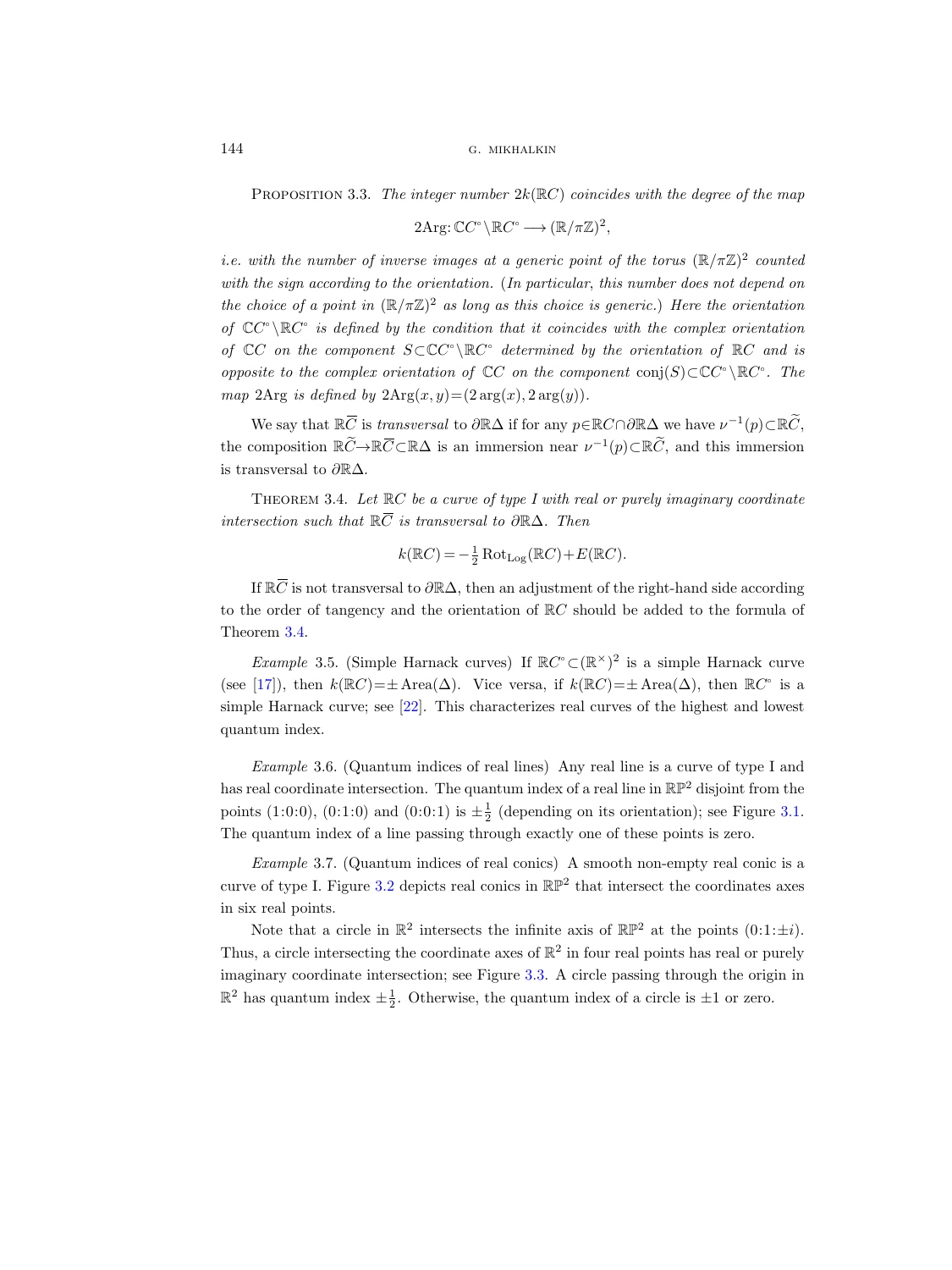quantum indices of real plane curves 145



<span id="page-10-0"></span>Figure 3.1. Oriented lines, their logarithmic images and quantum indices.

## 4. Toric-type-I curves: quantum indices and diagrams

## 4.1. Definition of toric-type-I curves and their index diagrams

Denote by  $\mathbb{C}\tilde{C}^{\circ}\subset\mathbb{C}\tilde{C}$  the normalization of an algebraic curve  $\mathbb{C}C^{\circ}\subset(\mathbb{C}^{\times})^2$  and by  $\mathbb{R}\tilde{C}^{\circ}$ its real part. The composition of the normalization and the inclusion map induces a map  $\mathbb{C}\widetilde{C}^{\circ} \setminus \mathbb{R}\widetilde{C}^{\circ} \rightarrow (\mathbb{C}^{\times})^2.$ 

<span id="page-10-1"></span>Definition 4.1. We say that an irreducible real algebraic curve  $\mathbb{R}C^{\circ} \subset (\mathbb{R}^{\times})^2$  has toric type I if  $\mathbb{R}C$  is of type I (see §[2.1\)](#page-6-0) and the induced homomorphism

$$
H_1(\mathbb{C}\widetilde{C}^{\circ}\backslash\mathbb{R}\widetilde{C}^{\circ}) \longrightarrow H_1((\mathbb{C}^{\times})^2) = \mathbb{Z}^2
$$
\n(4.1)

is trivial.

Each side  $E \subset \Delta$  is dual to a unique primitive integer vector  $\vec{n}(E) \subset \mathbb{Z}^2$  (which sits in the space dual to the vector space containing the Newton polygon  $\Delta$ ) oriented away from  $\Delta$ . We refer to  $\vec{n}(E)$  as the normal vector to  $E\subset\partial\Delta$ . an i<br>
() an<br>
() an<br>
() an<br>
() an<br>
() an<br>
()  $\overline{C}$ <br>
()  $\mathbb{C}\overline{C}$ rreducible reacher induce<br>
md the induce<br>
mapped  $\mathbb{R}\widetilde{C}^{\circ}$  and  $H_1$ <br>
induce primition<br>
containing<br>
mapped  $\mathbb{R}\widetilde{C}$ <br>  $\cap \partial \mathbb{C}\Delta \subset \mathbb{R}\overline{C}$ E<sub>i</sub> in the from  $\angle$ <br>
P:<br>  $In$  oth,  $index$ <br>  $P$ :<br>
of  $\mathbb{C}\overline{C}$ 

PROPOSITION 4.2. If  $\mathbb{R}C^{\circ} \subset (\mathbb{R}^{\times})^2$  is of toric type I, then

$$
\mathbb{C}\overline{C}\cap \partial\mathbb{C}\Delta\subset \mathbb{R}\overline{C}\subset \mathbb{R}\Delta.
$$

In other words, RC has real coordinate intersection. Thus, it has a well-defined quantum index for any of its two complex orientations.

*Proof.* The homology class in  $H_1((\mathbb{C}^{\times})^2) = \mathbb{Z}^2$  of a small loop in  $\mathbb{C}C^{\circ}$  around a point of  $\mathbb{C}\overline{C}\cap\partial\mathbb{C}\Delta$  is a positive multiple of  $\vec{n}(E)$  for a side  $E\subset\Delta$ . Therefore, this class is non-zero. Thus, such a loop must intersect  $\mathbb{R}C^{\circ}$  if  $\mathbb{R}C^{\circ}$  is of toric type I.  $\Box$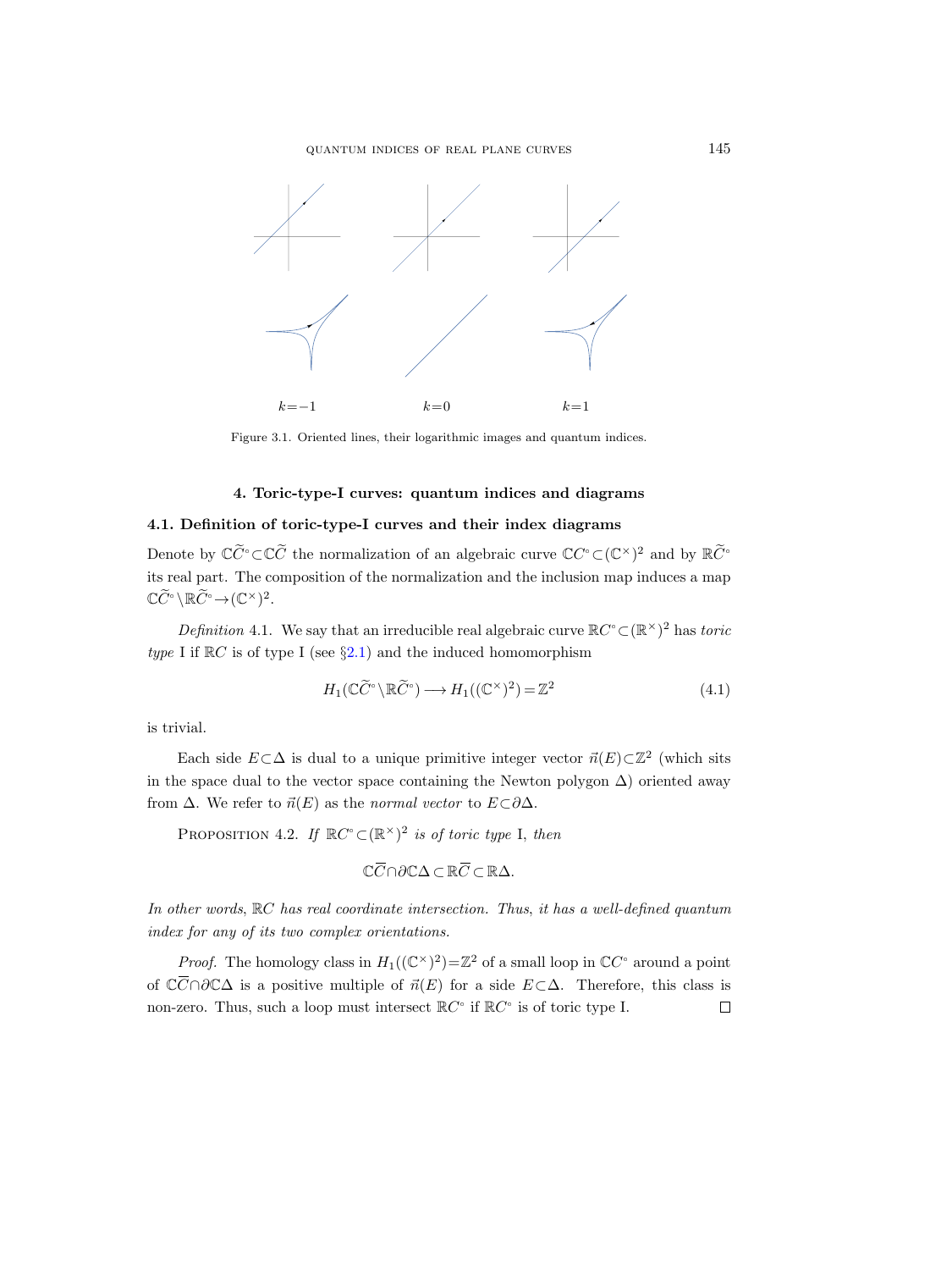



<span id="page-11-1"></span>Figure 3.2. Projective hyperbolas, their logarithmic images and quantum indices.

<span id="page-11-0"></span>Definition 4.3. A continuous map  $a: \Sigma \to \mathbb{R}^2$  from a graph  $\Sigma$  is called the *index* diagram of the curve  $\mathbb{R}C^{\circ}$  of toric type I enhanced with a choice of the complex orientation corresponding to  $S\subset\tilde{\mathbb{C}}\setminus\mathbb{R}\tilde{\mathbb{C}}$ , if the following conditions hold.

• The vertices of the graph  $\Sigma$  are parameterized by the connected components  $K^{\circ} \subset$  $\mathbb{R}\widetilde{C}^{\circ}$ . We denote the vertex corresponding to  $K^{\circ}$  by  $v(K^{\circ})\in\Sigma$ .

• The image  $a(v(K<sup>\circ</sup>)) = (a, b) \in \mathbb{Z}^2$  is a lattice point in  $\mathbb{R}^2$  such that  $K<sup>\circ</sup>$  is contained in the  $((-1)^a, (-1)^b)$ -quadrant of  $(\mathbb{R}^\times)^2$ .

• Vertices  $v(K_1^{\circ}), v(K_2^{\circ}) \in \Sigma$  are connected with an oriented edge e (which we identify with the straight oriented interval  $[0, 1]$ ) if and only if  $K_1^{\circ}$  and  $K_2^{\circ}$  are adjacent to a point  $p_e \in \mathbb{R} \widetilde{C}$  in the order defined by the complex orientation of  $\mathbb{R} \widetilde{C}$ . (Clearly, both  $K_1^{\circ}$  and  $K_2^{\circ}$  are non-compact in such case.)

• The restriction  $a|_e: e \approx [0,1] \to \mathbb{R}^2$  is an affine map with

<span id="page-11-2"></span>
$$
a(v(K_2^{\circ})) - a(v(K_1^{\circ})) = m_e \vec{n}(E). \tag{4.2}
$$

Here,  $m_e$  is the local intersection number of  $\mathbb{C}\widetilde{C}$  and  $\partial \mathbb{C}\Delta$  at  $p_e$ .

• There exists a continuous map

<span id="page-11-3"></span>
$$
\tilde{l}: \tilde{S} = (S \setminus \partial \mathbb{C}\Delta) \cup \mathbb{R}\tilde{C}^{\circ} \longrightarrow \mathbb{C}^2
$$
\n(4.3)

holomorphic on  $\widetilde{S} \setminus \mathbb{R} \widetilde{C}^{\circ}$  such that  $e^{\pi \widetilde{l}}$  coincides with the tautological map  $\widetilde{S} \to (\mathbb{C}^{\times})^2$ , while for every connected component  $K^{\circ} \subset \mathbb{R} \widetilde{C}^{\circ}$  we have

$$
\operatorname{Im} \tilde{l}(K^{\circ}) = a(v(K^{\circ})).
$$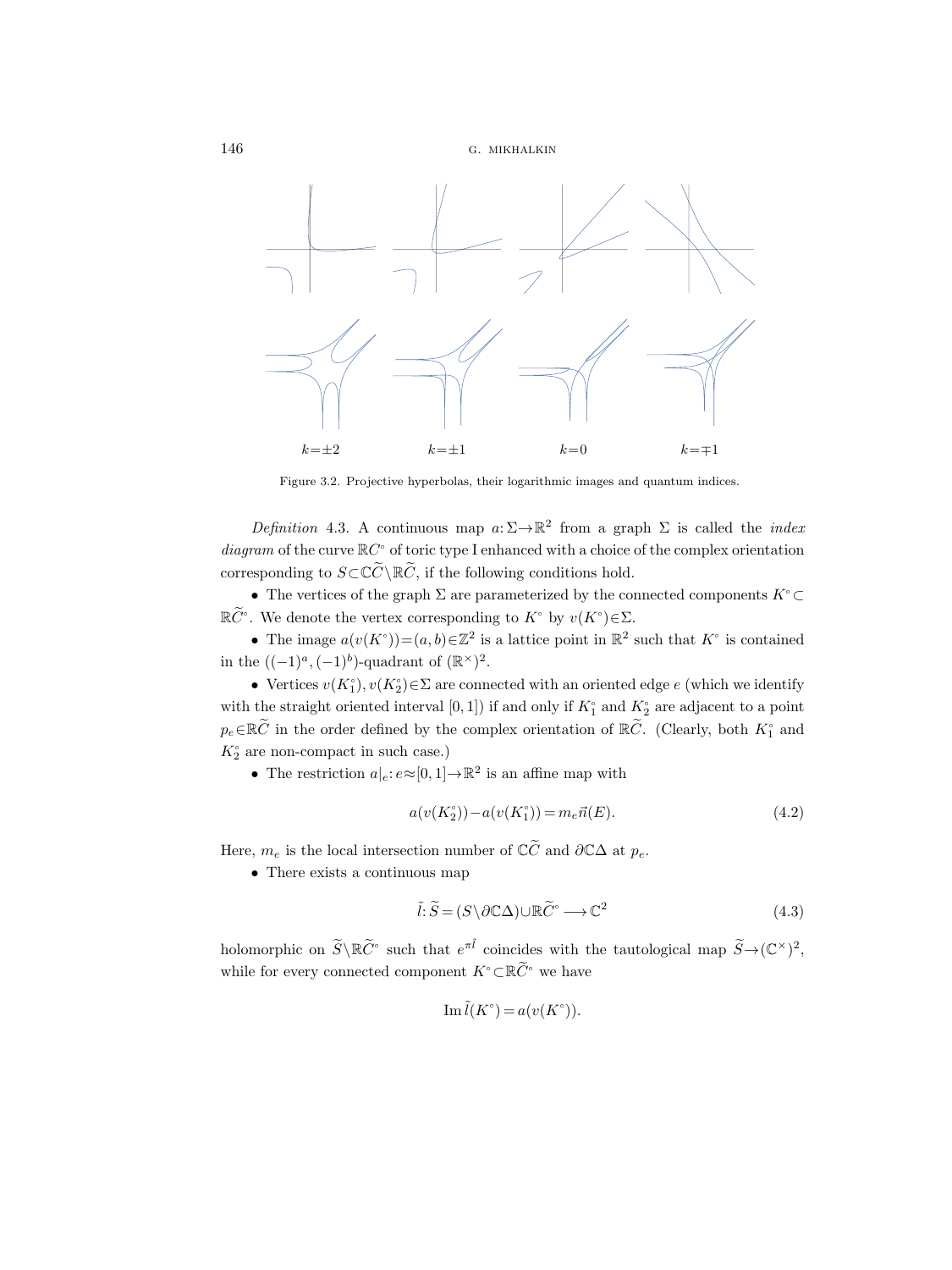quantum indices of real plane curves 147



<span id="page-12-0"></span>Figure 3.3. Circles, their logarithmic images and quantum indices.

Here, both the exponent  $e^{\pi \tilde{l}}$  and the imaginary part Im  $\tilde{l}(K^{\circ})$  are understood coordinatewise.

Topologically, the graph  $\Sigma$  is the disjoint union of n circles and m points, where n is the number of components of  $\mathbb{R}\tilde{C}$  intersecting  $\partial \mathbb{R}\Delta$ , and m is the number of compact components of  $\mathbb{R}\widetilde{C}^{\circ}$ . *k*<br>Figure<br>, both the exponents<br>.<br>Topologically, the number of components of  $\mathbb{R}\tilde{C}^{\circ}$ .<br>Denote by  $\overline{\Sigma} \subset \mathbb{R}$ s and quant<br>
m  $\tilde{l}(K^{\circ})$  a<br>
of *n* circl<br>
Δ, and *m*<br>
map<br>
()) ∈  $\overline{\Sigma} \cap \mathbb{Z}$ Here, both the exponent  $e^{\pi \tilde{l}}$  and the imaginary part Im  $\tilde{l}(K^{\circ})$  are unders<br>wise.<br>Topologically, the graph  $\Sigma$  is the disjoint union of *n* circles and *m*<br>is the number of components of  $\mathbb{R}\tilde{C}$  intersect

<sup>2</sup> the convex hull of  $a(\Sigma)$ . The map

<span id="page-12-1"></span>
$$
\alpha: K^{\circ} \longmapsto \operatorname{Im} \tilde{l}(K^{0}) = a(v(K^{\circ})) \in \overline{\Sigma} \cap \mathbb{Z}^{2}
$$
\n(4.4)

defined on the components of  $\mathbb{R}\tilde{C}^{\circ}$  is called the *real-index map*. Since the map  $\tilde{l}$  is

<span id="page-12-2"></span>PROPOSITION 4.4. Any curve  $\mathbb{R}C^{\circ} \subset (\mathbb{R}^{\times})^2$  of toric type I admits an index diagram  $\Sigma(\mathbb{R}C) \subset \mathbb{R}^2$  which is unique up to a translation by  $2\mathbb{Z}^2$  in  $\mathbb{R}^2$ .

*Proof.* Since  $\mathbb{R}C$  is of toric type I, the surface  $\widetilde{S} \subset (\mathbb{C}^{\times})^2$  lifts under the exponent map  $\mathbb{C}^2 \to (\mathbb{C}^{\times})^2$ . Translating the lift by integer multiples of  $\pi$ , if needed, ensures that  $(a, b) + 2i\mathbb{Z}^2 \subset \mathbb{C}^2$  corresponds to the lift of the  $((-1)^a, (-1)^b)$ -quadrant in  $(\mathbb{C}^{\times})^2$ . Denote this lift by  $\tilde{l}$ , and define the map a on the vertices of  $\Sigma$  by [\(4.4\)](#page-12-1). An edge  $e\subset\Sigma$  is mapped to the image of the accumulation set at the end of  $\widetilde{S}$  corresponding to e. To check the condition [\(4.2\)](#page-11-2), we change coordinates in  $(\mathbb{C}^{\times})^2$  multiplicatively, so that the toric divisor corresponding to e is the x-axis. Then  $\tilde{l}$  maps the accumulation set at the e-end of  $\tilde{S}$ to the vertical interval of length  $2m_e$ . Reversing the coordinate change, we recover an interval parallel to  $\vec{n}(E)$ .  $\Box$ 

Note that for each connected component  $K\subset \mathbb{R}\widetilde{C}$  (which is necessarily closed) with  $K \cap \partial \mathbb{R} \Delta \neq \emptyset$  formula [\(4.2\)](#page-11-2) already determines the part  $a(K): \Sigma(K) \rightarrow \mathbb{R}^2$  corresponding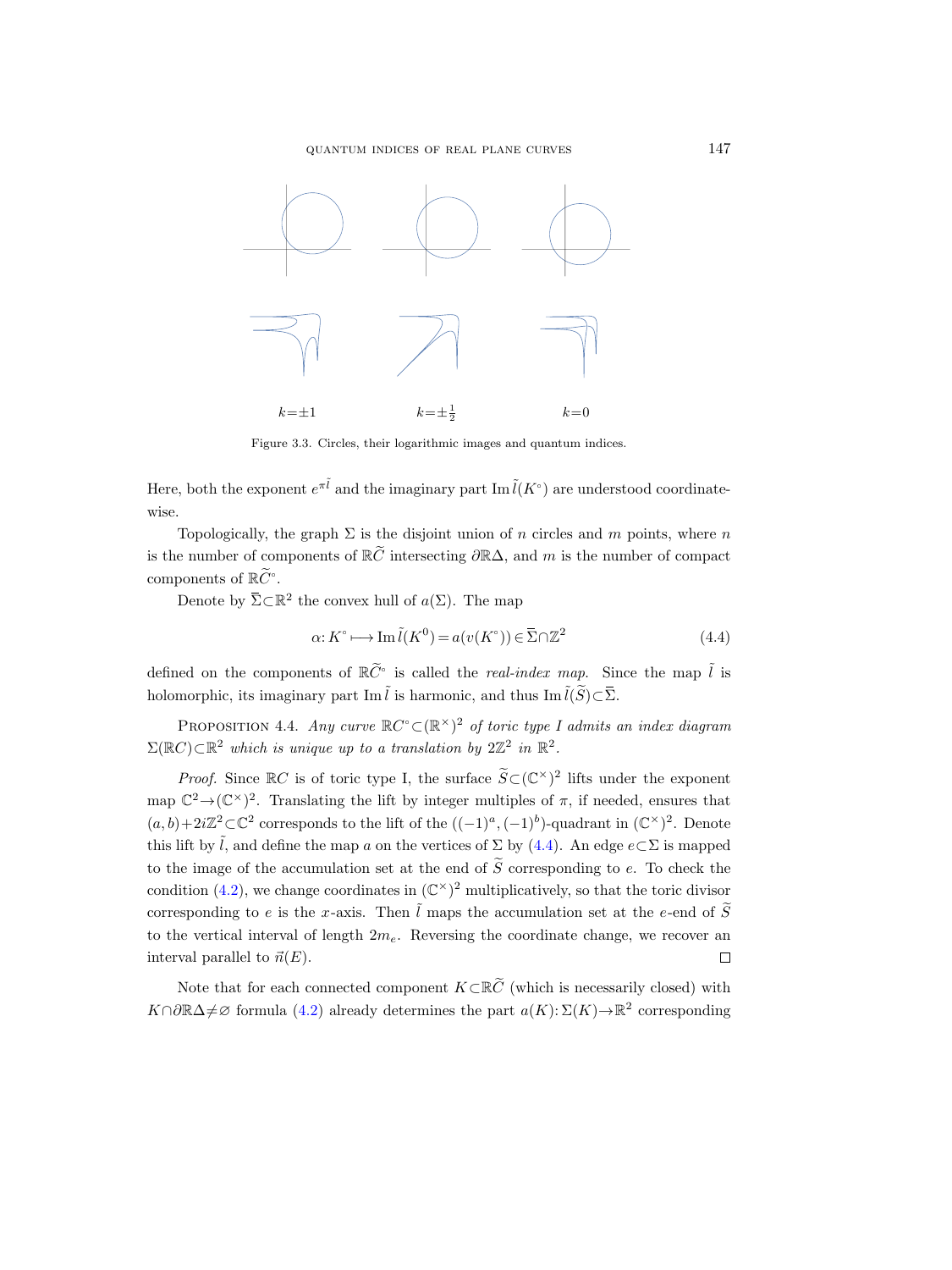to K of the index diagram  $a: \Sigma \to \mathbb{R}^2$ , up to a translation in  $\mathbb{R}^2$ . Indeed, it suffices to choose arbitrarily  $\alpha(K^{\circ})$  for an arc  $K^{\circ} \subset K \setminus \partial \mathbb{R}\Delta$ , and proceed inductively.

PROPOSITION 4.5. If  $\mathbb{R}C^{\circ}$  is a curve of toric type I, then the broken line  $a(\Sigma(K))$ resulting from inductive application of  $(4.2)$  is closed for any connected component K of  $\mathbb{R}\widetilde{C}$  with  $K\cap\partial\mathbb{R}\Delta\neq\varnothing$ .

Conversely, suppose that  $\mathbb{R}\tilde{C}$  is an M-curve (i.e. the number of its components is one plus the genus of  $\mathbb{C}\tilde{C}$ ) with  $(\mathbb{C}\tilde{C}\backslash\mathbb{R}\tilde{C})\cap\partial\mathbb{C}\Delta=\varnothing$  such that the broken line defined inductively by [\(4.2\)](#page-11-2) for every connected components  $K \subset \mathbb{R} \widetilde{C}$  is closed. Then,  $\mathbb{R} C^{\circ}$  has toric type I.

Proof. The first part of the statement is a corollary of Proposition [4.4.](#page-12-2) Conversely, for an M-curve  $\mathbb{R}\tilde{C}$ , each component of  $\mathbb{C}\tilde{C}\setminus\mathbb{R}\tilde{C}$  is a sphere with punctures corresponding to the components of  $\mathbb{R}\tilde{C}$ . The homology class of a loop, for each component, is determined inductively by (4.2). It is zero, by our hypothesis. determined inductively by [\(4.2\)](#page-11-2). It is zero, by our hypothesis.

## 4.2. Quantum index and toric complex orientation formula

Let  $\mathbb{R}C^{\circ} \subset (\mathbb{R}^{\times})^2$  be a curve of toric type I enhanced with the complex orientation corresponding to a component  $S\subset\mathbb{C}\widetilde{C}\setminus\mathbb{R}\widetilde{C}$ . Denote by

$$
Area \sum \in \frac{1}{2}\mathbb{Z}
$$
\n
$$
(4.5)
$$

the signed area (with multiplicities) enclosed by  $a(\Sigma)$  in  $\mathbb{R}^2$ .

Let  $p \in \mathbb{R}^2$  be a point, let  $R_\varepsilon \subset \mathbb{R}^2$  be the oriented ray emanating from p in a generic direction  $\varepsilon$  in  $\mathbb{R}^2$ . Define  $lk_{\varepsilon}(p, \Sigma)$  to be the intersection number of the image  $a(\Sigma)$  and  $R_{\varepsilon}$  in points other than p. If  $p \notin a(\Sigma)$ , then this number is the index of p with respect to a(Σ) (considered in §[2.3\)](#page-7-0), and does not depend on the choice of  $\varepsilon$ . Otherwise,  $\text{lk}_{\varepsilon}(p,\Sigma)$ depends on  $\varepsilon$ .

For each quadrant  $Q = ((-1)^a, (-1)^b) \mathbb{R}_{>0}^2$ , we define

$$
lk_{\varepsilon}(Q, \Sigma) = \sum_{k_a, k_b \in \mathbb{Z}} lk_{\varepsilon}((a+2k_a, b+2k_b), \Sigma) \in \mathbb{Z}.
$$
 (4.6)

Any connected component  $K\subset \mathbb{R}\widetilde{C}$  disjoint from  $\partial \mathbb{R}\Delta$  is contained in a single quadrant Q. The image  $Log(K)$  is a closed oriented curve in  $\mathbb{R}^2$ . Let  $\lambda(K) \in \mathbb{Z}$  be the rotation number of Log(K), i.e. the degree of the logarithmic Gauss map of  $K\subset\mathbb{R}^2$ . E.g., if  $K\subset\mathbb{R}^2$ is a positively oriented embedded circle contained in the  $(+, +)$ - or  $(-, -)$ -quadrant (resp. in the  $(+, -)$ - or  $(-, +)$ -quadrant), then  $\lambda(K)=1$  (resp.  $\lambda(K)=-1$ ). Any point of  $S\cap Q$ is a real isolated singular point  $p \in \mathbb{R}C^{\circ}$ . We denote by  $\lambda(p) \in \mathbb{Z}$  the intersection number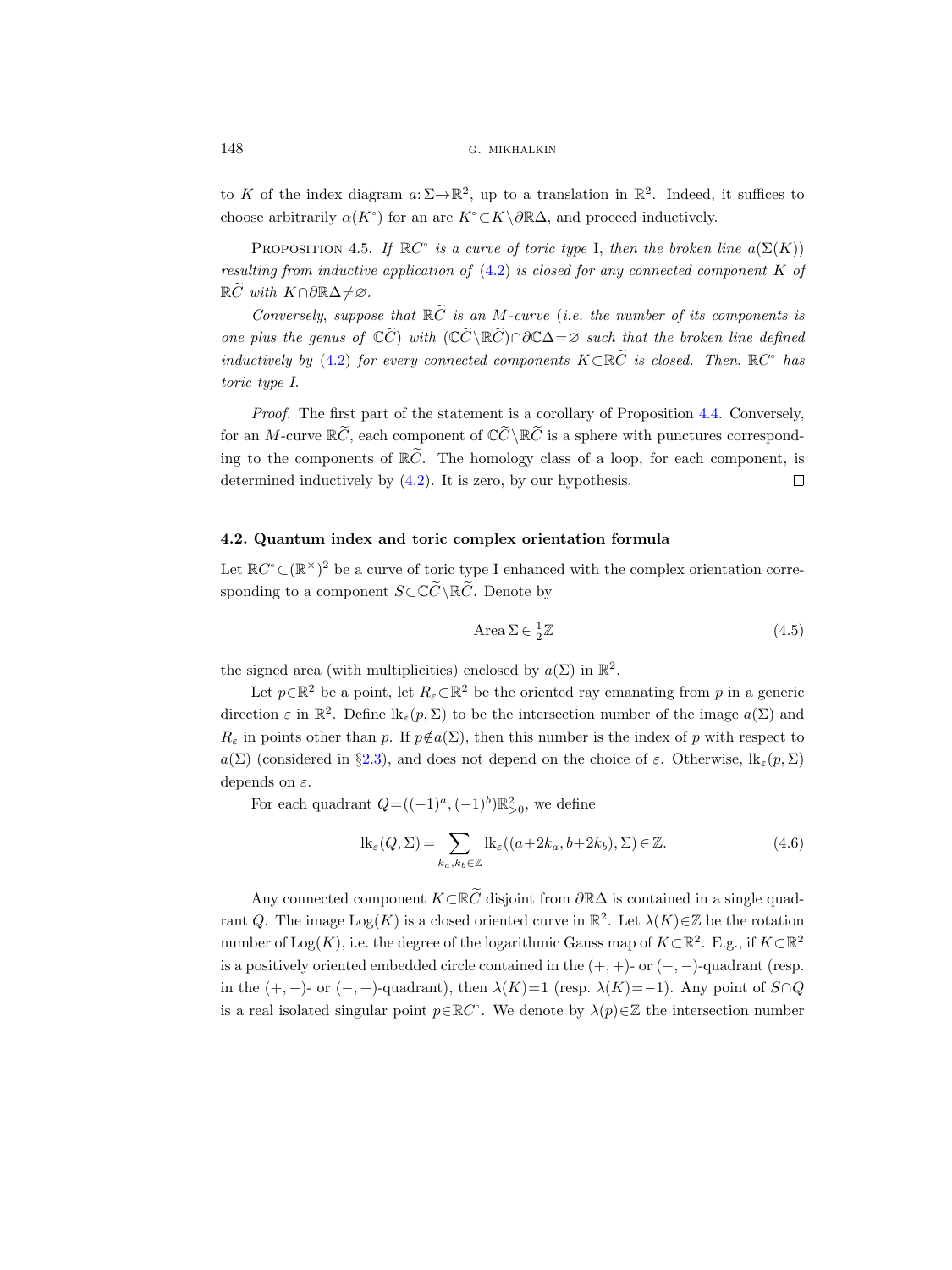of S and Q. Recall that the orientation of  $(\mathbb{R}^{\times})^2$  (and thus, of Q) is defined in §[2.3](#page-7-0) as the pull-back of the standard orientation of  $\mathbb{R}^2$  by Log  $|_Q$ ).

If  $K^{\circ} \subset \mathbb{R} \widetilde{C}^{\circ}$  is a connected component (not necessarily compact), then the local degree  $\lambda_{\varepsilon}(K^{\circ})$  of the oriented logarithmic Gauss map  $\widetilde{\gamma}|_{K^{\circ}}: K^{\circ} \to \widetilde{\mathbb{RP}}^{1}$  at a point  $\varepsilon \in \widetilde{\mathbb{RP}}^{1}$ may depend on the choice of  $\varepsilon$ . For  $(a, b) \in \mathbb{Z}^2$  and  $\varepsilon \in \widetilde{\mathbb{RP}}^1 \setminus \widetilde{\mathbb{QP}}^1$ , we set If  $K^{\circ} \subset \mathbb{R}\widetilde{C}^{\circ}$  is a conn<br>degree  $\lambda_{\varepsilon}(K^{\circ})$  of the orien<br>may depend on the choice<br>may depend on the choice<br>where the sums are taken<br>lated singular points p of l<br>forward (with the help of<br>PROPOSITION 4.6.

$$
\lambda_{\varepsilon}(a,b) = -\sum_{K^{\circ}} \lambda_{\varepsilon}(K^{\circ}) + \sum_{p} \lambda(p), \qquad (4.7)
$$

where the sums are taken over all components  $K^{\circ} \subset \mathbb{R}^{\widetilde{C}^{\circ}}$  with  $\alpha(K^{\circ}) = (a, b)$  and all isolated singular points p of  $\mathbb{R}C^{\circ}$  with  $\text{Im }\tilde{l}(p)=(a, b)$ . The following statement is straightforward (with the help of the maximum principle for Im  $\tilde{l}$ ).

PROPOSITION 4.6. The number  $\lambda_{\varepsilon}(a, b)$  does not depend on  $\varepsilon$  if  $(a, b) \notin a(\Sigma)$ . If

For each quadrant  $Q = ((-1)^a, (-1)^b) \mathbb{R}^2_{>0} \subset (\mathbb{R}^\times)^2$ , we may take the sum

$$
\lambda_{\varepsilon}(Q) = \sum_{k_a, k_b \in \mathbb{Z}} \lambda_{\varepsilon}(a + 2k_a, b + 2k_b). \tag{4.8}
$$

The result is independent on the translation ambiguity in the definition of the real-index map.

<span id="page-14-0"></span>THEOREM 4.7. If  $\mathbb{R}C^{\circ} \subset (\mathbb{R}^{\times})^2$  is a real algebraic curve of toric type I enhanced with a choice of its complex orientation, then

$$
k(\mathbb{R}C) = \text{Area }\Sigma(\mathbb{R}C). \tag{4.9}
$$

For each  $(a, b) \in \mathbb{Z}^2$  and  $\varepsilon \in \widetilde{\mathbb{RP}}^1 \setminus \widetilde{\mathbb{QP}}^1$  we have

<span id="page-14-2"></span>
$$
\lambda_{\varepsilon}(a,b) = \text{lk}_{\varepsilon}((a,b),\Sigma). \tag{4.10}
$$

COROLLARY 4.8. For a curve of toric type I with index diagram  $\Sigma$ , we have

<span id="page-14-1"></span>
$$
\lambda_{\varepsilon}(Q) = \text{lk}_{\varepsilon}(Q, \Sigma) \tag{4.11}
$$

for each quadrant  $Q \subset (\mathbb{R}^\times)^2$ .

Equality  $(4.11)$  may be viewed as the toric complex orientation formula for torictype-I curves.

<span id="page-14-3"></span>COROLLARY 4.9. The total number of closed components of a curve  $\mathbb{R}\widetilde{C}^{\circ}$  of toric type I and its solitary real singularities is not less than the number of lattice points  $(a, b) \in \mathbb{Z}^2 \setminus \Sigma$  with  $\text{lk}((a, b), \Sigma) \neq 0$ .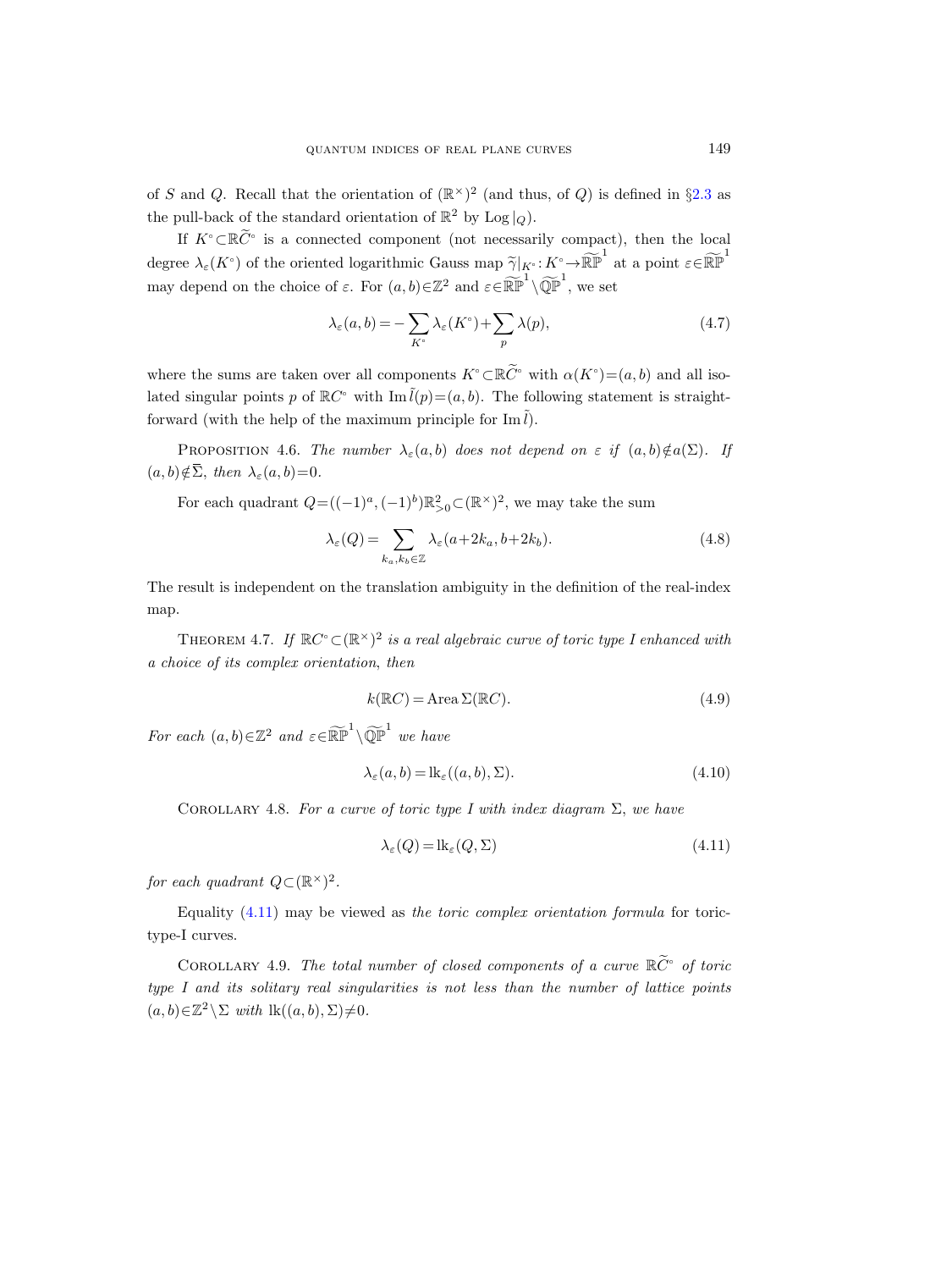

Figure 4.1. Squares of the real conics from Figure [3.2](#page-11-1) and their diagrams  $\Sigma$  for both possible orientations.

*Proof.* If  $lk((a, b), \Sigma) \neq 0$  then, by  $(4.10), \lambda(a, b) \neq 0$  and thus there exists a closed component or a solitary real singularity of  $\mathbb{R}C^{\circ}$  of real index  $(a, b)$ .  $\Box$ 

Example 4.10. All real rational curves which intersect  $\partial \mathbb{R}\Delta$  in  $\#(\partial \Delta \cap \mathbb{Z}^2)$  points (counted with multiplicity) have toric type I, as  $\mathbb{C} \tilde{C}^{\circ} \setminus \mathbb{R} \tilde{C}^{\circ}$  is the disjoint union of two open disks. Therefore, we may compute the quantum index of such curves with the help of Theorem [4.7.](#page-14-0)

Figure [4.1](#page-10-0) depicts the images of the real conics from Figure [3.2](#page-11-1) under  $Sq^{\Delta}$  (reparameterized with the help of the moment map). Each of these conics may be oriented in two different ways producing two different diagrams. For one of these conics the diagrams for the two opposite orientations coincide. For the other three conics they are different.

Note that, in the case where  $\mathbb{C}\Delta = \mathbb{CP}^2$ , the orientation can be uniquely recovered from the diagram, as the edges correspond to the normals to  $\Delta$ . E.g. the vertical edges are always directed downwards.

Remark 4.11. The diagram  $\Sigma$  may be viewed as a non-commutative version of the polygon  $\Delta$ . Here, the set of normal vectors is given a cyclic order.

Note that

$$
-\operatorname{Area}\Delta\leqslant\operatorname{Area}\Sigma\leqslant\operatorname{Area}\Delta
$$

for any (possibly multicomponent) closed broken curve  $\Sigma$  whose oriented edges are normal vectors to  $\Delta$ , so that each side  $E \subset \Delta$  contribute to  $\#(E \cap \mathbb{Z}^2) - 1$  normal vectors (counted with multiplicity). Furthermore, we have Area  $\Sigma = \pm$  Area  $\Delta$  if and only if  $\Sigma \subset \mathbb{R}^2$  is a single-component broken curve coinciding with the polygon ∆ itself rotated by 90 degrees (as we can represent the primitive normal vector to a vector  $(a, b) \in \mathbb{Z}^2$  by  $(-b, a)$ , identifying the vector space  $\mathbb{R}^2$  with its dual). Remark 4.11. The diagram  $\Sigma$  may be viewed as a not<br>gon  $\Delta$ . Here, the set of normal vectors is given a cyclic<br>Note that<br> $-$  Area  $\Delta \le$  Area  $\Sigma \le$  Area  $\Delta$ <br>ny (possibly multicomponent) closed broken curve  $\Sigma$  wh<br>pos polygon  $\Delta$ . Here, the set of normal v<br>Note that<br>- Area<br>for any (possibly multicomponent) cl<br>vectors to  $\Delta$ , so that each side  $E \subset \Delta$ <br>with multiplicity). Furthermore, w<br>a single-component broken curve cc<br>degrees (as we

Recall the notion of cyclically maximal position of  $\mathbb{R}\overline{C} \subset \mathbb{R}\Delta$  in  $\mathbb{R}\Delta$  from [\[17,](#page-44-0) Definition 2. It can be rephrased that  $\mathbb{R}\overline{C}$  has a connected component K intersecting  $\partial\mathbb{R}\Delta$  in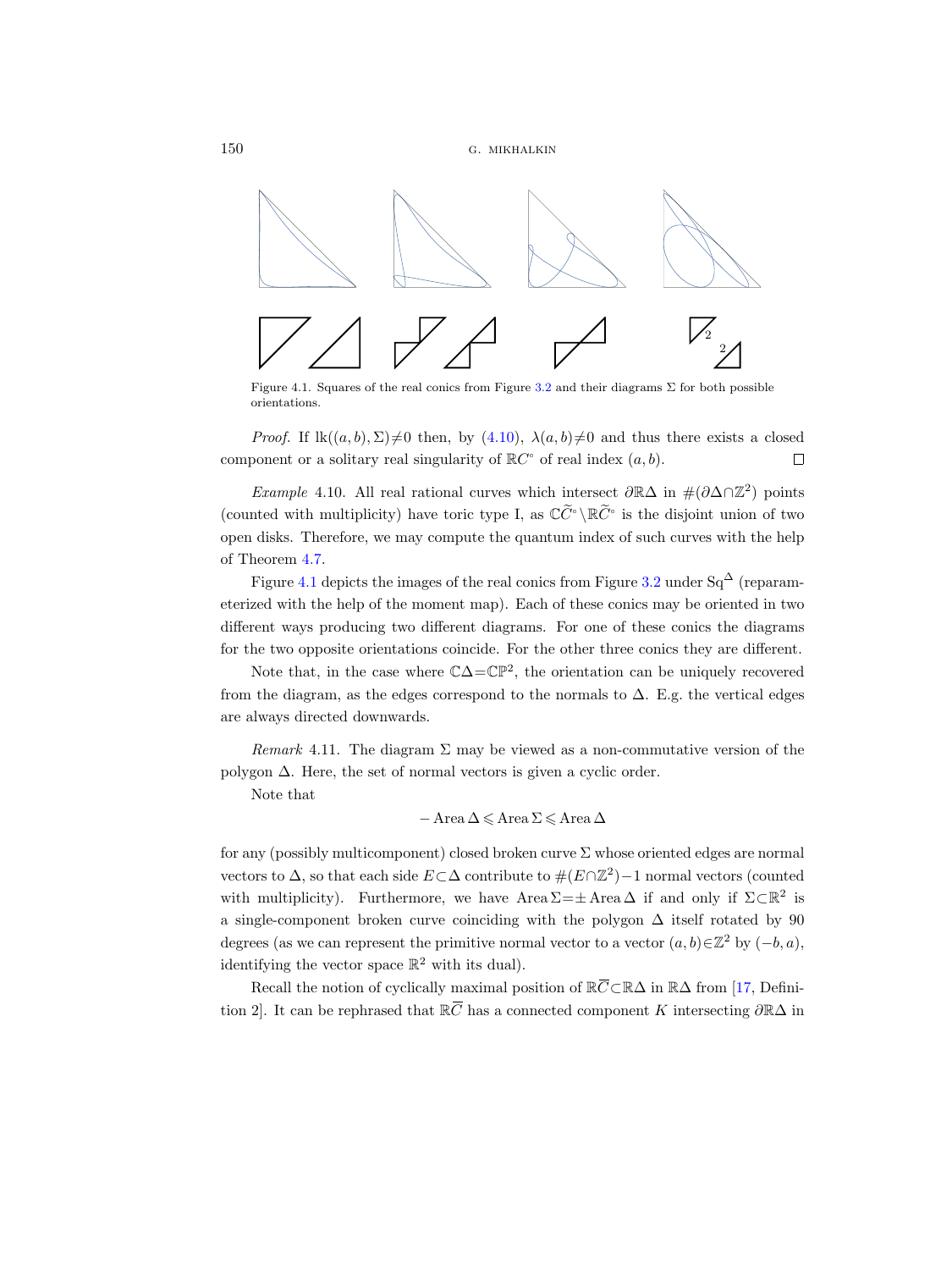$m=\text{#}(\partial \Delta \cap \mathbb{Z}^2)$  points counted with multiplicity, and the cyclic order of the intersection points on K agrees with the cyclic order of the corresponding normal vectors to  $\partial\Delta$ . This condition is equivalent to equality [\(4.12\)](#page-16-0). It was proved in [\[17\]](#page-44-0) that, for each  $\Delta$ , quantum indices<br>  $m = #(\partial \Delta \cap \mathbb{Z}^2)$  points counted with multi<br>
points on K agrees with the cyclic order<br>
This condition is equivalent to equality (<br>
the topological type of the triad  $(\mathbb{R}\Delta; \mathbb{R}\overline{C})$ OF REAL PLANE CURVES<br>
plicity, and the cyclic order of the<br>
corresponding normal vertical vertical vertical vertical vertical vertical vertical vertical vertical vertical vertical vertical vertical vertical vertical verti the topological type of the triad  $(\mathbb{R}\Delta;\mathbb{R}\bar{C}_{\Delta},\partial\mathbb{R}\Delta)$  is unique if a curve  $\mathbb{R}\bar{C}$  with Newton polygon  $\Delta$  has cyclically maximal position and is smooth and transversal to  $\partial \mathbb{R}\Delta$ . In  $m=\#(\partial \Delta \cap \mathbb{Z}^2)$  points on K agrees<br>This condition is e<br>the topological typ<br>polygon  $\Delta$  has cyc<br>this case, (R∆; R $\overline{C}$ ) this case,  $(\mathbb{R}\Delta;\mathbb{R}\overline{C}_{\Delta},\partial\mathbb{R}\Delta)$  is called the *simple Harnack*  $\Delta$ -triad. REAL PLANE CURVES<br>
ity, and the cyclic order of the intersection<br>
i the corresponding normal vectors to  $\partial \Delta$ <br>
2). It was proved in [17] that, for each  $\Delta$ <br>  $\partial \mathbb{R}\Delta$ ) is unique if a curve  $\mathbb{R}\overline{C}$  with Newton<br>
a

The number of points in  $(\Delta \backslash \partial \Delta) \cap \mathbb{Z}^2$  is equal to the arithmetic genus g of  $\mathbb{R} \overline{C}$ . On the other hand, Corollary [4.9](#page-14-3) implies that the total number of closed connected components of  $\mathbb{R}C^{\circ}$  and its isolated real singular points is at least g. Thus, all closed components of  $\mathbb{R}C^{\circ}$  are smooth ovals, all singular points of  $\mathbb{R}C^{\circ}$  are solitary double points, and the curve  $\mathbb{C}C^{\circ}$  is a nodal M-curve. We get the following statement. gon  $\Delta$  has cyclically maximal position and is sm<br>case,  $(\mathbb{R}\Delta; \mathbb{R}\overline{C}_{\Delta}, \partial \mathbb{R}\Delta)$  is called the *simple Harna*<br>The number of points in  $(\Delta \setminus \partial \Delta) \cap \mathbb{Z}^2$  is equal the<br>other hand, Corollary 4.9 implies that t this case,  $(\mathbb{R}\Delta; \mathbb{R}C_{\Delta}, \partial \mathbb{R}\Delta)$ <br>The number of points<br>On the other hand, Corol<br>components of  $\mathbb{R}C^{\circ}$  and its<br>components of  $\mathbb{R}C^{\circ}$  are smo<br>and the curve  $\mathbb{C}C^{\circ}$  is a nod<br>COROLLARY 4.12. If 1<br>th

<span id="page-16-1"></span>COROLLARY 4.12. If  $\mathbb{R}C^{\circ} \subset (\mathbb{R}^{\times})^2$  is a curve of toric type I with

<span id="page-16-0"></span>
$$
Area \Sigma(\mathbb{R}C) = \pm \operatorname{Area} \Delta,\tag{4.12}
$$

then it is an M-curve whose only singularities are solitary real nodes.

Furthermore, the topological type of  $(\mathbb{R}\Delta;\mathbb{R}\bar{C},\partial\mathbb{R}\Delta)$  is obtained from the simple  $\bar{\mathcal{L}}_{\Delta}, \partial \mathbb{R}$ ∆) by contracting some of the ovals of  $\mathbb{R}C^{\sim}_{\Delta}$  to solitary double points and replacing some n-tuples of consecutive transversal intersection points of On common common and then  $H$  are double  $\mathbb{R} \overline{C}$ .  $\mathbb{R}\overline{C}_{\Delta}$  and  $\partial\mathbb{R}\Delta$  (sitting on the same toric divisor) with points of n-th order of tangency. COROLLARY 4.12. If  $\mathbb R$ <br>then it is an M-curve whose<br>Furthermore, the topold<br>Harnack  $\Delta$ -triad  $(\mathbb R\Delta; \mathbb R\overline{C}_{\Delta})$ <br>double points and replacing s<br> $\mathbb R\overline{C}_{\Delta}$  and  $\partial \mathbb R\Delta$  (sitting on th<br>Proof. The curve  $\text{Sq}^{\$ 

*Proof.* The curve  $Sq^{\Delta}(\mathbb{C}C^{\circ})$  also has toric type I. Its diagram is obtained from  $\Sigma(\mathbb{R}C)$  by scaling both coordinates by 2, so the quantum index of  $\text{Sq}^{\Delta}(\mathbb{C}C^{\circ})$  is equal to  $\pm$  Area(2 $\Delta$ ). Corollary [4.9](#page-14-3) implies that the only singularities of Sq<sup> $\Delta$ </sup>(CC<sup>o</sup>) are solitary real nodes, so that  $Sq^{\Delta}(\mathbb{R}\bar{C})$  does not have self-intersections. Therefore, for each toric divisor  $\mathbb{R}E$ , the order of intersection points on  $\mathbb{R}E$  and that on the component  $K\subset \mathbb{R}\widetilde{C}$ agree.

Let us look at the compact components of  $\mathbb{R}C^{\circ}$ . Their number and distribution among the quadrants of  $(\mathbb{R}^{\times})^2$  is determined by the lattice points of  $\Sigma(\mathbb{R}C)$ , and thus by  $\Delta$ . Furthermore, Corollary [4.9](#page-14-3) implies that in each quadrant of  $(\mathbb{R}^{\times})^2$  all ovals and solitary real nodes of  $\mathbb{R}C^{\circ}$  have the same orientation. The complex orientation formula [\[26\]](#page-45-1) ensures that these components cannot be nested among themselves, and that they are arranged with respect to  $K$  so that their complex orientation is coherent with the complex orientation of K.  $\Box$ 

Remark 4.13. The proof of Corollary [4.9](#page-14-3) is applicable also for pseudoholomorphic, and even the so-called *flexible* (see [\[27\]](#page-45-6)) real curves of toric type I. Thus, Corollary [4.12](#page-16-1) may be considered as a further generalization of the topological uniqueness theorem for simple Harnack curves [\[17\]](#page-44-0), from its version for pseudoholomorphic curves [\[2\]](#page-44-10) recently found by Erwan Brugallé.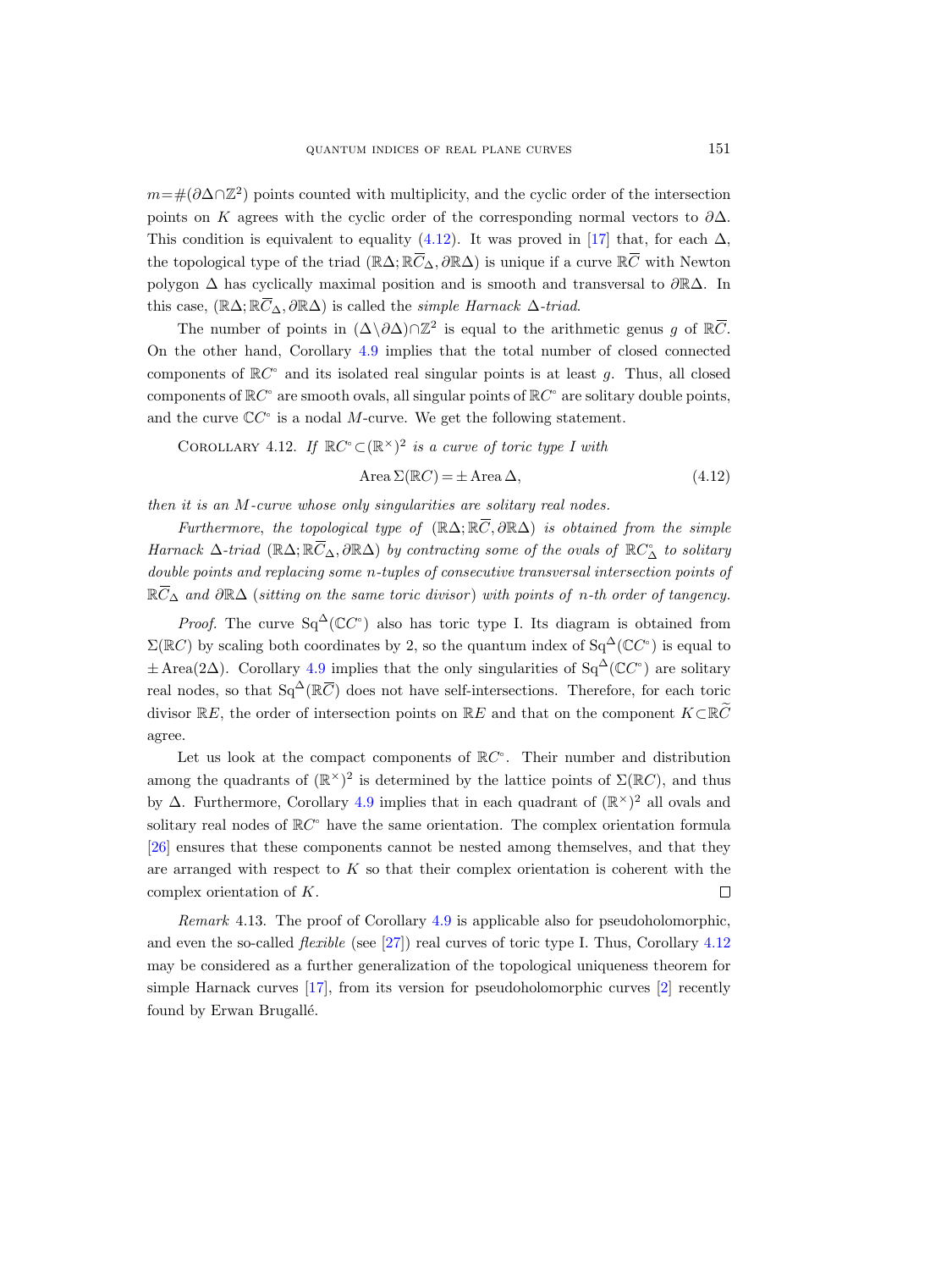

Figure 4.2. A quartic curve of type I, but not of toric type I.

Example 4.14. The curve sketched on Figure [4.2](#page-11-1) is isotopic to a smooth real quartic curve of type I. Namely, it can be obtained as a perturbation of the union of four lines. However, it is not an M-curve, while its diagram coincides with that of the simple Harnack curve of the same degree (i.e. the triangle with vertices  $(0, 0)$ ,  $(0, -4)$  and  $(-4, -4)$ , for one of the orientations). By Corollary [4.12,](#page-16-1) this curve is not of toric type I. In other words, there is a cycle in  $\mathbb{C}C^{\circ}\backslash\mathbb{R}C^{\circ}$  that is homologically non-trivial in  $H_1((\mathbb{C}^{\times})^2)$ . Also, we can deduce this from the toric complex orientation formula [\(4.11\)](#page-14-1).

## 4.3. The real-index map vs. the amoeba-index map

To advance the viewpoint of the index diagram  $\Sigma$  as a non-commutative version of the Newton polygon  $\Delta$ , it is interesting to compare the real-index map [\(4.4\)](#page-12-1) for toric-type-I curves and the amoeba-index map

<span id="page-17-0"></span>
$$
\text{ind}: \mathbb{R}^2 \setminus \text{Log}(\mathbb{C}C^{\circ}) \longrightarrow \Delta \cap \mathbb{Z}^2 \tag{4.13}
$$

of Forsberg–Passare–Tsikh [\[7\]](#page-44-2). The map [\(4.13\)](#page-17-0) is locally constant, and thus it indexes the components K of the amoeba complement  $\mathbb{R}^2 \setminus \text{Log}(\mathbb{C}C^{\circ})$  by lattice points of  $\Delta$ .

One obvious distinction between ind and  $\alpha$  is that they take values in dual spaces: the Newton polygon  $\Delta$  belongs to the dual vector space to  $\mathbb{R}^2 = \text{Log}(\mathbb{C}^{\times})^2$ . But, due to the symplectic form  $\omega((a, b), (c, d))=ad-bc, a, b, c, d\in\mathbb{R}$ , we have a preferred isomorphism between these spaces. Denote by  $(a, b)^* = (b, -a)$  the corresponding identification.

As usual, we fix a complex orientation on  $\mathbb{R}\tilde{C}$  and consider the corresponding component  $S^{\circ} \subset \mathbb{C} \widetilde{C}^{\circ} \setminus \mathbb{R} \widetilde{C}^{\circ}$ . Let

$$
p, p' \in \mathbb{R}^2 \setminus \text{Log}(\mathbb{C}C^{\circ}),
$$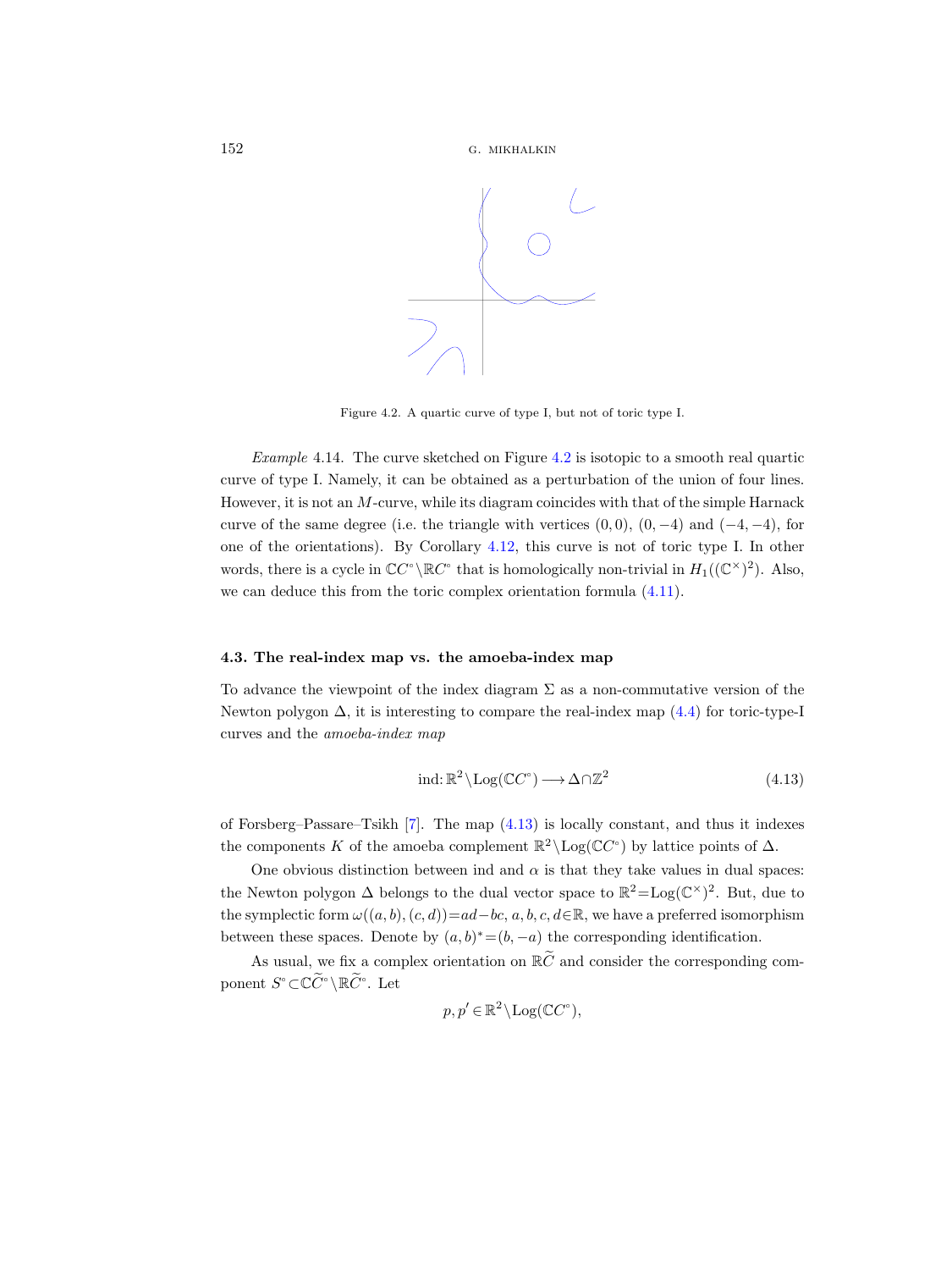and let  $\gamma \subset \mathbb{R}^2$  be a smooth path between p and p'. We assume  $\gamma$  to be in general position with respect to  $\mathbb{R}C^{\circ}$ . The intersection number  $\#(\gamma, \text{Log } \mathbb{R}C) \in \mathbb{Z}$  is well defined, as  $Log( \mathbb{R} C) \subset \mathbb{R}^2$  is proper.

PROPOSITION 4.15. We have  $\#(\gamma, \text{Log } \mathbb{R}C) = 0$ .

*Proof.* The local degree of the map  $\text{Log } |_{S} : S^{\circ} \to \mathbb{R}^2$  changes along  $\gamma$  according to the intersection with  $\mathbb{R}C^{\circ}$ . Since the local degree at the endpoints of  $\gamma$  vanishes, we have  $\#(\gamma, \text{Log } \mathbb{R}C) = 0.$  $\Box$ 

Using the real-index map  $(4.4)$ , we may refine the intersection number

$$
\#(\gamma, \text{Log } \mathbb{R}C) = 0
$$

to

$$
\#_{\alpha}(\gamma, \text{Log }\mathbb{R}C^{\circ}) = \sum_{q \in \text{Log}^{-1}(\gamma) \cap \mathbb{R}C^{\circ}} \#_{q}(\gamma, \text{Log }\mathbb{R}C^{\circ}) \alpha(q) \in \mathbb{Z}^{2}.
$$
 (4.14)

Here,  $\#_q(\gamma, \text{Log } \mathbb{R}C^{\circ}) = \pm 1$  is the local intersection number between  $\gamma$ , and Log  $\mathbb{R}C^{\circ}$  and  $\alpha(q) \in \mathbb{Z}^2$  is the real index of the component of  $\mathbb{R} \widetilde{C}^{\circ}$  containing the point q.

<span id="page-18-0"></span>THEOREM 4.16. Let  $\mathbb{R}C^{\circ} \subset (\mathbb{R}^{\times})^2$  be an algebraic curve of toric type I. For any two points  $p, p' \in \mathbb{R}^2 \setminus S^\circ \cup \mathbb{R}C^\circ$  and a generic smooth path  $\gamma \subset \mathbb{R}^2$  connecting p and p', we have

<span id="page-18-1"></span>
$$
(\text{ind}(p') - \text{ind}(p))^{*} = \#_{\alpha}(\gamma, \text{Log RC}^{\circ}).\tag{4.15}
$$

Proof. Consider the 1-dimensional submanifold

$$
M = (\operatorname{Log} |_{\mathbb{C}C^{\circ}})^{-1}(\gamma) \subset \mathbb{C}C^{\circ}.
$$

Its orientation is induced by that of  $\gamma$  through the pull-back map, with the help of the orientations of the ambient spaces: the standard orientation  $\mathbb{R}^2$   $\supset \gamma$  and the complex orientation of  $\mathbb{C}C^{\circ}\supset M$ . Since  $\gamma$  is chosen generically, the 1-submanifold M is smooth.

Any component of M disjoint from  $\mathbb{R}C^{\circ}$  is null-homologous in  $(\mathbb{C}^{\times})^2$ , as  $\mathbb{R}C^{\circ}$  is a toric-type-I curve. A component  $L\subset M$  intersecting  $\mathbb{R}C^{\circ}$  consists of two arcs interchanged by conj. Let  $q \in \mathbb{R}C^{\circ}$  be the source and  $q' \in \mathbb{R}C^{\circ}$  be the target of the arc  $\delta = L \cap S^{\circ}$  with the orientation induced from  $M$ . We have

$$
\operatorname{Im} \tilde{l}(q') - \operatorname{Im} \tilde{l}(q) = \alpha(q') - \alpha(q)
$$

by [\(4.4\)](#page-12-1), and therefore  $[L] = \alpha(q') - \alpha(q) \in \mathbb{Z}^2 = H_1((\mathbb{C}^{\times})^2)$  so that  $[M] \in H_1((\mathbb{C}^{\times})^2)$  is given by the right-hand side of [\(4.15\)](#page-18-1).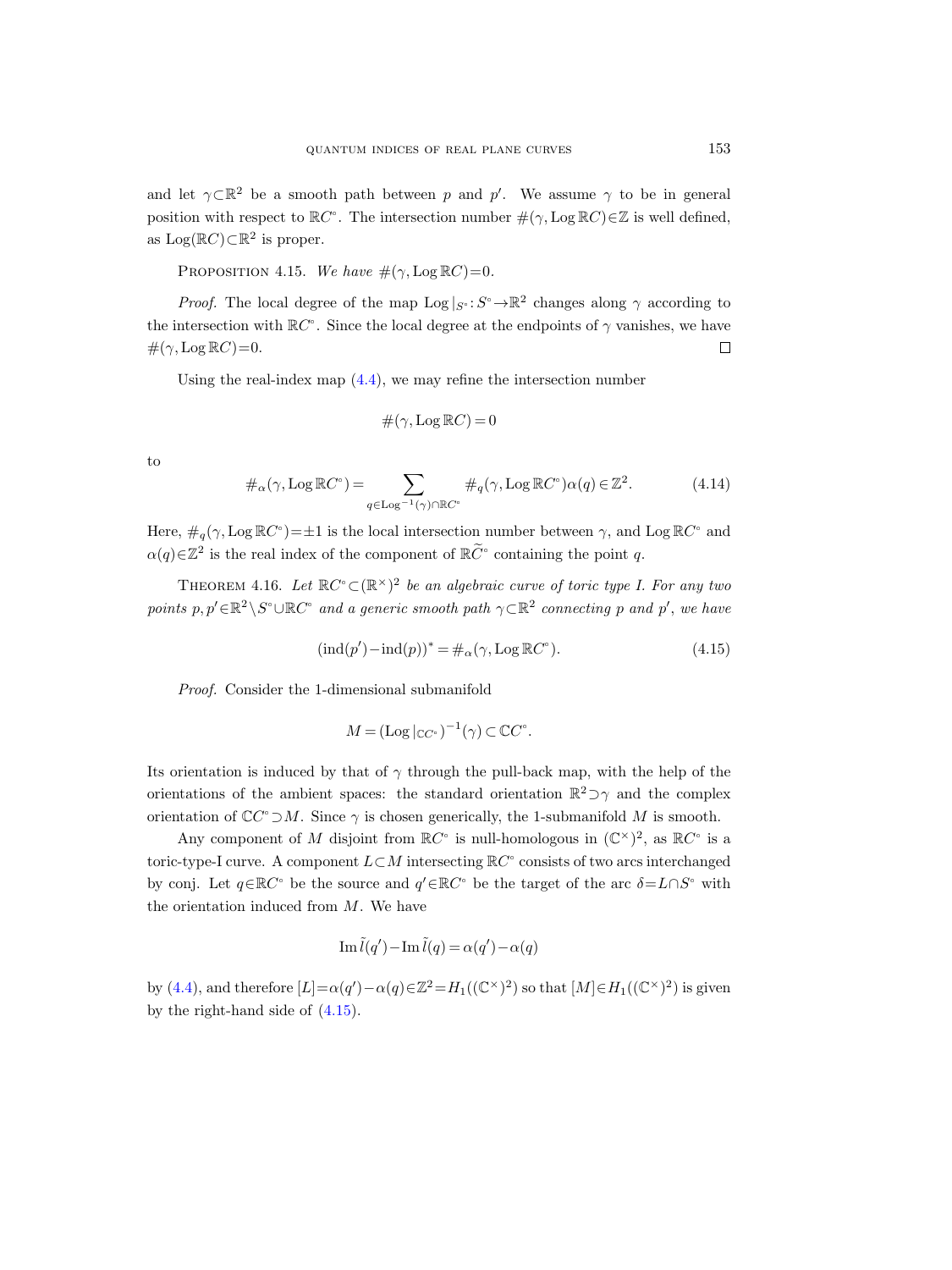By [\[17\]](#page-44-0), we may interpret  $\text{ind}(p)$  as the linear functional on

$$
H_1(\text{Log}^{-1}(p)) = \mathbb{Z}^2
$$

that associates with each oriented loop  $N \subset \text{Log}^{-1}(p)$  the linking number of N and the closure of the surface  $\mathbb{C}C^{\circ}$  in  $\mathbb{C}^{2}$ . Suppose that  $N' \subset \text{Log}^{-1}(p')$  is a loop homologous to N in  $(\mathbb{C}^{\times})^2$ , so that  $N'-N=\partial P$  for a surface  $P\subset (\mathbb{C}^{\times})^2$ . Then, the difference of the linking numbers of N' and N coincides with the intersection number of P and  $\mathbb{C}C^{\circ}$ . Choosing the membrane P to be contained in  $\text{Log}^{-1}(\gamma)$ , we identify the difference with the intersection number of  $[N]$  and  $[M]$  in

$$
\mathbb{Z}^2 = H_1(\text{Log}^{-1}(p)) = H_1((\mathbb{C}^{\times})^2) = H_1(S^1 \times S^1).
$$

## 5. Refined real enumerative geometry

## 5.1. Invariance of real refined enumeration

Let  $\Delta \subset \mathbb{R}^2$  be a lattice polygon with non-empty interior. Let  $E_j \subset \partial \Delta$ ,  $j=1,...,n$ , be its sides of integer length  $m_j = \#(E_j \cap \mathbb{Z}^2) - 1$ , enumerated counterclockwise. We denote by  $v_j \in \Delta$  the vertices of  $\Delta$  enumerated so that  $E_j$  connects  $v_{j-1}$  and  $v_j$  (using the convention  $v_0 = v_n$ ). Let  $\mathbb{C}E_j$  be the corresponding toric divisor. Let  $\mathcal{P} = \{p_l\}_{l=1}^m$  be a collection of  $m=\#\left(\partial\Delta\cap\mathbb{Z}^2\right)$  points on  $\partial\mathbb{C}\Delta$ . We do not assume the points  $p_l$  to be distinct, but assume that exactly  $m_i$  of these points are contained in the toric divisor  $\mathbb{C}E_j$  (in particular, we have  $\mathcal{P} \cap \bigcup_{j=1}^n \{v_j\} = \varnothing$ ).

The primitive vector  $(a_j, b_j) \in \mathbb{Z}^2$  parallel to  $E_j$  and coherent with the counterclockwise orientation of  $\partial\Delta$  defines the multiplicative-linear (monomial) map

$$
\pi_j: (\mathbb{C}^\times)^2 \longrightarrow \mathbb{C}^\times,
$$
  

$$
(z, w) \longmapsto z^{a_j} w^{b_j}
$$

This map extends to a continuous map  $\bar{\pi}_j$ :  $(\mathbb{C}^{\times})^2 \cup (\mathbb{C}E_j \setminus \{v_{j-1}, v_j\})$ . Define the map

$$
\varrho{:}\bigcup_{j=1}^n \mathbb{C}E_j\!\setminus\!\{0_j,\infty_j\}\mathop{\longrightarrow}\limits \mathbb{C}^\times
$$

by  $\varrho(p) = \bar{\pi}_j(p)$  for  $p \in \mathbb{C}E_j$ .

Remark 5.1. Note that the two coordinates z and w in  $(\mathbb{C}^{\times})^2$  give two meromorphic clockwise orientation of  $\partial\Delta$  defines the multiplicative-linear (monomial) map<br>  $\pi_j: (\mathbb{C}^{\times})^2 \longrightarrow \mathbb{C}^{\times}$ ,<br>  $(z, w) \longmapsto z^{a_j} w^{b_j}$ .<br>
This map extends to a continuous map  $\bar{\pi}_j: (\mathbb{C}^{\times})^2 \cup (\mathbb{C}E_j \setminus \{v_{j-1}, v_j\})$ functions on the Riemann surface  $\mathbb{C}\tilde{C}$  obtained through normalization  $\bar{\nu}$ :  $\mathbb{C}\tilde{C} \to \mathbb{C}\bar{C}$ . Le symbole modéré (defined by J. Tate according to  $[5]$ )

$$
(z, w)_{\tilde{p}} = (-1)^{v(z)v(w)} [w^{v(z)} z^{-v(w)}](\tilde{p}) \in \mathbb{C}^{\times}
$$
\n(5.1)

.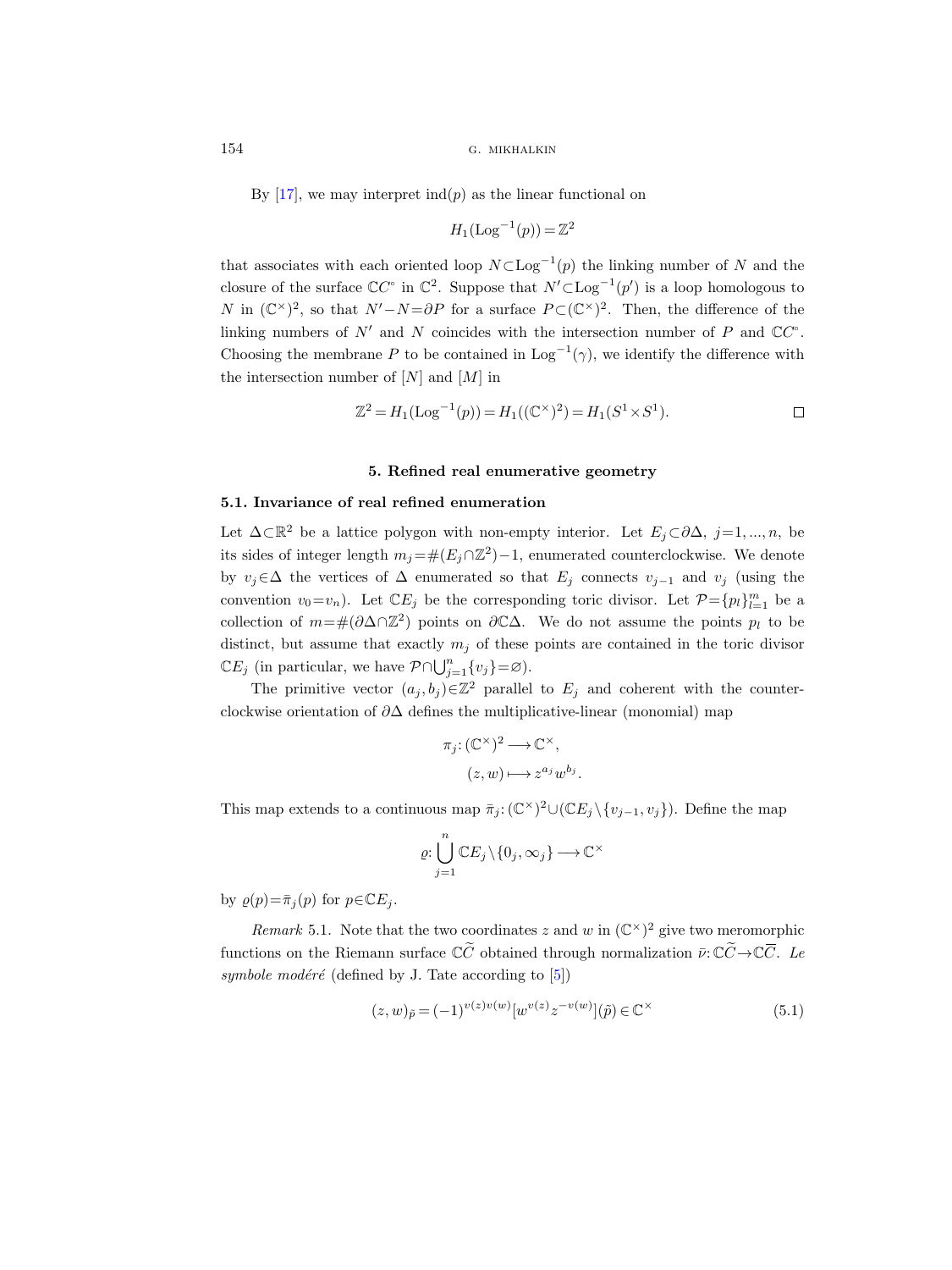for a point  $\tilde{p} \in \mathbb{C}\tilde{C}$  is determined, up to the sign, by its image  $p = \bar{\nu}(\tilde{p}) \in \mathbb{C}\Delta$ . The notation  $v(z)$  refers to the valuation of z at p, i.e. to the order of zero (or pole with the negative sign) of this meromorphic function. The square brackets  $[w^{v(z)}z^{-v(w)}](\tilde{p})$  refer to taking the limit of the function  $w^{v(z)}z^{-v(w)}$  when the argument tends to  $\tilde{p}$ . Note that the result is always a non-zero complex number. Equivalently, we can write

$$
(z,w)_{\tilde p}=\left\{\begin{array}{ll} 1, & \hbox{if }p\in (\mathbb{C}^\times)^2\\ (-1)^{v(z)v(w)}\varrho^{-a}(p), & \hbox{if }p\in \partial \mathbb{C}\Delta, \end{array}\right.
$$

where a is the order of tangency of  $\mathbb{C}\widetilde{C}$  to  $\partial \mathbb{C}\Delta$  at  $\widetilde{p}$ .

Condition 5.2. (Menelaus condition on  $P$ )

<span id="page-20-0"></span>
$$
\prod_{l=1}^{m} \varrho(p_l) = (-1)^m.
$$
\n(5.2)

,

The following proposition is known as the *Menelaus theorem* in the case where  $\mathbb{R}\Delta=\mathbb{RP}^2$  and  $m=3$  (lines), and generalized by Carnot [\[3\]](#page-44-12) to higher-degree curves. It is also known as the Weil reciprocity law, see e.g. [\[9\]](#page-44-13).  $(z, w)_{\tilde{p}} = \begin{cases} 1, & \text{if } p \in (\mathbb{C}^{\times})^2, \\ (-1)^{v(z)v(w)} \varrho^{-a}(p), & \text{if } p \in \partial \mathbb{C}\Delta, \end{cases}$ <br>
re a is the order of tangency of  $\mathbb{C}\tilde{C}$  to  $\partial \mathbb{C}\Delta$  at  $\tilde{p}$ .<br>
Condition 5.2. (Menelaus condition on P)<br>  $\prod_{l=1}^{m} \varrho(p$  $\begin{align} \n\widetilde{C} &\text{if } \n\widetilde{C} &\text{if } \n\widetilde{C} &\text{if } \n\widetilde{C} &\text{if } \n\widetilde{C} &\text{if } \n\widetilde{C} &\text{if } \n\widetilde{C} &\text{if } \n\end{align}$ where *a* is the order of tangency of  $\emptyset$ <br>
Condition 5.2. (Menelaus condi<br>
I<br>
The following proposition is kn<br>  $\mathbb{R}\Delta = \mathbb{RP}^2$  and  $m=3$  (lines), and gen<br>
also known as the *Weil reciprocity la*<br>
PROPOSITION 5.3. (Cf Condition 5.2. (Menelaus condi<br>
The following proposition is kn<br>  $\mathbb{R}\Delta = \mathbb{RP}^2$  and  $m=3$  (lines), and gen<br>
also known as the *Weil reciprocity le*<br>
PROPOSITION 5.3. (Cf. [5, form<br>
(in the sense that each point  $p \in \math$  $\prod_{l=\text{is }k}^{m} \prod_{l=\text{true}}^{m}$  is kn d generative last<br>city last formula<br> $\in \mathbb{C}\overline{C} \cap f \mathbb{C}\overline{C}$ <br> $\subseteq \mathbb{C}\overline{C}$ The following propositi<br>  $\mathbb{R}\Delta = \mathbb{RP}^2$  and  $m=3$  (lines),<br>
also known as the *Weil recip*<br>
PROPOSITION 5.3. (Cf.<br>
(in the sense that each point<br>
the local intersection number<br> *Proof.* The torus part  $\mathbb{C}$ <br>
Note t

<span id="page-20-1"></span>PROPOSITION 5.3. (Cf. [5, formula (1.2)]) There exists a curve  $\mathbb{C}\overline{C}\subset\mathbb{C}\Delta$  such that

$$
\mathbb{C}\overline{C}\cap\partial\mathbb{C}\Delta=\mathcal{P}
$$

(in the sense that each point  $p \in \mathbb{C} \overline{C} \cap \partial \mathbb{C} \Delta$  is included in  $P$  a number of times equal to the local intersection number of  $\mathbb{C}\overline{C}$  and  $\partial \mathbb{C}\Delta$  at p) if and only if [\(5.2\)](#page-20-0) holds. beta by Carnot [3] to higher-degree curve<br>
(e.g. [9].<br>
1.2)]) There exists a curve  $\mathbb{C}\overline{C}\subset\mathbb{C}\Delta$  s<br>  $\partial\mathbb{C}\Delta = P$ <br>  $\Delta$  is included in  $P$  a number of times<br>  $\partial\mathbb{C}\Delta$  at  $p$ ) if and only if (5.2) holds.<br>  $\sum_{i=$ 

*Proof.* The torus part  $\mathbb{C}C^{\circ} = \mathbb{C}\overline{C} \cap (\mathbb{C}^{\times})^2$  is defined by a polynomial

$$
f(z, w) = \sum a_{(\iota_1, \iota_2)} z^{\iota_1} w^{\iota_2}.
$$

Note that the condition  $\mathbb{C}\overline{C} \cap \mathbb{C}E_j = \mathcal{P} \cap \mathbb{C}E_j$  implies that the Newton polygon of f coincides with  $\Delta$  (up to translation in  $\mathbb{R}^2$ ). Furthermore, the intersection  $\mathbb{C}\overline{C}\cap\mathbb{C}E_j$  is determined by  $a_{(\iota_1,\iota_2)}$ , with  $(\iota_1,\iota_2) \in E_j$ .

Suppose that [\(5.2\)](#page-20-0) holds. The set  $\pi_j^{-1}(\mathcal{P} \cap \mathbb{C} E_j)$  is the zero locus of a polynomial  $f_j$ whose Newton polygon  $\Delta_{f_j}$  is a translate of the side  $E_j$ . Multiplying  $f_j$  by an appropriate monomial, we ensure that  $\Delta_{f_j} = E_j$ ,  $f_j = \sum a_{(i,j)}^{(j)}$  $\frac{(j)}{(i_1,i_2)}z^{i_1}w^{i_2}$ . We have First the condition  $C \cap C E_j$  =<br>les with  $\Delta$  (up to translation i<br>rmined by  $a_{(\iota_1, \iota_2)}$ , with  $(\iota_1, \iota_2) \in$ <br>Suppose that (5.2) holds. The s<br>se Newton polygon  $\Delta_{f_j}$  is a trans<br>omial, we ensure that  $\Delta_{f_j} = E_j$ ,<br>

$$
\frac{a_{v_{j-1}}^{(j)}}{a_{v_j}^{(j)}} = (-1)^{m_j} \prod_{p_l \in \mathbb{C}E_j} \varrho(p_l),
$$

by the Vieta theorem. Therefore, we can choose  $f_j$  in such a way that  $a_{ij}^{(j)} = a_{ij}^{(j+1)}$  (using the convention  $a_{v_n}^{(n+1)} = a_{v_n}^{(0)}$  if and only if [\(5.2\)](#page-20-0) holds.

Vice versa, if a curve with  $\mathbb{C}\overline{C} \cap \partial \mathbb{C}\Delta = \mathcal{P}$  exists, then it is given by a polynomial with Newton polygon  $\Delta$ . Applying the Vieta theorem to the coefficients corresponding to  $\partial \Delta$ , we recover the condition [\(5.2\)](#page-20-0).  $\Box$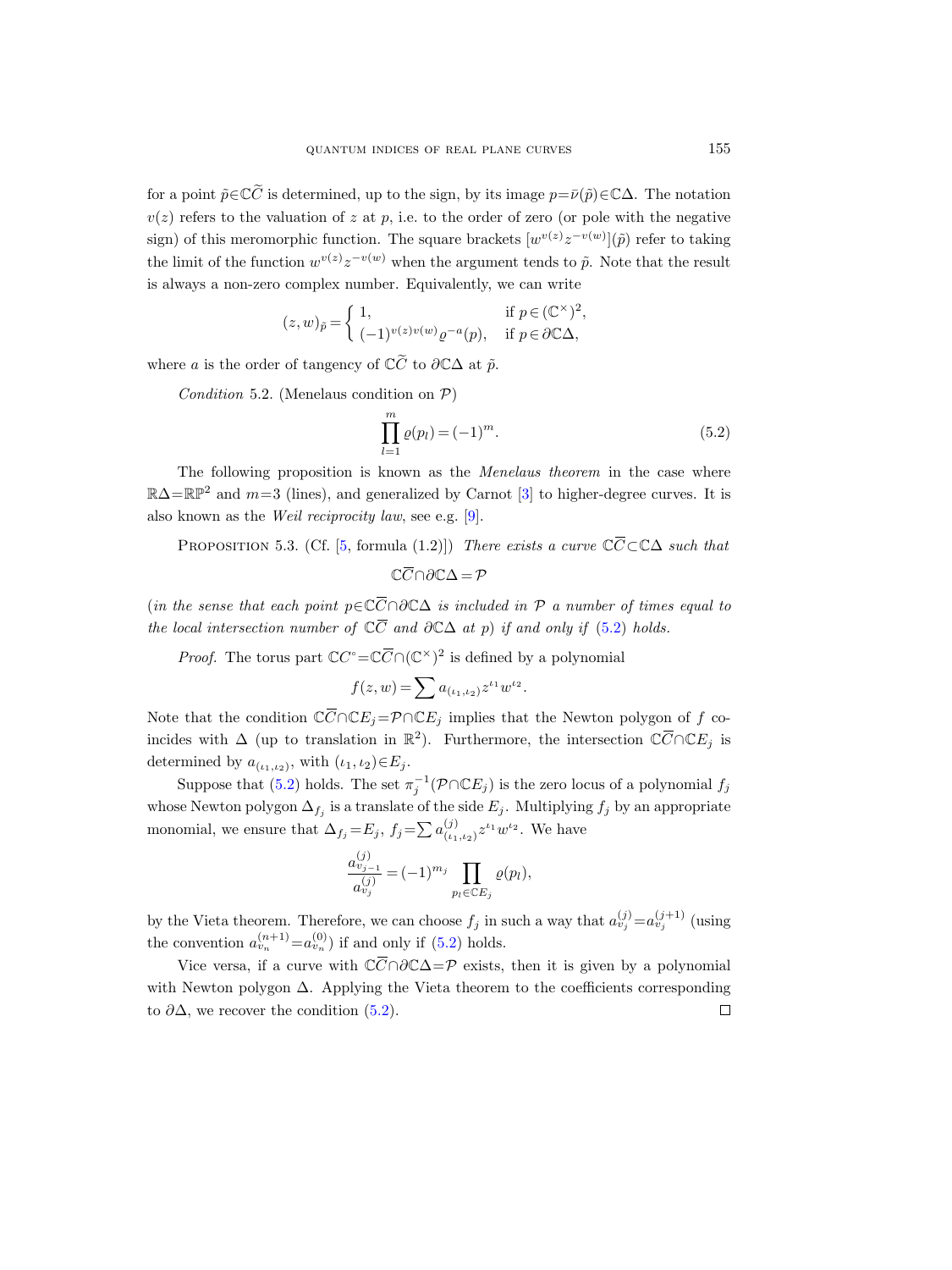In other words,  $(5.2)$  means that the linear system defined by the divisor  $\mathcal P$  on the (singular) elliptic curve  $\partial \mathbb{C}\Delta$  is  $\mathcal{O}(\Delta)$ , i.e. any curve with Newton polygon  $\Delta$  passing through the points  ${p_j}_{j=1}^{m-1}$  also passes through  $p_m$ . By Proposition [5.3,](#page-20-1) for any subset of  $m-1$  points on P there exists a unique remaining point with this condition. We say that P is a generic Menelaus configuration of m points on  $\partial \mathbb{C}\Delta$  if the first m-1 points of  $P$  are chosen generically on  $\partial \mathbb{C}\Delta$ . for a generic Menelaus configuration  $Q(\Delta)$ , i.e. any curve with Newton polygon  $\Delta$  particular) elliptic curve  $\partial \mathbb{C}\Delta$  is  $\mathcal{O}(\Delta)$ , i.e. any curve with Newton polygon  $\Delta$  particularly the points  $\{p_j\}_{j=1}^{m-1}$ on the sassing ubset  $\overline{C}$  and  $\overline{C}$  and  $\overline{C}$ 

Suppose now that  $\mathcal{P} \subset \partial \mathbb{R} \Delta$  is a configuration of m real points such that  $\mathcal{P} = Sq^{\Delta}(\mathcal{Q})$ is a real curve whose normalization is isomorphic to  $\mathbb{RP}^1 \subset \mathbb{CP}^1$  as well as a choice of orientation on this  $\mathbb{RP}^1 \approx S^1$ . Note that, by Jordan's theorem, such curve must be of type I. The configuration  $(Sq^{\Delta})^{-1}(\mathcal{P})$  consists of real or purely imaginary points. Thus, in other words, (5.2) means the<br>
(singular) elliptic curve  $\partial \mathbb{C}\Delta$  is  $\mathcal{O}$ <br>
(through the points  $\{p_j\}_{j=1}^{m-1}$  also pa<br>
of  $m-1$  points on  $\mathcal{P}$  there exists a<br>
that  $\mathcal{P}$  is a *generic Menelaus config*<br> an oriented real rational curve  $\mathbb{R}\overline{C}\subset\mathbb{R}\Delta$  with Newton polygon  $\Delta$  such that Sq<sup> $\Delta$ </sup>(CC) passes through  $P$  has quantum index  $k(\mathbb{R}C) \in \frac{1}{2}\mathbb{Z}$ .  $[CP<sup>1</sup>]$  as well as a chow<br>
em, such curve must<br>
ely imaginary points.<br>
rgon  $\Delta$  such that  $Sq<sup>2</sup>$ <br>  $(\mathbb{R}C) = \pm 1$ .<br>
solitary singularities<br>
nodes of  $\mathbb{R}C^{\circ}$ . Thu<br>
. Since the curve  $\mathbb{R}\overline{C}$ 

Define

<span id="page-21-1"></span>
$$
\sigma(\mathbb{R}C) = (-1)^{(m - \text{Rot}_{\text{Log}}(\mathbb{R}C))/2}.
$$
\n(5.3)

Since the parities of  $Rot_{Log}(\mathbb{R}C)$  and m coincide, we have  $\sigma(\mathbb{R}C)=\pm 1$ .

Remark 5.4. Note that, if  $\mathbb{R}C^{\circ}$  is nodal, then its toric solitary singularities number  $E(\mathbb{R}C)$  has the same parity as the number of solitary nodes of  $\mathbb{R}C^{\circ}$ . Thus, the Welschinger sign  $w(\mathbb{R}C)$  (see [\[28\]](#page-45-4)) coincides with  $(-1)^{E(\mathbb{R}C)}$ . Since the curve  $\mathbb{R}\overline{C}$  intersects the union  $\partial \mathbb{R}\Delta$  of toric divisors in m distinct points and  $\frac{1}{2}m \equiv \text{Area}(\Delta) \pmod{1}$  by Pick's formula, we have ber  $E(\mathbb{R}C)$  has the same parity as the number of solitary n<br>Welschinger sign  $w(\mathbb{R}C)$  (see [28]) coincides with  $(-1)^{E(\mathbb{R}C)}$ . S<br>sects the union  $\partial \mathbb{R}\Delta$  of toric divisors in  $m$  distinct points and<br>Pick's for Welschinger sign  $w(\mathbb{R}C)$  (see [28]) coincides with<br>sects the union  $\partial \mathbb{R}\Delta$  of toric divisors in m distinct<br>Pick's formula, we have<br> $\sigma(\mathbb{R}C) = (-1)^{\text{Area}(\Delta) - k}$ <br>by Theorem 3.4.<br>We define<br> $R_{\Delta,k}(\mathcal{P}) = \frac{1}{4} \sum_{\mathbb{$  $(-1)^{E(\mathbb{R}C)}$ . Since to<br>points and  $\frac{1}{2}m \equiv k$ <br> $(\mathbb{R}C)w(\mathbb{R}C)$ ,<br> $(\mathbb{R}C)$ ,<br>al curves  $\mathbb{R}\overline{C}$  (in pa<br> $)=k$  and  $\text{Sq}^{\Delta}(\mathbb{C}\overline{C})$ 

<span id="page-21-2"></span>
$$
\sigma(\mathbb{R}C) = (-1)^{\text{Area}(\Delta) - k(\mathbb{R}C)} w(\mathbb{R}C),\tag{5.4}
$$

by Theorem [3.4.](#page-9-1)

We define

<span id="page-21-0"></span>
$$
R_{\Delta,k}(\mathcal{P}) = \frac{1}{4} \sum_{\mathbb{R}\bar{C}} \sigma(\mathbb{R}C),\tag{5.5}
$$

where the sum is taken over all oriented real rational curves  $\mathbb{R}\overline{C}$  (in particular, irreducible over C) with Newton polygon  $\Delta$  such that  $k(\mathbb{R}\bar{C})=k$  and  $\text{Sq}^{\Delta}(\mathbb{C}\bar{C})\supset \mathcal{P}$ . We have the coefficient  $\frac{1}{4}$  in the right-hand side of [\(5.5\)](#page-21-0) as the group of the deck transformations of  $Sq^{\Delta}$ :  $\mathbb{C}\Delta \to \mathbb{C}\Delta$  is  $\mathbb{Z}_2^2$ , so each curve  $\mathbb{R}\overline{C}$  comes in four copies with the same image  $\sigma(\mathbb{R}C) = (-1)^{\text{Area}}$ <br>  $R_{\Delta,k}(\mathcal{P}) = \frac{1}{2}$ <br>
over all oriented real<br>
olygon  $\Delta$  such that<br>
th-hand side of (5.5,<br>
so each curve  $\mathbb{R}\overline{C}$ by Theor<br>We<br>where the over  $\mathbb{C}$  coefficient<br>of  $Sq^{\Delta}$ :  $\mathbb{C} \overline{C}$  $\sigma(\mathbb{R}C) = (-1)^{\text{Area}(\Delta) - k(\mathbb{R}C)} w(\mathbb{R}C)$ , (5.4<br>
define<br>  $R_{\Delta,k}(\mathcal{P}) = \frac{1}{4} \sum_{\mathbb{R}C} \sigma(\mathbb{R}C)$ , (5.5<br>
e sum is taken over all oriented real rational curves  $\mathbb{R}\overline{C}$  (in particular, irreducible<br>
with Newton  $Sq^{\Delta}(\mathbb{C}\overline{C})$ . (Alternatively, we can take a sum over different oriented images  $Sq^{\Delta}(\mathbb{R}\overline{C})$ without the coefficient  $\frac{1}{4}$ .) Each real rational curve gives rise to two oriented real rational by Theorer<br>We de<br>where the s<br>over C) wi<br>coefficient<br>of Sq<sup> $\triangle$ </sup>: C $\angle$ <br>Sq<sup> $\triangle$ </sup>(C $\overline{C}$ ).<br>without th<br>curves  $\mathbb{R}\overline{C}$ curves  $\mathbb{R}\bar{C}$  (one for each orientation), and thus occurs in the sum in [\(5.5\)](#page-21-0) twice.

Recall that we call a point in  $\partial \mathbb{R}\Delta$  positive if it is adjacent to the quadrant  $(\mathbb{R}_{>0})^2$ , and negative otherwise. Note that  $(Sq^{\Delta})^{-1}(p)$  consists of real points if p is positive and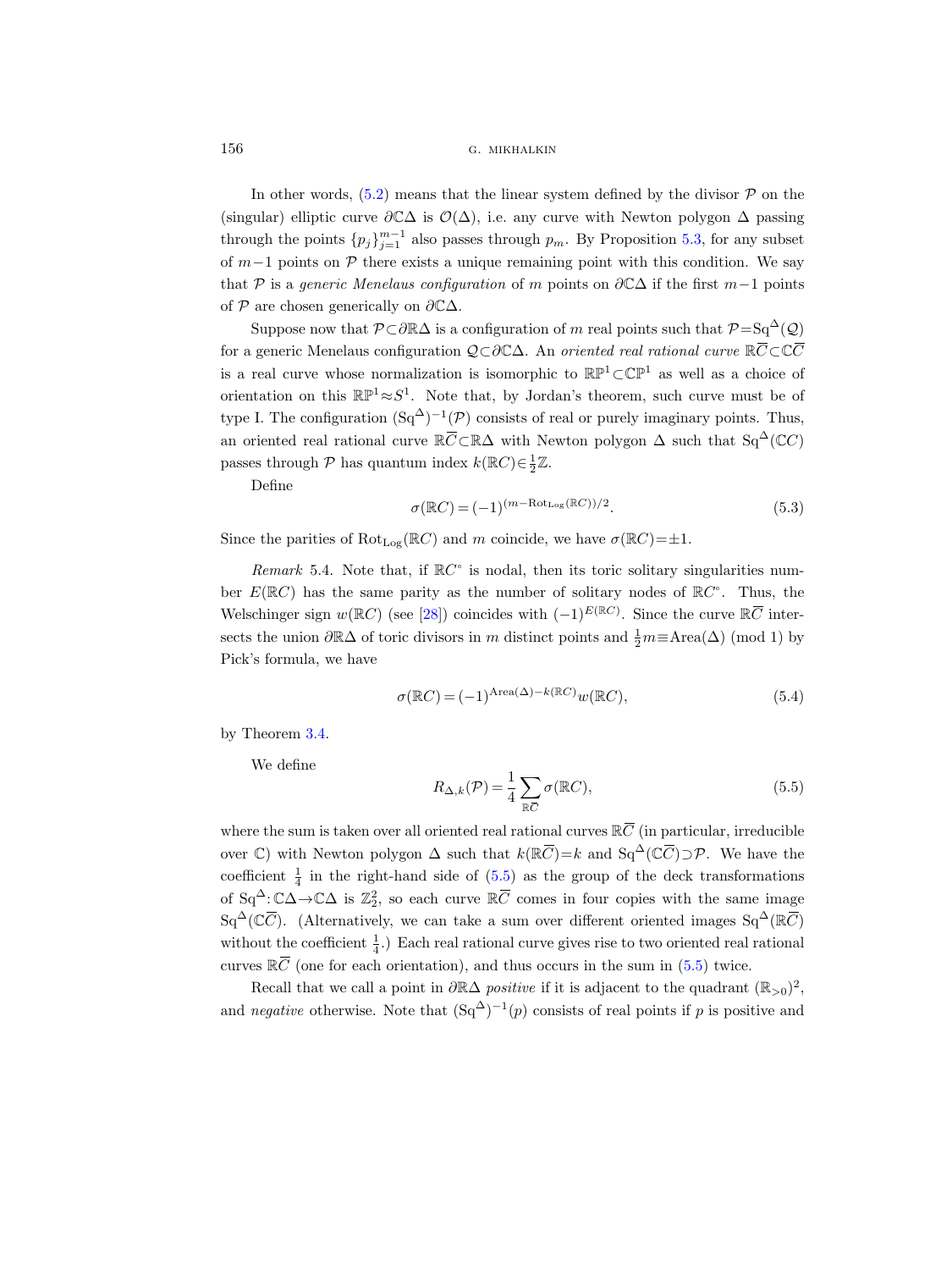<span id="page-22-0"></span>of purely imaginary points if p is negative. Let  $\lambda_i$  be the number of negative points in  $\mathcal{P} \cap \mathbb{R}E_j$ . Set  $\lambda = (\lambda_j)_{j=1}^n$ .

THEOREM 5.5. Suppose that  $\mathcal{P}=\mathrm{Sq}^{\Delta}(\mathcal{Q})$  for a generic Menelaus configuration  $\mathcal{Q}\subset$  $\partial\mathbb{C}\Delta$  of m points on  $\partial\mathbb{C}\Delta$ . If  $\mathcal{P}\subset\partial\mathbb{R}\Delta$ , then the number  $R_{\Delta,k}(\lambda)=R_{\Delta,k}(\mathcal{P})$  is well defined. It depends only on  $\Delta$ , k and  $\lambda$ . of purely imaginary poin<br>  $\mathcal{P} \cap \mathbb{R}E_j$ . Set  $\lambda = (\lambda_j)_{j=1}^n$ <br>
THEOREM 5.5. Sup<br>  $\partial \mathbb{C}\Delta$  of m points on  $\delta$ <br>
defined. It depends only<br>
If all points of  $\mathcal{P}$  ar<br>
real rational curves  $\mathbb{R}\overline{C}$ 

If all points of P are negative (i.e.  $m_j = \lambda_j$ ), then  $R_{\Delta,k}(\lambda)$  is the number of oriented of quantum index k contained in the positive quadrant  $\mathbb{R}^2_{>0}$  $(\mathbb{R}^{\times})^2$  and passing through all points of the purely imaginary configuration  $(Sq^{\Delta})^{-1}(\mathcal{P})$ . quantum intimated points of purely imaginary points if p is negral  $\mathcal{P} \cap \mathbb{R}E_j$ . Set  $\lambda = (\lambda_j)_{j=1}^n$ .<br>
THEOREM 5.5. Suppose that  $\mathcal{P} = \partial \mathbb{C}\Delta$  of m points on  $\partial \mathbb{C}\Delta$ . If  $\mathcal{P} \subset \mathcal{C}$  defined. It depend For a positive point  $p \in \mathcal{P}$  a curve  $\mathbb{R} \overline{C}$  should pass through one of the two real points in  $(Sq^{\Delta})^{-1}(p).$ If all points of  $P$  are negative (i.e.  $m_j = \lambda_j$ ), then  $R_{\Delta,k}(\lambda)$  real rational curves  $\mathbb{R}\overline{C}$  of quantum index  $k$  contained in the  $(\mathbb{R}^{\times})^2$  and passing through *all* points of the purely imaginary cofor a

Suppose now that  $\mathcal{P} \subset \partial \mathbb{R} \Delta$  itself is a generic Menelaus configuration of m real points on  $\partial \mathbb{C}\Delta$ . (Note that, if m is even, then Q and Sq<sup> $\Delta$ </sup>(Q) are Menelaus configurations simultaneously, but for odd  $m$  the two conditions are different.) Define

<span id="page-22-1"></span>
$$
\widetilde{R}_{\Delta,k}(\mathcal{P}) = \sum_{\mathbb{R}\overline{C}} \sigma(\mathbb{R}C),\tag{5.6}
$$

where the sum is taken over all oriented real rational curves  $\mathbb{R}\bar{C}$  of quantum index k with Newton polygon  $\Delta$  and  $k(\mathbb{R}C)=k$  passing through  $\mathcal P$ . Let

$$
\Delta_d = \text{Conv}\{(0,0), (d,0), (0,d)\}.
$$
\n(5.7)

We have  $\mathbb{C}\Delta_d = \mathbb{CP}^2$ .

Example 5.6. The curves  $\mathbb{R}C$  with Newton polygon  $\Delta_2$  are projective conics. In this case  $n=3$ ,  $m_1=m_2=m_3=2$  and  $m=6$ , and for any generic Menelaus configuration  $\mathcal{P} \subset \partial \mathbb{RP}^2$  we have a unique conic through  $\mathcal{P}$ . This gives us two oriented curves through  $\mathcal{P}$ of opposite quantum index.

We may assume (applying the reflections in the x- and y-axes if needed) that  $P$ contains a positive point in the x-axis and a positive point in the  $y$ -axis. As the positivity of the last point of  $P$  will be determined by the Menelaus condition, we have three possibilities for the non-decreasing sequence  $\lambda = (\lambda_1, \lambda_2, \lambda_3)$ . The possible values of  $k(\mathbb{R}C)$ are listed Table [5.1;](#page-10-0) cf. Figure [3.2.](#page-11-1)

In particular, in this case  $\widetilde{R}_{\Delta_2,k}(\mathcal{P})$  changes for different configurations with the same  $\lambda$  for the two last rows of Table [5.1.](#page-10-0) Thus, the numbers  $\widetilde{R}_{\Delta,k}(\mathcal{P})$  may vary when we deform P.

Define

$$
\widetilde{R}_{\Delta,\text{even}}(\mathcal{P}) = \sum_{k \in m/2 + 2\mathbb{Z}} \widetilde{R}_{\Delta,k}(\mathcal{P}) \quad \text{and} \quad \widetilde{R}_{\Delta,\text{odd}}(\mathcal{P}) = \sum_{k \in m/2 + 1 + 2\mathbb{Z}} \widetilde{R}_{\Delta,k}(\mathcal{P}). \tag{5.8}
$$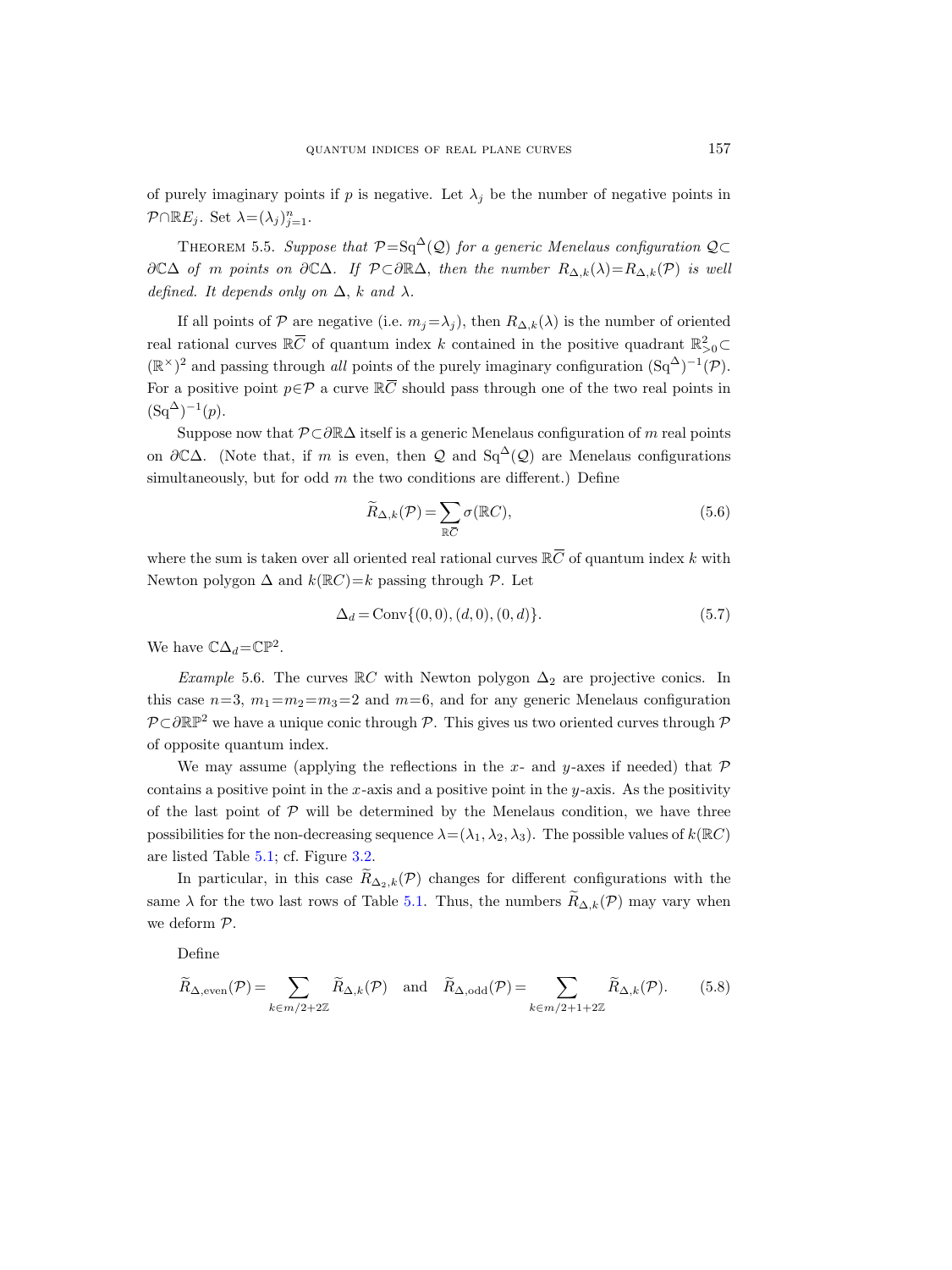| $\lambda_1$ | $\lambda_2$   | $\lambda_3$    | $k(\mathbb{R}C)$ |
|-------------|---------------|----------------|------------------|
| 0           | $\mathcal{O}$ | 0              | $+2$             |
| $\Omega$    | $\cup$        | $\overline{2}$ | $\pm 1$ or 0     |
| $\cup$      |               |                | $\pm 1$ or 1     |

Table 5.1. Quantum indices for conics.

<span id="page-23-0"></span>THEOREM 5.7. The numbers  $\widetilde{R}_{\Delta_d,\text{even}}(\mathcal{P})$  and  $\widetilde{R}_{\Delta_d,\text{odd}}(\mathcal{P})$  do not depend of  $\mathcal P$  as long as d is even and all the points of  $P$  are positive (i.e.  $\lambda = (0, 0, 0)$ ).

## 5.2. Refined real and refined tropical enumerative geometry

We return to the study of the invariant  $R_{\Delta,k}$  from Theorem [5.5.](#page-22-0)

Definition 5.8. The sum

<span id="page-23-1"></span>
$$
R_{\Delta}(\lambda) = \sum_{k=-\text{ Area}(\Delta)}^{\text{Area}(\Delta)} R_{\Delta,k}(\lambda) q^k
$$
\n(5.9)

is called the *real refined enumerative invariant* of  $(\mathbb{R}^{\times})^2$  in degree  $\Delta$ .

If  $\lambda=0$  (i.e. all  $\lambda_j=0$ ), then all points of  $(Sq^{\Delta})^{-1}(\mathcal{P})$  are real. In such case, we use the notation  $R_{\Delta,k} = R_{\Delta,k}(0)$  and  $R_{\Delta} = R_{\Delta}(0)$ .

Recall that the Block–Göttsche invariant  $[1]$  is a symmetric (with respect to the substitution  $q \mapsto q^{-1}$ ) Laurent polynomial with positive integer coefficients. This polynomial is responsible for the enumeration of the tropical curves with the Newton polygon  $\Delta$  of genus g, passing through a generic collection of points in  $\mathbb{R}^2$ ; see [\[11\]](#page-44-14). The expression  $N_{\Delta}^{\partial, \text{trop}}$  defined by [\(6.22\)](#page-42-0) may be viewed as the counterpart of  $N_{\text{trop}}^{\Delta,0}$  defined in [\[1\]](#page-44-5). In this counterpart, the tropical curves pass through a collection of  $m$  points on the boundary of the toric tropical surface T∆ which are generic among those satisfying the tropical Menelaus condition  $(6.17)$ .

<span id="page-23-2"></span>THEOREM 5.9.

$$
R_{\Delta} = (q^{1/2} - q^{-1/2})^{m-2} N_{\Delta}^{\partial, \text{trop}}.
$$

COROLLARY 5.10. The number  $N^{\partial,\mathbb{C}}_{\Delta}$  of complex rational curves in  $\mathbb{C}\Delta$  with Newton polygon  $\Delta$  passing through  $\mathcal P$  is determined by  $R_{\Delta}$ .

*Proof.* By [\[18\]](#page-44-4), the number  $N_{\Delta}^{\partial, \mathbb{C}}$  coincides with the value of  $N_{\Delta}^{\partial, \text{trop}}$  at  $q=1$ .  $\Box$ Let us reiterate that  $R_{\Delta}$  accounts only for curves in  $(\mathbb{C}^{\times})^2$  defined over  $\mathbb{R}$ .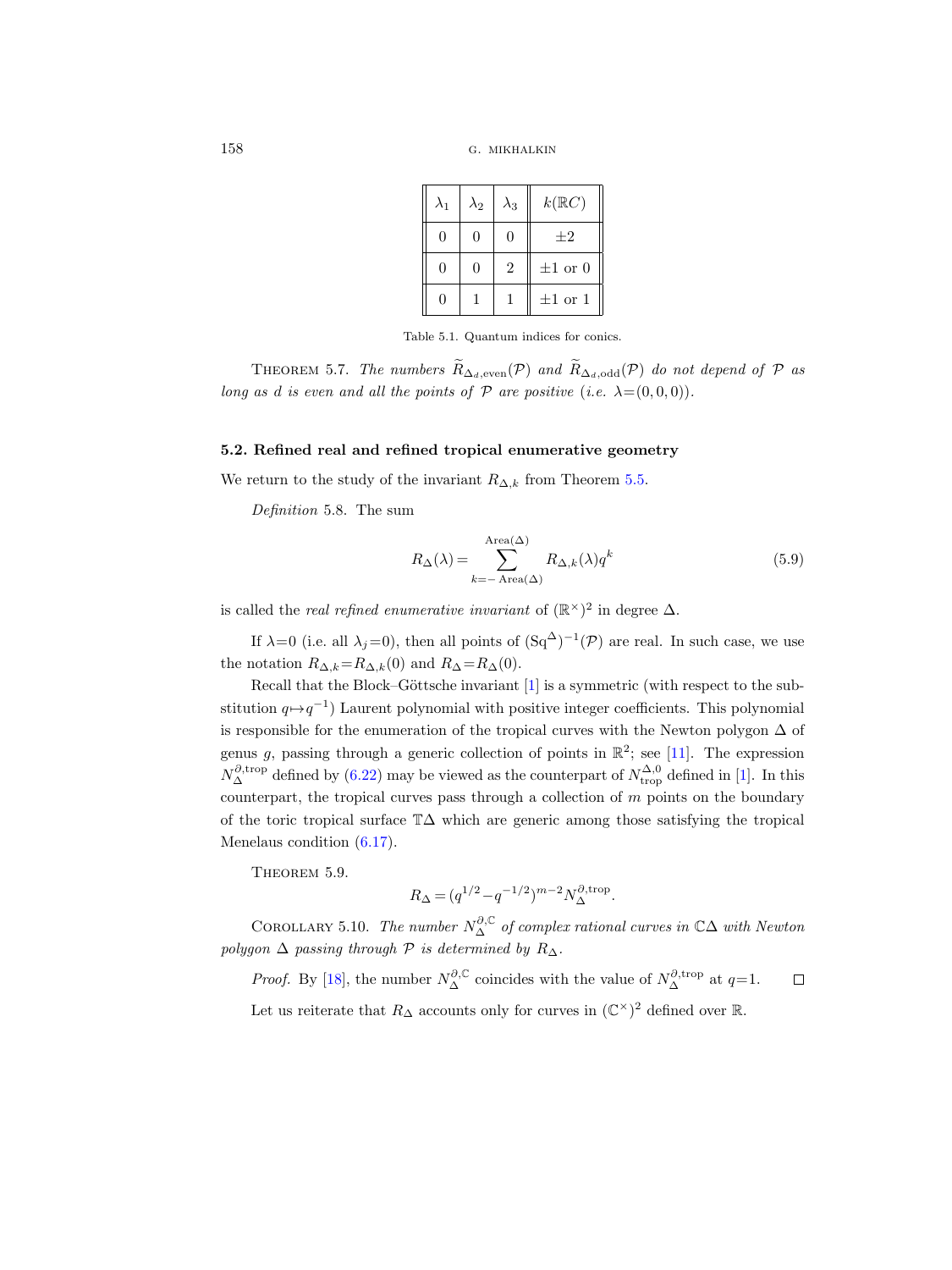### 5.3. Holomorphic disk interpretation

Recall that an orientation of a real rational curve  $\mathbb{R}C$  defines a connected component  $S\subset\mathbb{C}\tilde{\mathbb{C}}\setminus\mathbb{R}\tilde{\mathbb{C}}$ . Let D be the topological closure of the image of S in  $\mathbb{C}\Delta$ . The disk  $D\subset\mathbb{C}\Delta$ is a holomorphic disk whose boundary  $\partial D = \mathbb{R}C$  is contained in the Lagrangian subvariety R∆⊂C∆.

Let L be the topological closure of the quadrant  $\mathbb{R}^2_{>0}$  in  $\mathbb{C}\Delta$ . Note that L is a Lagrangian subvariety of  $\mathbb{C}\Delta$  with boundary. The image Sq<sup> $\Delta$ </sup>(D) is a holomorphic disk whose boundary is contained in L.

Thus, the expression [\(5.9\)](#page-23-1) may also be interpreted as a refined enumeration of holomorphic disks with boundary in L, passing through  $\mathcal{P}$ , and tangent to  $\partial \mathbb{R}\Delta$  at the points of P.

These disks are images under Sq<sup>∆</sup> of disks D with boundary in  $\mathbb{R}\Delta$  and

$$
\operatorname{Sq}^{\Delta}(D) \cap \partial \mathbb{C}\Delta = \mathcal{P} \subset \partial \mathbb{R}\Delta. \tag{5.10}
$$

Let  $\widehat{\mathbb{CA}}$  be the result of blowing-up the toric variety  $\mathbb{CA}$  at  $\mathcal{P}$ . Let  $\widehat{L}=\overline{(\mathbb{R}^{\times})^2} \setminus \widehat{\partial \mathbb{R} \Delta}$ , where  $(\overline{R^{\times})^2}$  is the topological closure of  $(\mathbb{R}^{\times})^2$  in  $\widehat{C}\widehat{\Delta}$  and  $\widehat{\partial R}\widehat{\Delta}$  is the proper transform of  $\partial \mathbb{R}\Delta$  in  $\widehat{\mathbb{C}\Delta}$ . Then, a holomorphic disk D lifts to a holomorphic disk  $\widehat{D}$  with boundary in the non-compact Lagrangian subvariety  $\hat{L}\subset\widehat{C}\hat{\Delta}$  without boundary. Furthermore, the Maslov index of  $\widehat{D}$  is zero.

## 6. Proofs

## 6.1. Proof of Proposition [3.3](#page-9-0) and Theorems [3.1,](#page-8-0) [3.4](#page-9-1) and [4.7](#page-14-0)

Consider the map Arg:  $(\mathbb{C}^{\times})^2 \rightarrow (\mathbb{R}/2\pi\mathbb{Z})^2$  defined by

$$
Arg(z, w) = (arg(z), arg(w)),
$$
\n(6.1)

and the map  $2\text{Arg}: (\mathbb{C}^{\times})^2 \to (\mathbb{R}/\pi\mathbb{Z})^2$  obtained by multiplication of Arg by 2, in other words a composition of Arg with with the quotient map  $(\mathbb{R}/2\pi\mathbb{Z})^2 \to (\mathbb{R}/\pi\mathbb{Z})^2$ . The involution of complex conjugation in  $(\mathbb{C}^{\times})^2$  descends to  $(\mathbb{R}/\pi\mathbb{Z})^2$  as the involution

$$
\sigma: (a, b) \longmapsto (-a, -b).
$$

Denote by

$$
P = (\mathbb{R}/\pi\mathbb{Z})^2/\sigma \tag{6.2}
$$

the quotient space. The orbifold  $P$  is the so-called *pillowcase*. The projections of the four points  $(0,0)$ ,  $(\frac{1}{2}\pi,0)$ ,  $(0,\frac{1}{2}\pi)$  and  $(\frac{1}{2}\pi,\frac{1}{2}\pi)$  form the  $\mathbb{Z}_2$ -orbifold locus of P (the corners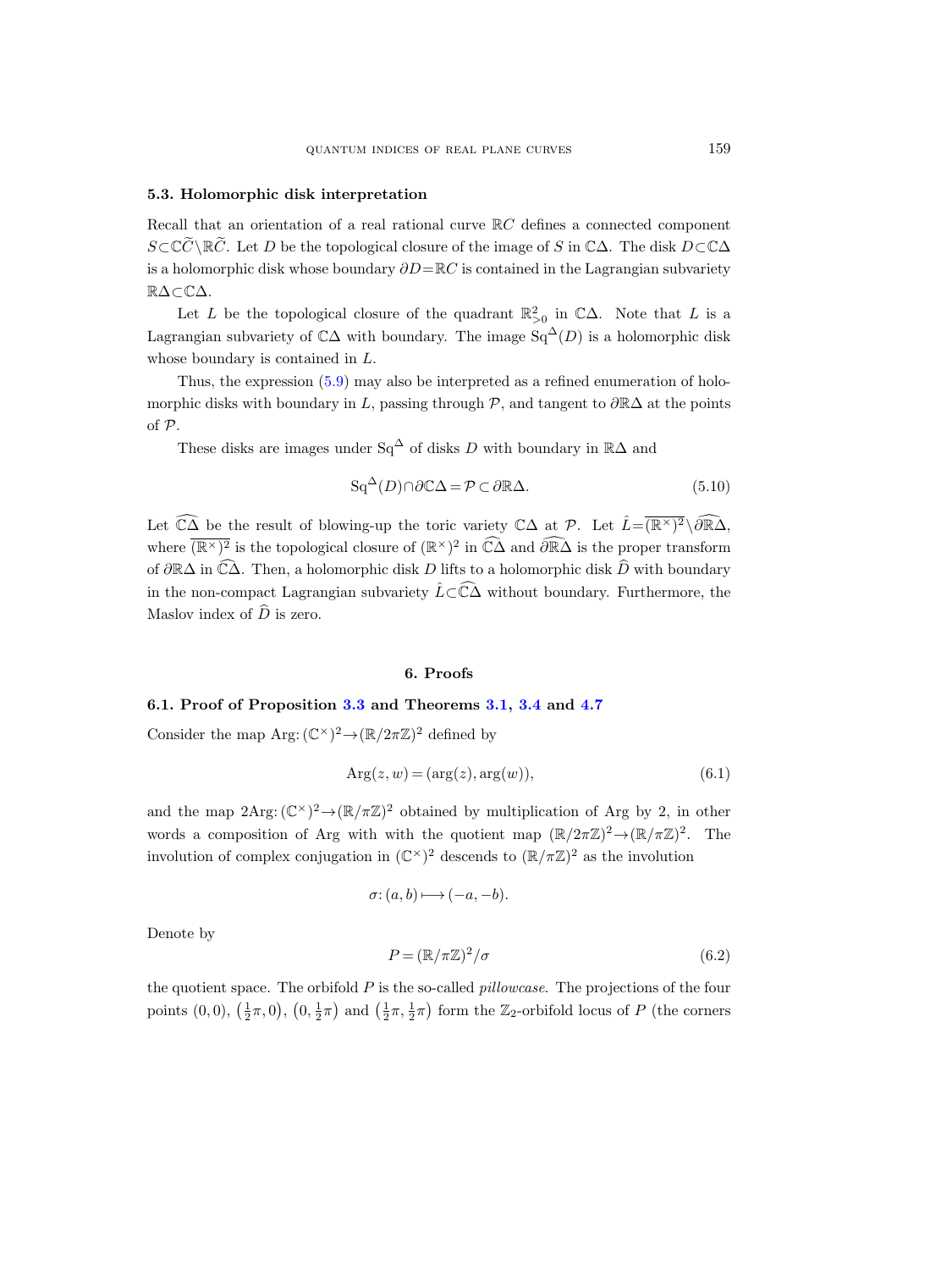of the pillowcase). All other points are smooth. We denote by  $0 \in P$  the origin of P, i.e. the projection of (0,0). Note that  $(2Arg)^{-1}(0,0)=(\mathbb{R}^{\times})^2$ . The product volume form on  $(\mathbb{R}/\pi\mathbb{Z})^2$  defines the volume form  $d$  Vol<sub>P</sub> on the smooth points of the orbifold P, since the involution  $\sigma$  is orientation preserving.

Let  $\mathbb{R}C$  be a real curve of type I with real or purely imaginary coordinate intersection. Consider the surface  $S^{\circ} = S \setminus \nu^{-1}(\partial \mathbb{C}\Delta)$ , where S is the component of  $\mathbb{C}\tilde{C} \setminus \mathbb{R}\tilde{C}$ corresponding to the orientation of  $\mathbb{R}C$ , and  $\nu$  is the normalization map [\(2.1\)](#page-6-1). Denote by

$$
\beta: S^{\circ} \longrightarrow P \tag{6.3}
$$

the composition of the map  $2\text{Arg}|_{S^{\circ}}: S^{\circ} \to (\mathbb{R}/\pi\mathbb{Z})^2$  and the projection  $(\mathbb{R}/\pi\mathbb{Z})^2 \to P$ .

Let  $p \in P$  be a regular point of  $\beta$ . A point  $q \in \beta^{-1}(p)$  is called *positive* (resp. *negative*) if locally near q the map  $\beta$  is an orientation-preserving (resp. orientation-reversing) open embedding. The difference between the number of positive and negative points in  $\beta^{-1}(p)$ is called the *degree* at p. A priori, since  $\beta$  is a non-proper map, the degree at different points could be different.

<span id="page-25-1"></span>Lemma 6.1. We have

<span id="page-25-0"></span>
$$
\text{Area}_{\text{Log}}(\mathbb{R}C) = \int_{S^{\circ}} \beta^* d\text{Vol}_P . \tag{6.4}
$$

Furthermore, the degree of  $\beta$  at a generic point of P is  $2k(\mathbb{R}C)$ .

Proof. Consider the form

$$
\frac{dx}{x} \wedge \frac{dy}{y} = (d \log |x| + id \arg(x)) \wedge (d \log |y| + id \arg(y))
$$
\n
$$
= d \log |x| \wedge d \log |y| - d \arg(x) \wedge d \arg(y)
$$
\n
$$
+ i(d \log |x| \wedge d \arg(y) + d \arg(x) \wedge d \log |y|)
$$
\ns a holomorphic 2-form, it must restrict to the zero form on any holo-  
\n( $\mathbb{C}^{\times}$ )<sup>2</sup>. In particular, the real part of this form must vanish everywhere  
\n $\log |x| \wedge d \log |y| = d \arg(x) \wedge d \arg(y)$  on  $S^{\circ}$ , and thus (6.4) holds; cf. [20].  
\nmap  $\beta: S^{\circ} \to P$  extends to a continuous map  
\n $\bar{\beta}: \bar{S} \longrightarrow P$  (6.6)  
\nboundary  $\bar{S} \supset S^{\circ}$  such that  $S^{\circ} = \bar{S} \setminus \partial \bar{S}$ . Each  $p \in \mathbb{C} \bar{C} \cap \mathbb{C} E_i$  corresponds

on  $(\mathbb{C}^{\times})^2$ . As it is a holomorphic 2-form, it must restrict to the zero form on any holomorphic curve in  $(\mathbb{C}^{\times})^2$ . In particular, the real part of this form must vanish everywhere on  $S^{\circ}$ , so that  $d \log |x| \wedge d \log |y| = d \arg(x) \wedge d \arg(y)$  on  $S^{\circ}$ , and thus [\(6.4\)](#page-25-0) holds; cf. [\[20\]](#page-44-15).  $x \rightarrow y$  (along <br>= d log |:<br>+i(<br>on (C<sup>×</sup>)<sup>2</sup>. As it is a holomorphic<br>morphic curve in (C<sup>×</sup>)<sup>2</sup>. In partic<br>on S°, so that d log |x|∧d log |y|=<br>The smooth map  $\beta: S^{\circ} \rightarrow P$  e<br>for a surface with boundary  $\overline{S} \supset S$ 

The smooth map  $\beta: S^{\circ} \to P$  extends to a continuous map

<span id="page-25-2"></span>
$$
\bar{\beta} \colon \bar{S} \longrightarrow P \tag{6.6}
$$

such that  $S^{\circ} = \overline{S} \setminus \partial \overline{S}$ . Each  $p \in \mathbb{C} \overline{C} \cap \mathbb{C} E_j$  corresponds to a geodesic in  $(\mathbb{R}/\pi\mathbb{Z})^2$  in the direction parallel to  $\vec{n}(E_j)$  for a side  $E_j\subset\partial\Delta$ ; cf. [\[21\]](#page-45-7). Since  $Sq^{\Delta}(p) \in \mathbb{R}\Delta$ , the corresponding geodesic passes through two of the points  $(0, 0)$ ,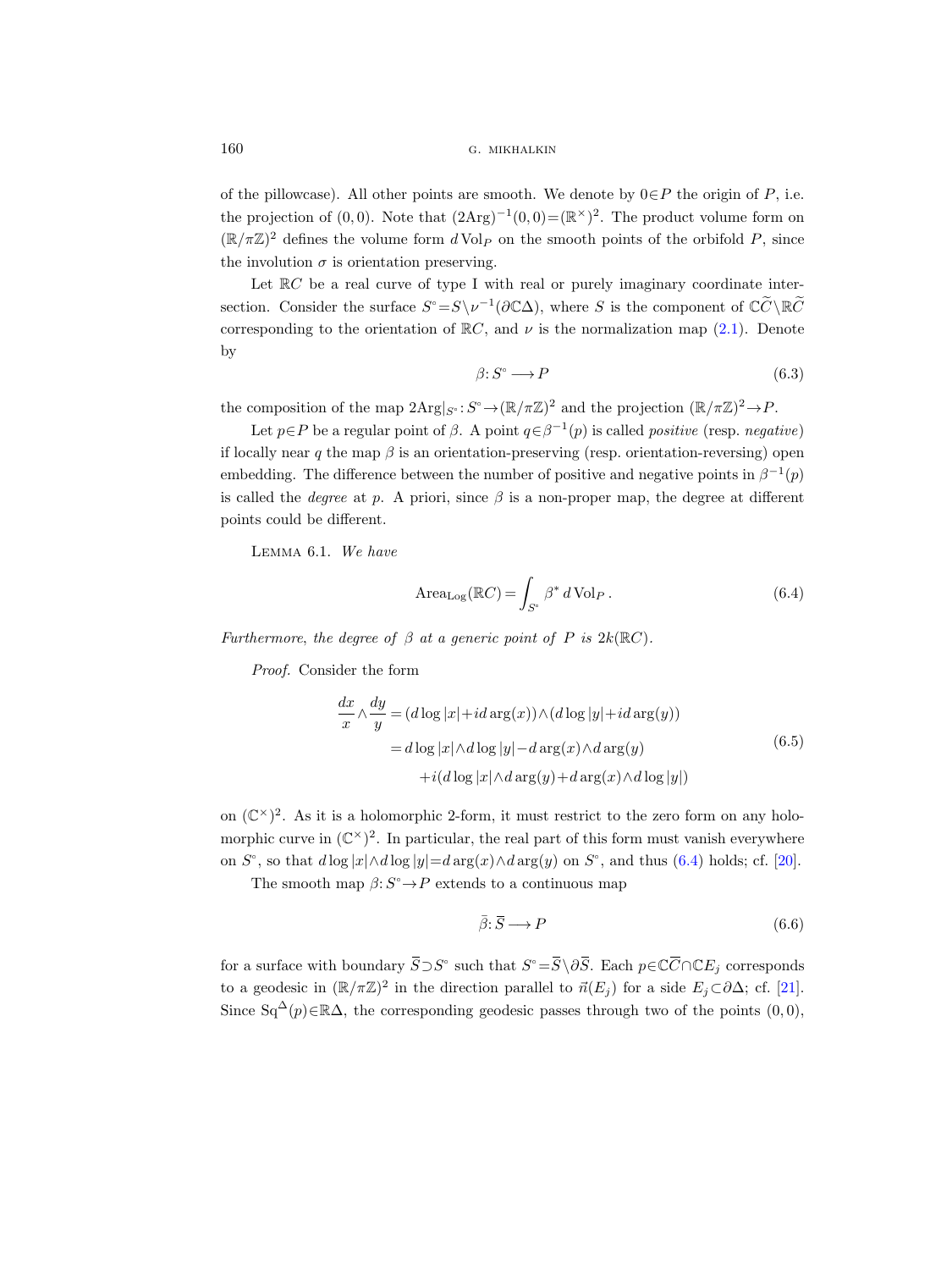$\left(\frac{1}{2}\pi,0\right),\ \left(0,\frac{1}{2}\pi\right)$  and  $\left(\frac{1}{2}\pi,\frac{1}{2}\pi\right)$ . The image of this circle in P is a geodesic segment connecting the corresponding  $\mathbb{Z}_2$ -orbifold points of P. QUANTUM INDICES OF REAL PLANE CURVES<br>
0),  $(0, \frac{1}{2}\pi)$  and  $(\frac{1}{2}\pi, \frac{1}{2}\pi)$ . The image of this circle in P is a geodesic segment<br>
ecting the corresponding  $\mathbb{Z}_2$ -orbifold points of P.<br>
Thus,  $\bar{\beta}(\bar{S})$  is a 2-c

braically), where  $l$  is a number independent of the choice of the generic point. But then

$$
\int_{S^{\circ}} \beta^* d\operatorname{Vol}_P = l \operatorname{Area}(P) = \frac{l\pi^2}{2}.
$$

Since we have already proved [\(6.4\)](#page-25-0), we get

$$
l=2\frac{\text{Area}(\mathbb{R}C)}{\pi^2}=2k(\mathbb{R}C)
$$

(the last equality is the definition of  $k(\mathbb{R}C)$ ).

Note that this lemma implies Proposition [3.3.](#page-9-0)

*Proof of Theorem* [3.1](#page-8-0). We have  $k(\mathbb{R}C) \in \frac{1}{2}\mathbb{Z}$ , since  $2k(\mathbb{R}C)$  is the degree of  $\beta$  at a generic point of P by Lemma [6.1.](#page-25-1) Let  $\tilde{a} \in (\mathbb{R}/\pi\mathbb{Z})^2$  be a generic point and  $a \in P$  be the point corresponding to  $\tilde{a}$ . The inverse image  $\beta^{-1}(a)$  consists of points of  $S^{\circ}$  mapped to  $\tilde{a}$ or  $\sigma(\tilde{a})$ . If  $2Arg(p) = -\tilde{a}$  for  $p \in S^{\circ}$ , then  $2Arg(\text{conj}(p)) = \tilde{a}$ , where  $\text{conj}(p) \in \text{conj}(S^{\circ})$ . Thus we have a one-to-one correspondence between the sets  $\beta^{-1}(a)$  and  $R = (2Arg)^{-1}(\tilde{a}) \cap \mathbb{C}C^{\circ}$ .

Consider the continuous involution  $\mathrm{conj}_{\tilde{a}}\!:\!\mathbb{C}\Delta\!\to\!\mathbb{C}\Delta$  which extends the involution of  $(\mathbb{C}^{\times})^2$  defined by  $z \mapsto e^{i\tilde{a}}$  conj(z). Note that the fixed point locus of this involution in  $(\mathbb{C}^{\times})^2$  coincides with  $(2Arg)^{-1}(\tilde{a})$ ; cf. [\[20\]](#page-44-15). Note that

$$
R \subset \mathbb{C}C^{\circ} \cap \text{conj}_{\tilde{a}}(\mathbb{C}C^{\circ}),\tag{6.7}
$$

while  $R \setminus (\mathbb{C}C^{\circ} \cap \text{conj}_a(\mathbb{C}C^{\circ}))$  consists of pairs of points interchanged by the involution conj<sub>a</sub>. For generic  $\tilde{a}$ , the curve  $\text{conj}_{\tilde{a}}(\mathbb{C}C^{\circ})$  is transverse to  $\mathbb{C}C^{\circ}$ , while

$$
\mathrm{conj}_{\tilde{a}}(\mathbb{C}C^{\circ})\cap \mathbb{C}C^{\circ}\cap \partial \mathbb{C}\Delta = \varnothing.
$$

Thus, the number of points in R is not greater than  $\#(\mathbb{C}C^{\circ} \cap \text{conj}_{\tilde{a}}(\mathbb{C}C^{\circ}))$ , while we have  $\#(\mathbb{C}C^{\circ} \cap \text{conj}_{\tilde{a}}(\mathbb{C}C^{\circ})) = 2 \text{Area}(\Delta)$  by the Kushnirenko–Bernstein theorem [\[16\]](#page-44-16). Thus, the degree of  $\beta$  takes values between  $-2$ Area $(\Delta)$  and 2Area $(\Delta)$ . Also, we have  $#R=2Area(\Delta).$ conj<sub>a</sub>( $\mathbb{C}C^{\circ}$ ) is transverse to  $\mathbb{C}C^{\circ}$ , while<br>nj<sub>a</sub>( $\mathbb{C}C^{\circ}$ )∩ $\mathbb{C}C^{\circ}$  ∩ $\partial \mathbb{C}\Delta = \varnothing$ .<br>s in *R* is not greater than  $\#(\mathbb{C}C^{\circ} \cap \text{conj}_{\bar{a}}(\mathbb{C}C^{\circ}))$ , while<br>c2Area( $\Delta$ ) by the Kushnirenk conj<sub>a</sub><sup>(CC°</sup>)∩CC°∩∂C∆ = ∅.<br>
Thus, the number of points in R is not greater than  $\#(\mathbb{C}C^c \cap \text{conj}_a(\mathbb{C}C^c))$ , while<br>
ave  $\#(\mathbb{C}C^c \cap \text{conj}_a(\mathbb{C}C^c)) = 2 \text{Area}(\Delta)$  by the Kushnirenko-Bernstein theorem [16].<br>
i, the

*Proof of Theorem* [3.4](#page-9-1). Let us compute the degree of the map  $(6.6)$  at a generic point  $a \in P$  close to the origin  $0 \in P$ . The set  $\bar{\beta}^{-1}(0) \cap S^{\circ}$  contributes 2E to the degree of  $\bar{\beta}$ , as the intersection number gets doubled when we pass from  $(\mathbb{R}/\pi\mathbb{Z})^2$  to P.

Note that the set  $S_{\mathbb{R}}=\bar{\beta}^{-1}(0)\cap\partial\bar{S}$  can be thought of as the topological closure of  $\mathbb{R}C^{\circ}$ 

 $\Box$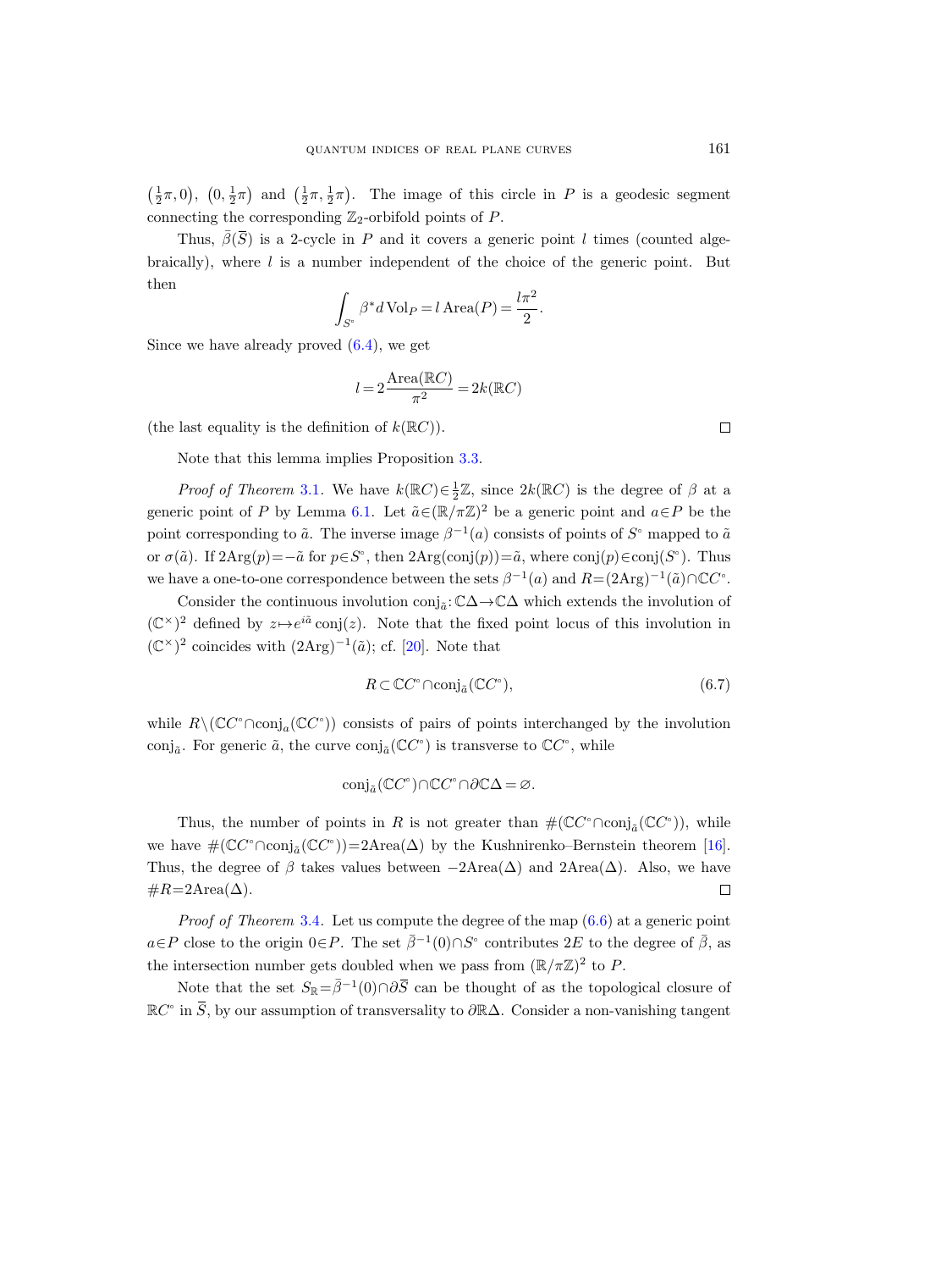vector field  $\gamma$  on  $\mathbb{R}^{\widetilde{C}^{\circ}}$  such that it extends to a tangent vector field on  $\mathbb{R}\widetilde{C}$  with simple zeros at  $\mathbb{R}\widetilde{C}\setminus\mathbb{R}\widetilde{C}^c$ . Our condition on the zeros of  $\gamma$  implies that  $\pm i\gamma$  is consistent with a trivialized regular neighborhood  $U \approx S_{\mathbb{R}} \times [0, 1)$  (we take  $i\gamma$  on the components of  $S_{\mathbb{R}}$ where  $\gamma$  agrees with the complex orientation of  $\mathbb{R}C^{\circ}$ , and  $-i\gamma$  otherwise). The lift  $\tilde{\beta}_{\varepsilon}$ of  $\bar{\beta}|_{S_{\mathbb{R}}\times\{\varepsilon\}}\}$  to  $\mathbb{R}^2/\{(x,y)\sim(-x,-y)\}\$ is approximated (to the first order by  $\varepsilon$ ) by  $\varepsilon\gamma$  for small  $\varepsilon > 0$ . Thus, the linking number of the image of  $\tilde{\beta}_{\varepsilon}$  and  $(0,0) \in \mathbb{R}^2/\{(x,y) \sim (-x,-y)\}\$ is Rot<sub>Log</sub>( $\mathbb{R}C$ ). Thus,  $S_{\mathbb{R}}$  contributes  $-\text{Rot}_{\text{Log}}(\mathbb{R}C)$  to the degree of  $\overline{\beta}$ . We have the appearance of the negative sign, since the basis made of the vectors  $v_1, v_2, iv_1$  and  $iv_2$  is negatively-oriented in  $\mathbb{C}^2$  whenever the vectors  $v_1$  and  $v_2$  are linearly independent over  $\mathbb{C}$ . Thus, a positive rotation in  $(i\mathbb{R})^2$  (and therefore also in P) corresponds to a negative contribution to the degree of  $\bar{\beta}$ .  $\Box$ 

*Proof of Theorem [4.7](#page-14-0).* The map [\(4.3\)](#page-11-3) gives the lift of  $\beta|_{S^{\circ}}$  to the universal covering  $\mathbb{C}^2$  of  $(\mathbb{C}^{\times})^2$ , after rescaling each coordinate by  $\pi$ . Thus, the signed area of  $\beta(S^{\circ})$  coincides with  $\pi^2 \text{Area}(\Sigma(\mathbb{R}C))$ . Lemma [6.1](#page-25-1) now implies that  $k(\mathbb{R}C) = \text{Area}(\Sigma(\mathbb{R}C))$ . For  $(a, b) \in \mathbb{Z}^2$ and  $\varepsilon \in \widetilde{\mathbb{RP}}^1 \setminus \widetilde{\mathbb{QP}}^1$  we consider a point  $p_{\varepsilon}$  obtained by a small translation of  $(a, b)$  in the direction of  $\varepsilon$ . A point of  $S^{\circ}$  mapped to  $p_{\varepsilon}$  by the lift of  $\beta$  must correspond to a point of  $\mathbb{R}C^{\circ}$  of real index  $(a, b)$ , which is either singular or has  $\varepsilon$  as image of its logarithmic Gauss map. Summing up the contributions of all such points, we get [\(4.10\)](#page-14-2).  $\Box$ 

# 6.2. Spaces  $\mathcal{M}_{\Delta}$  and  $\mathcal{M}_{\partial \Delta}$ .

To prove Theorem [5.5,](#page-22-0) we consider parameterized curves in C∆, i.e. maps from abstract curves to C∆. For our purposes, it is convenient to consider not only irreducible rational curves as sources for these maps, but also the so-called stable rational curves with marked points (cf.  $[6]$  and  $[14]$ ). These are (perhaps reducible) nodal curves made of rational irreducible components, so that the dual graph (formed by irreducible components as vertices and nodes as edges) is a tree. The marked points are required to be distinct and disjoint from the nodes. If an irreducible component of such curve is adjacent to  $j$ other components and contains less than  $3-j$  marked points, then it can be contracted to a point (a smooth point if  $j=1$  and a node if  $j=2$ ) in a new nodal curve, so that the images of the marked points are still distinct and disjoint from the nodes. These operations generate an equivalence relation on the space of stable rational curves with marked points.

We may consider *compact* stable rational curves (formed by compact rational irreducible components with marked points), as well as punctured stable rational curves obtained by puncturing a compact stable rational curve at all its marked points. Clearly, any compact stable rational curve corresponds to a punctured stable rational curve, and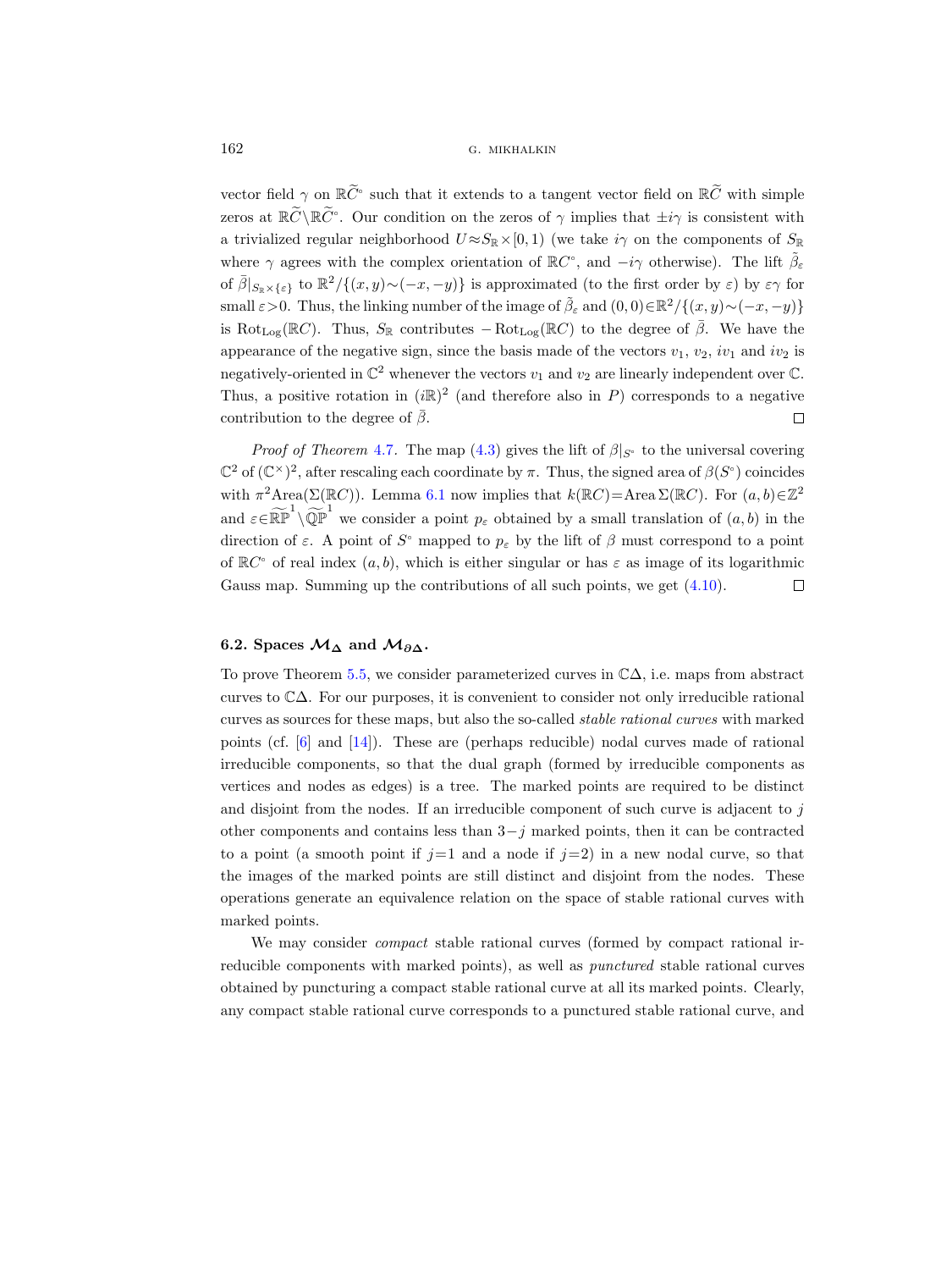vice versa. It is convenient for us not to order marked points, i.e. marked points are treated as an m-element subset of a stable rational curve.

By *stable rational curves* in  $\mathbb{C}\Delta$ , we mean continuous maps from compact stable rational curves with m marked points to  $\mathbb{C}\Delta$  such that the restriction to each irreducible component is holomorphic, and the marked points are mapped to  $\partial \mathbb{C}\Delta$ . Two such maps are considered to be equivalent if their source curves are equivalent, and the equivalence agrees with the map, i.e. only a component where our map is constant can be contracted. Clearly, the images of equivalent stable curves in C∆ coincide. Any stable rational curve in  $\mathbb{C}\Delta$  corresponds to a proper map from a punctured stable rational curve (with m punctures) to  $(\mathbb{C}^{\times})^2$ . We say that a stable rational curve in  $\mathbb{C}\Delta$  is *real* if its source is equipped with an antiholomorphic involution agreeing with the complex conjugation in C∆.

Let  $\mathcal{M}_\Delta$  be the space of real stable rational curves  $h: \mathbb{C}\widetilde{C} \to \mathbb{C}\Delta$  such that the image  $h(\mathbb{C}\tilde{C})$  is transversal to the boundary  $\partial \mathbb{C}\Delta$ , i.e.  $h(\mathbb{C}\tilde{C})\cap \partial \mathbb{C}\Delta$  consists of m distinct points disjoint from the pairwise intersection points of toric divisors of  $\partial \mathbb{C}\Delta$ . Let  $\mathcal{M}_{\partial \Delta}$  be the space of conj-invariant configurations  $P$  of m distinct points in  $\partial C\Delta$  with  $m_j$  points in  $\mathbb{C}E_j$ ,  $m=\sum_j m_j = \#(\partial \Delta \cap \mathbb{Z}^2)$ , such that there exists a Menelaus configuration Q of m points in  $\partial \mathbb{C}\Delta$  with  $\mathcal{P}=\mathrm{Sq}(\mathcal{Q})$ . This space is an open set in the real part of the product of  $m-1$  copies of  $\mathbb{C}^\times$  (for a choice of a real structure on that product). Thus,  $\mathcal{M}_{\partial\Delta}$  is a smooth manifold of dimension m−1. points in  $\partial \mathbb{C}\Delta$  with  $\mathcal{P}=\text{Sq}(\mathcal{Q})$ . This space is an open set in the real part of the product<br>of  $m-1$  copies of  $\mathbb{C}^{\times}$  (for a choice of a real structure on that product). Thus,  $\mathcal{M}_{\partial \Delta}$  is a<br>smooth

PROPOSITION 6.2. The map

<span id="page-28-1"></span>
$$
ev: \mathcal{M}_{\Delta} \longrightarrow \mathcal{M}_{\partial \Delta} \tag{6.8}
$$

sending a curve h:  $\mathbb{C}\widetilde{C} \to \mathbb{C}\Delta$  to the configuration Sq<sup>∆</sup>(h( $\mathbb{C}\widetilde{C}$ ))∩∂ $\mathbb{C}\Delta$  is a proper smooth map between  $(m-1)$ -dimensional smooth real manifolds.

<span id="page-28-0"></span>*Proof.* First, we note that  $M_{\Delta}$  is a smooth manifold. This follows from smoothness Indeed, for  $h \in \mathcal{M}_{\Delta}$  we have a local diffeomorphism between deformations of the source of h in the space of compact stable rational curve and a neighborhood of the corresponding PROPOSITION 6.2. The map<br>  $ev: \mathcal{M}_{\Delta} \longrightarrow \mathcal{M}_{\partial \Delta}$  (6.8)<br>
sending a curve  $h: \mathbb{C}\tilde{C} \to \mathbb{C}\Delta$  to the configuration  $Sq^{\Delta}(h(\mathbb{C}\tilde{C})) \cap \partial \mathbb{C}\Delta$  is a proper smooth<br>
map between  $(m-1)$ -dimensional smooth real manif is determined by the position of zeros and poles (marked points) on its source, up to a coordinatewise multiplication in  $(\mathbb{C}^{\times})^2$ , locally  $\mathcal{M}_{\Delta}$  is a  $(\mathbb{R}^{\times})^2$ (6.8)<br>  $\cap \partial \mathbb{C}\Delta$  *is a proper smooth*<br>
s follows from smoothness<br> *i* marked points (see [6]).<br>
formations of the source of<br>
hood of the corresponding<br>
e of *h* arbitrarily. Since *h*<br>
ats) on its source, up to a<br>
fib *sending a curve h*:  $\mathbb{C}\tilde{C} \rightarrow \mathbb{C}\Delta$  *to the configuration* Sq<sup>∆</sup>(*h*( $\mathbb{C}\tilde{C}$ *map between* (*m*−1)-*dimensional smooth real manifolds.*<br>*Proof.* First, we note that  $\mathcal{M}_{\Delta}$  is a smooth manifold. Tof the

Recall that stable rational curves with ordered marked points form a compact space (see [\[6\]](#page-44-17) and [\[14\]](#page-44-18)). Suppose that we have a sequence of curves in  $\mathcal{M}_{\Delta}$  such that their image is converging to a point in  $\mathcal{M}_{\partial\Delta}$ . By compactness, there exists a stable rational curve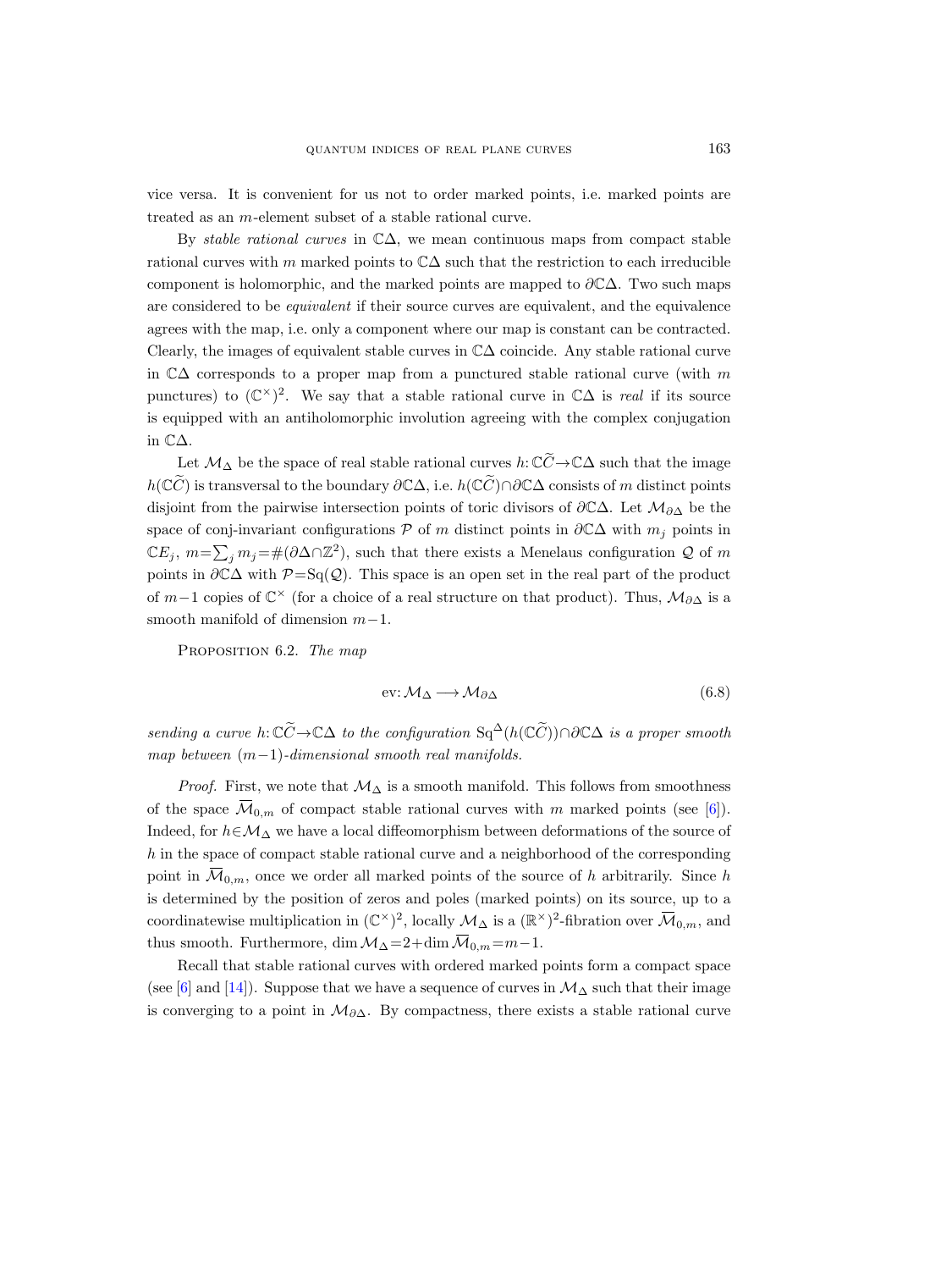h: A  $\rightarrow$  C $\Delta$  which is an accumulation point for this sequence. Note that h is real, since A acquires an antiholomorphic involution from the approximating real stable rational curves. If no components of A are mapped to  $\partial \mathbb{C}\Delta = \mathbb{C}\Delta \setminus (\mathbb{C}^{\times})^2$ , then  $h(A) \cap (\mathbb{C}^{\times})^2$  has  $\Delta$  as its Newton polygon, otherwise the Newton polygon is a subpolygon of  $\Delta$ . In the first case,  $h \in \mathcal{M}_{\Delta}$ .

Thus, to establish the properness of the map ev, it is enough to show that no irreducible component  $K\subset A$  can be mapped to  $\partial\mathbb{C}\Delta$ . Note that  $h(K)$  must be contained in a single boundary divisor of C∆, and intersects two other boundary divisors at two points  $v_1$  and  $v_2$ , corresponding to two vertices of  $\Delta$ . In particular the points  $v_j$ , j=1, 2, are disjoint from any configuration of  $\mathcal{M}_{\partial\Delta}$ . Thus, each point in the inverse image  $h^{-1}(v_j)$  must be a node of A, otherwise any perturbation of h in the class of stable rational curves would intersect  $\partial\mathbb{C}\Delta$  at a point close to  $v_i$ . But the graph Γ dual to the arrangement of components of  $A$  is a tree. Thus, there must exist a component  $K$ adjacent to a single node. If this component is mapped to  $\partial \mathbb{C}\Delta$ , we get a contradiction. If not, we form a new tree Γ' by removing the 1-valent vertex of Γ corresponding to K and proceed inductively. Eventually, we find a component of A such that at most one of its adjacent components is mapped to  $\partial\mathbb{C}\Delta$ . Thus, at most one of the vertex points  $v_1$  and  $v_2$  corresponding to this component can have the preimage consisting entirely of nodes, and we get a contradiction.  $\Box$ 

<span id="page-29-0"></span>PROPOSITION 6.3. For a generic configuration  $\mathcal{P} \subset \mathcal{M}_{\partial \Delta}$  the set  $ev^{-1}(\mathcal{P})$  is finite and consists of immersions of irreducible rational curves to  $(\mathbb{C}^{\times})^2$ .

For a generic path  $\{\mathcal{P}_t\}_{t\in[0,1]}$  $\subset \mathcal{M}_{\partial\Delta}$  connecting two generic configurations  $\mathcal{P}_0$  and  $\mathcal{P}_1$  the inverse image  $ev^{-1}(\{\mathcal{P}_t\}_{t\in [0,1]})$  consists of curves with at most two irreducible components. Furthermore, in the case of non-irreducible curves, both components are immersed real rational curves intersecting transversely with each other.

*Proof.* Each component of a non-irreducible stable rational curve in  $\mathbb{C}\Delta$  is itself a stable rational curve. Thus, by the dimension computation of Proposition [6.2,](#page-28-0) the dimension of the locus of  $M_{\Delta}$  corresponding to curves with a components is  $m-a$ . Note that to deform a single marked point from  $p$  to  $p'$  we can multiply coordinate functions by rational functions with zeros and poles only at p and p'. A non-immersed point of  $\mathbb{C}C^{\circ}$ corresponds to a common zero of the differentials of the coordinate functions. Clearly, the coordinate functions can be deformed independently of each other. Thus, a generic rational curve in  $(\mathbb{C}^{\times})^2$  with Newton polygon  $\Delta$  is immersed.

The set of curves with two components such that one of them is not smoothly immersed or such that the components intersect non-transversely has codimension 1 in the set of reducible curves, and thus it has codimension 2 in  $\mathcal{M}_{\Delta}$ .  $\Box$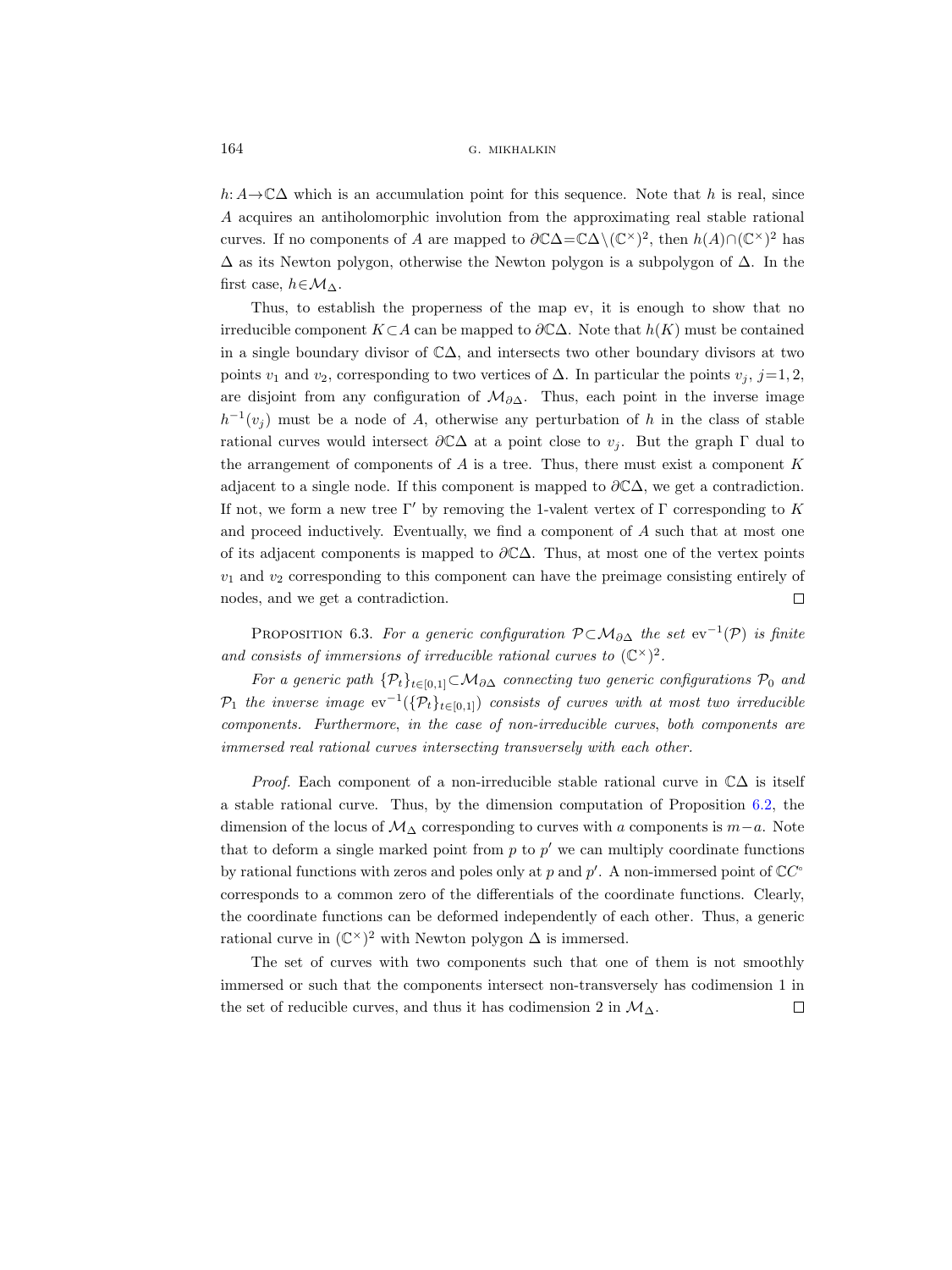## 6.3. Invariance of  $R_{\Delta,k}(\mathcal{P})$  under deformations of  $\mathcal P$  disjoint from the image of reducible curves

Consider the space  $\mathcal{M}_{\partial \Delta,\lambda} \subset \mathcal{M}_{\partial \Delta}$  of real configurations  $\mathcal{P} \subset \mathbb{R}\Delta$  with  $\lambda_j$  points in

$$
\mathbb{R}E_j\backslash \overline{(\mathbb{R}_{>}0)^2}.
$$

Note that the space  $\mathcal{M}_{\partial\Delta,\lambda}$  is connected. Any curve in ev<sup>-1</sup>( $\mathcal{M}_{\partial\Delta,\lambda}$ ) satisfies the hypothesis of Theorem [3.1,](#page-8-0) thus its quantum index is well defined (once the orientation of each irreducible component is fixed). Let  $\mathcal{P}, \mathcal{P}' \in \mathcal{M}_{\partial \Delta,\lambda}$  and  $\gamma = {\mathcal{P}_t}_{t \in [0,1]} \in \mathcal{M}_{\partial \Delta,\lambda}$ be a smooth generic path connecting two generic configurations  $P = P_0$  and  $P' = P_1$  from  $\mathcal{M}_{\partial \Delta, \lambda}$ .

Let  $\mathcal{C}\subset ev^{-1}(\gamma)$  be a connected component. Recall that ev is a proper smooth map between manifolds of the same dimension, by Proposition [6.2.](#page-28-0) By Sard's theorem, since  $\{\mathcal{P}_t\}$  is a generic smooth path, the component C is a smooth 1-manifold. Thus, it is diffeomorphic to a compact interval or to a circle. By Proposition [6.3,](#page-29-0) all but finitely many values of t correspond to the configurations  $\mathcal{P}_t$  such that  $ev^{-1}(\mathcal{P}_t)$  consists of smoothly immersed irreducible curves. In this case, we may identify a stable rational curve with its image in  $\mathbb{C}\Delta$ . Define  $\mathcal{R}_{\Delta,k}(\mathcal{P}_t)$  as the subset of  $ev^{-1}(\mathcal{P}_t)$  consisting of curves with quantum index  $k$ .

<span id="page-30-0"></span>PROPOSITION 6.4. If C is disjoint from the locus of reducible curves in  $\mathcal{M}_{\Delta}$ , then

<span id="page-30-1"></span>
$$
\sum_{\mathbb{R}\bar{C}\in\mathcal{R}_{\Delta,k}(\mathcal{P}_0)\cap\mathcal{C}}\sigma(\mathbb{R}C)=\sum_{\mathbb{R}\bar{C}\in\mathcal{R}_{\Delta,k}(\mathcal{P}_1)\cap\mathcal{C}}\sigma(\mathbb{R}C).
$$
\n(6.9)

Note that our definitions of the sign  $\sigma(\mathbb{R}C)$  depends on the orientation of  $\mathbb{R}C$  (recall that  $\mathcal{M}_{\Delta}$  is defined as the space of *oriented* real curves). With the help of [\(5.4\)](#page-21-2), we may reformulate the proposition in terms of Welschinger's signs  $w(\mathbb{R}C) = (-1)^{E(\mathbb{R}C)}$  which are independent of the choice of the orientation of RC as

$$
\sum_{\mathbb{R}\overline{C}\in\mathcal{R}_{\Delta,k}(\mathcal{P}_0)\cap\mathcal{C}}w(\mathbb{R}C)=\sum_{\mathbb{R}\overline{C}\in\mathcal{R}_{\Delta,k}(\mathcal{P}_1)\cap\mathcal{C}}w(\mathbb{R}C),\tag{6.10}
$$

since the quantum index k is constant on  $\mathcal C$ . In this form, Proposition [6.4](#page-30-0) may be viewed as a version of Welschinger's invariance. To prove the proposition, we need to recall orientation constructions for the space of sections of real vector bundles over an oriented real rational curve. We do it in a series of auxiliary lemmas.

Let  $\pi_A$  be a line bundle of degree  $a \geqslant 0$  over an oriented real rational (non-empty) curve  $\mathbb{R}K$ ,  $\xi$  be its section with distinct real zeros  $x_1, ..., x_a \in \mathbb{R}K$ , and  $x_0 \in \mathbb{R}K$  be a point such that  $x_0, x_1, ..., x_a, \in \mathbb{R}K$  are numbered in the order consistent with the orientation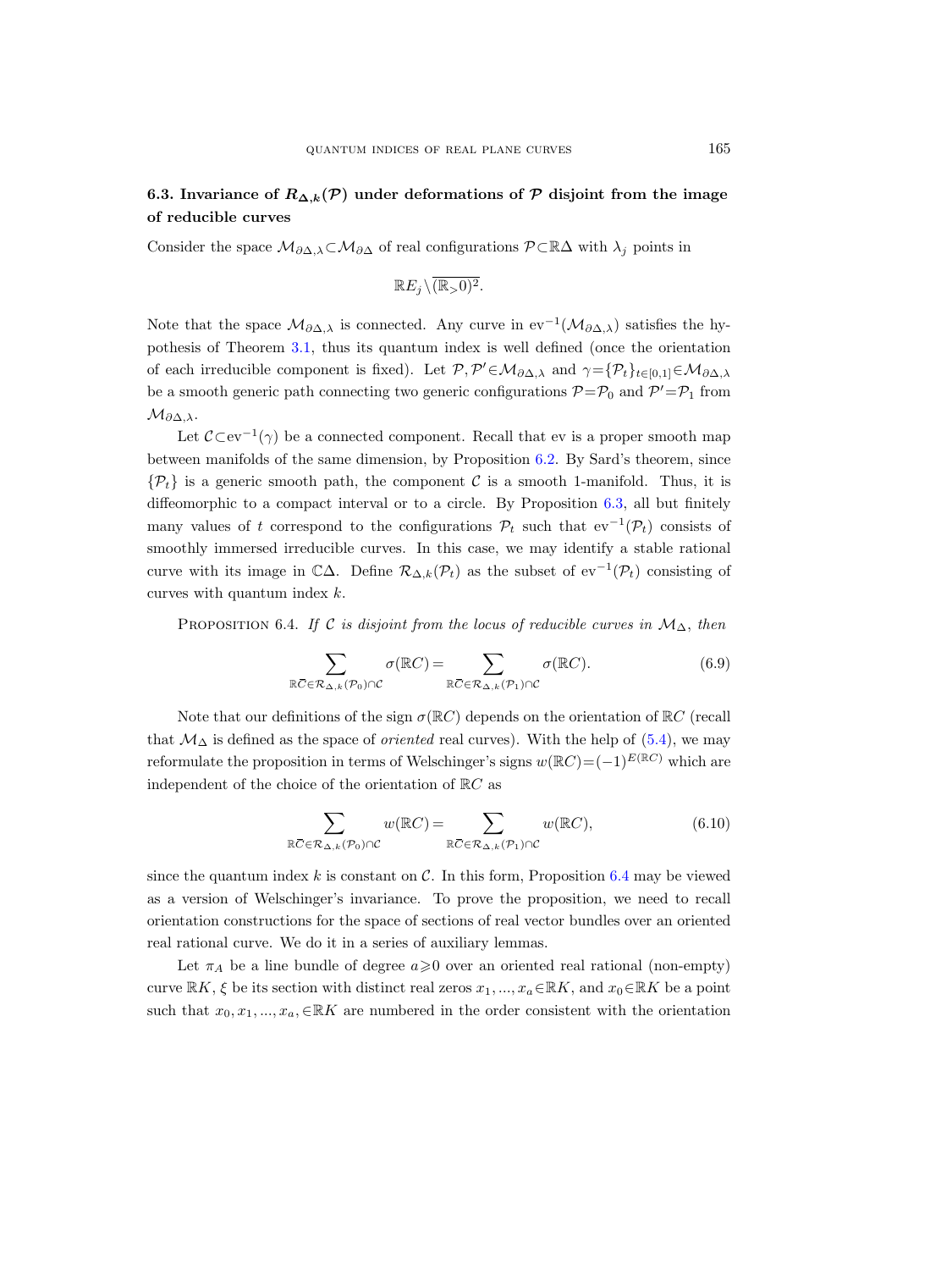of RK. For each  $j=1, ..., a$ , consider a section  $\xi_j$  of  $\pi_A$  whose zeros are obtained from  ${x_l}_{l=1}^a$  by moving the point  $x_j$  in the positive direction in  $\mathbb{R}K$ , while leaving the other points unchanged. In addition, we assume that  $\xi(x_0)$  and  $\xi_i(x_0)$  are positive multiples of each other.

<span id="page-31-0"></span>LEMMA 6.5. For a real algebraic line bundle  $\pi_A$  of degree  $a \geq 0$  over an oriented rational real curve RK the sections  $\xi, \xi_1, ..., \xi_a$  form a basis of  $\Gamma(\pi_A)$ . The orientation or<sub>A</sub> of the vector space  $\Gamma(\pi_A)$  determined by  $\xi, \xi_1, ..., \xi_a$  depends only on the orientation of the curve  $\mathbb{R}K$ , if a is odd. If a is even, then  $\text{or}_A$  depends on the orientation of the curve RK as well as the orientation of  $\pi_A$  determined by the non-zero vector  $\xi(x_0)$ .

*Proof.* Since the points  $x_1, ..., x_a$  are distinct, any linear combination of the sections  $\xi_i$  vanishing at  $x_l$  must have zero as coefficient of  $\xi_i$ . The sections  $\xi_i$  along with  $\xi$  form a basis, since dim  $\Gamma(\pi_A)=a+1$  and  $\xi\neq 0$ . All configurations of  $a+1$  distinct points in RK in the same cyclic order are isotopic to each other. Reversing the orientation of  $\pi_A$  over  $x_0$  results in reversing the sign for all sections of our basis. The resulting basis is of the same sign if and only if  $a+1$  is even.  $\Box$ 

Let now  $\pi_E$  be a real algebraic 2-dimensional vector bundle of degree d over  $\mathbb{R}K$ . We assume that  $\pi_E$  is generated by global sections. Since  $\pi_E$  decomposes into the sum of two line bundles (as  $\mathbb{R}K$  is rational), this assumption is equivalent to the non-negativity of the degrees of both line bundles. In particular, we have  $d \ge 0$  and dim  $\Gamma(\pi_E)=d+2\ge 2$ .

Suppose that  $\pi_A: \mathbb{R}A \to \mathbb{R}K$  is a (1-dimensional) sub-bundle of  $\pi_E$  of non-negative degree a. Let  $\pi_{E/A}$  be the corresponding quotient line bundle. We get the following short exact sequence

$$
0 \longrightarrow \Gamma(\pi_A) \longrightarrow \Gamma(\pi_E) \longrightarrow \Gamma(\pi_{E/A}) \longrightarrow 0,
$$
\n(6.11)

which allows us to combine orientations of  $\Gamma(\pi_A)$  and  $\Gamma(\pi_{E/A})$  into an orientation of Γ(πE). Note that, if a is even, then changing the sign of  $\xi(x_0)$  also changes or<sub>A</sub>. Thus, the following statement is thus a corollary of Lemma [6.5.](#page-31-0)

<span id="page-31-1"></span>COROLLARY 6.6. Let  $\pi_E$  be a real algebraic 2-dimensional vector bundle of degree d generated by global sections. Let  $\pi_A$  be its real algebraic 1-dimensional sub-bundle of degree  $a \geqslant 0$ .

If d is even, then the orientation of  $\Gamma(\pi_E)$  is defined by  $\pi_A$  together with an orientation of the bundle  $\pi_F$ .

If d and a are odd, then the orientation of  $\Gamma(\pi_E)$  is defined by  $\pi_A$  together with an orientation of the bundle  $\pi_{E/A}$ .

If d is odd while a is even, then the orientation of  $\Gamma(\pi_E)$  is defined by  $\pi_A$  together with an orientation of the bundle  $\pi_A$ .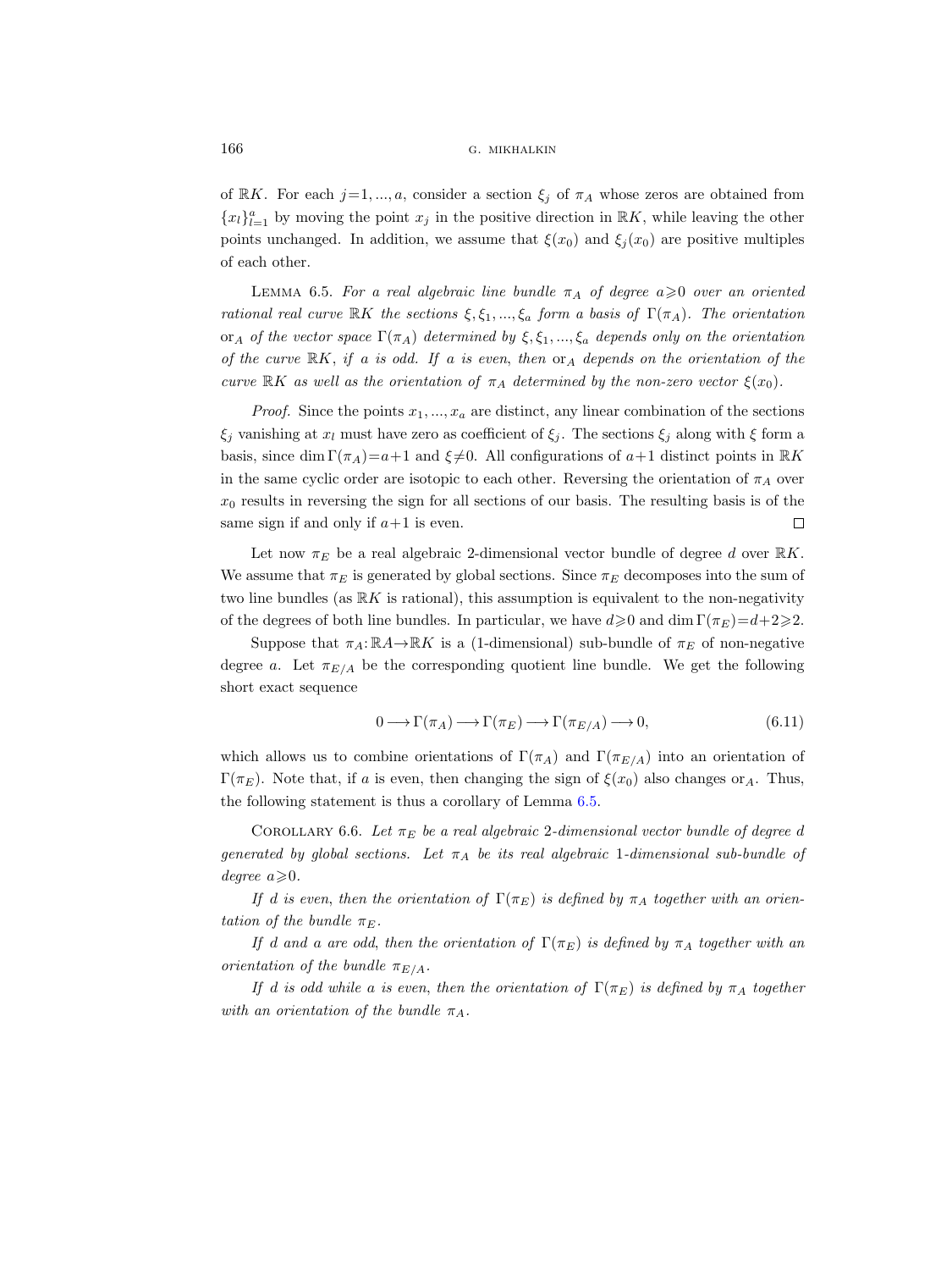Denote the resulting orientation of  $\Gamma(\pi_E)$  by or<sub>E.A</sub>. Consider the decomposition  $\pi|_E = \pi_b \oplus \pi_c$  into a direct sum of two line sub-bundles of degrees b and c, respectively,  $b \geqslant c \geqslant 0$ .

A section of  $\pi_A$  is the sum of a section  $\sigma_b$  of  $\pi_b$  and a section  $\sigma_c$  of  $\pi_c$ . Note that the degree a is equal to the number of common zeros of  $\sigma_b$  and  $\sigma_c$  (counted with multiplicities). Thus, varying  $\sigma_b$  and  $\sigma_c$ , we get a deformation of the line sub-bundle  $\pi_A$  within the line sub-bundles of the same degree, as long as the common zeros are deformed together, and no new common zeros are introduced (even if, at some instant of the deformation, a zero of  $\sigma_b$  or  $\sigma_c$  passes through one of the common zeros). The orientation or $E, A$  is unchanged under such a deformation.

Consider the circle bundle  $F_+ \to \mathbb{R}K$  obtained by positive projectivization of  $\pi_E$ . Here  $F_{+}$  is a (topological) surface obtained from  $\mathbb{R}E$  by removing the zero section of  $\pi_{E}$ and identifying the positive scalar multiples in the same fiber of  $\pi_E$ . Depending on the parity of  $d=b+c$ , the surface  $F_+$  is a torus or a Klein bottle. We have  $H_1(F_+;\mathbb{Z}_2)\approx \mathbb{Z}_2^2$ , in particular the subset  $\mathcal{S} \subset H_1(F_+; \mathbb{Z}_2)$  consisting of the classes with non-trivial image under the homomorphism induced by  $F_+ \to \mathbb{R}K$  is a 2-element set.

Given an oriented line sub-bundle  $\pi_A \subset \pi_E$ , denote by  $s(A) \in \mathcal{S}$  the homology class of the projectivizations of the positively-directed vectors in  $\pi_A$ . Given a non-orientable line sub-bundle  $\pi_A \subset \pi_E$  (a is odd) and a local orientation of  $\pi_E$  over  $x_0$ , we may add (topologically) a left half-twist to the sub-bundle  $\pi_A$  to obtain an orientable bundle and proceed as above to define  $s(A) \in S$ . Note that, in the case where both a and d are odd, and the orientation of  $\pi_{E/A}$  is fixed (in particular, over  $x_0$ ), then  $s(A)$  depends only on this orientation, as a different choice of the local orientation of  $\pi_E$  over  $x_0$  changes both the direction of the half-twist and the orientation of the line bundle after the halftwist. Thus, the class  $s(A)$  is well defined once we fix the same orientation data as in Corollary [6.6,](#page-31-1) i.e. an orientation of one of  $\pi_A$ ,  $\pi_{E/A}$  and  $\pi_E$ , depending on the parity of d and a. Furthermore, a different choice of this orientation results in the different value for  $s(A)$ .

<span id="page-32-0"></span>LEMMA 6.7. Let  $\pi_{A_0}$  and  $\pi_{A_1}$  be two line sub-bundles of  $\pi_E$  of the same degree  $a\geqslant 0.$ 

We have  $\text{or}_{E,A_0}=\text{or}_{E,A_1}$  if and only if  $s(A_0)=s(A_1)$ .

*Proof.* Consider generic sections  $\xi_{A_0}$  and  $\xi_{A_1}$  of  $\pi_{A_0}$  and  $\pi_{A_1}$ , respectively, with a distinct real zeros each. These sections can be deformed into each other in the class of sections of  $\pi_E$  with a distinct real zeros. This deformation may be assumed generic. Each intermediate section defines a line sub-bundle  $\pi_{A_t} \subset \pi_E$ , and can be decomposed into the summands  $\sigma_{b_t}$  and  $\sigma_{c_t}$ ,  $t \in [0, 1]$ . If the zeros of  $\sigma_{b_t}$  and  $\sigma_{c_t}$  do not collide, then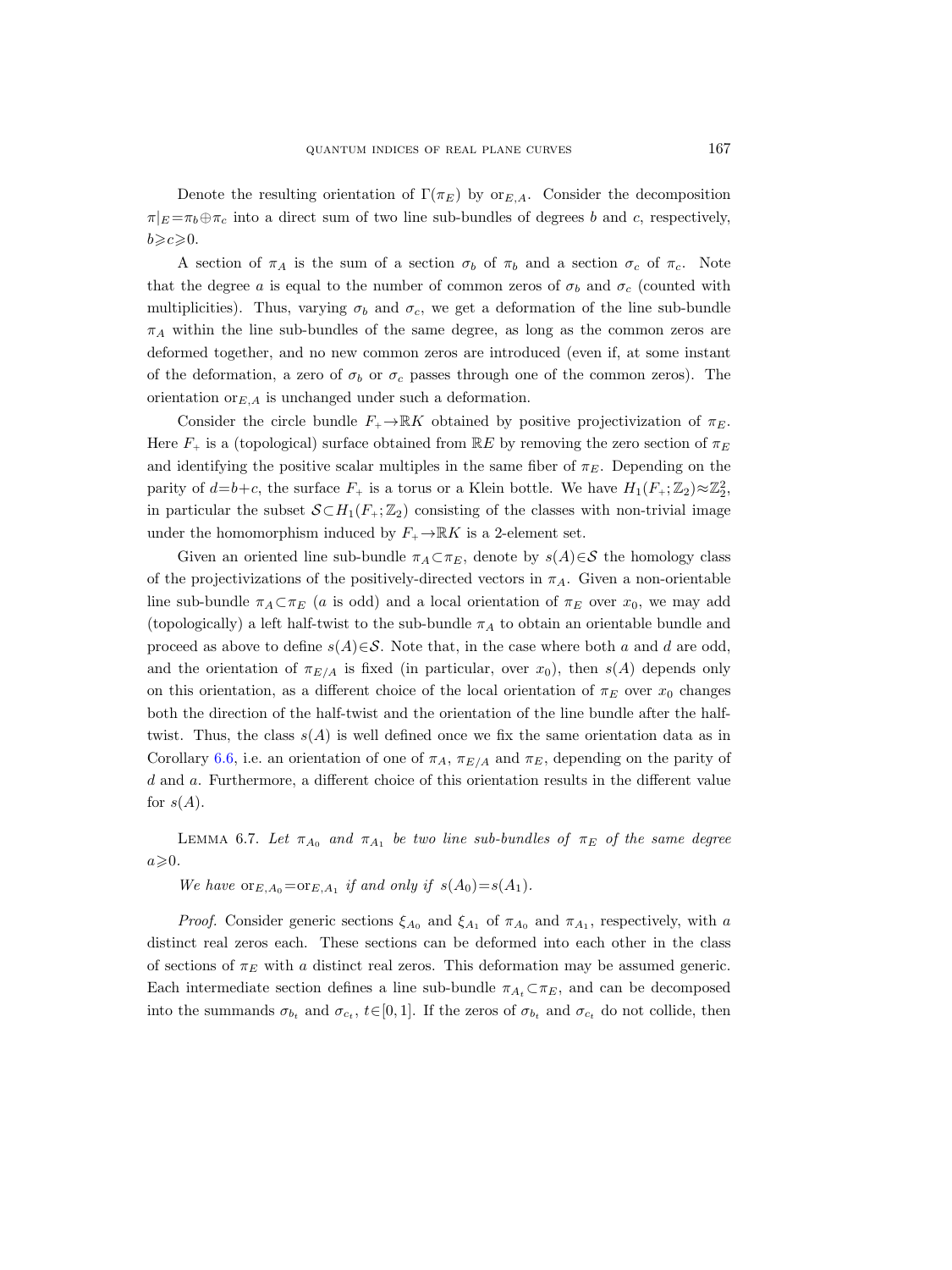both or $(E, A_t)$  and  $s(A_t)$  stay invariant.

Suppose that two simple zeros of  $\sigma_{b_t}$  and  $\sigma_{c_t}$  collide at  $t=t_0 \in [0, 1]$  in a point  $y \in \mathbb{R}K$ so that the orders of these zeros for  $t_0-\varepsilon$  and  $t_0+\varepsilon$  get reversed. Pass to the fiberwise projectivization of  $\pi_E$  (which is a Hirzebruch surface  $F_{b-c}$ ). The projectivization of  $\pi_A$ . corresponds to a curve intersecting a generic fiber once. At  $t=t_0$  this curve degenerates to the union of the fiber  $F_y$  over y and the residue curve intersecting  $F_y$  transversally. The zeros of a section of  $\pi_{E/A}$  correspond to the intersection points of this curve with another curve resulting from a section of  $\pi_E$ . This curve intersects  $F_y$  once. For  $t=t_0\pm\varepsilon$  the fiber  $F_y$  gets added to the residue curve with different orientation, so that the orientations of  $\pi_{E/A_{t-\varepsilon}}$  and  $\pi_{E/A_{t+\varepsilon}}$  given by Lemma [6.5](#page-31-0) are opposite. The classes  $s(A_{t-\varepsilon})$  and  $s(A_{t+\varepsilon})$ are also different, as the corresponding projectivization are different by the fiber of  $F_{+}$  $\Box$ over y.

<span id="page-33-0"></span>COROLLARY 6.8. Let  $\pi_A$  and  $\pi_B$  be line sub-bundles of  $\pi_E$  of degrees  $a \ge 0$  and  $b \ge 0$ , respectively. There exists a sign  $\sigma(a, b) = \pm 1$  depending only on the numbers a and b such that  ${\rm or}_{E,A} = \sigma(a,b)$  or  $E,B$  if and only if  $s(A) = s(B)$ .

*Proof.* Define  $\sigma(a, b)$  so that the equality or  $E_A = \sigma(a, b)$  or  $E_B$  holds for two particular line sub-bundles  $\pi_A$  and  $\pi_B$  of degree a and b, respectively. This sign depends only  $\Box$ on  $a$  and  $b$ , by Lemma [6.7.](#page-32-0)

Remark 6.9. Note that a Spin-structure on an orientable 2-dimensional vector bundle  $\pi_E$  is a choice of an orientation of  $\pi_E$  together with a bijective map  $S \rightarrow \{\pm 1\}$ . If  $\pi_E$  is non-orientable, a choice of bijection  $S \rightarrow \{\pm 1\}$  is known as a Pin<sub>−</sub>-structure. (This interpretation of Spin and Pin−-structures holds for any real rank-2 vector bundle over a topological circle.)

Thus, Lemma [6.7](#page-32-0) simply states that, for a given a, the orientation of  $\Gamma(\pi_E)$  is determined by the Spin- or Pin<sub>−</sub>-structure on  $\pi_E$  as long as a sub-bundle  $\pi_A$  of degree a in  $\pi_E$  exists. Namely, we take or<sub>E,A</sub> if the value of Spin/Pin<sub>-</sub>-structure on s(A) is positive, and  $-\text{or}_{E,A}$  otherwise. If  $\mathbb{R}K=\mathbb{R}\tilde{C}$  and  $\pi_E$  is the pull-back of the tangent bundle, then the Spin/Pin−-structure is given by the logarithmic trivialization of (C ×) <sup>2</sup>⊂C∆. This connection can be traced in the proof below (even though the proof does not use it explicitly).

*Proof of Proposition [6.4](#page-30-0).* Consider the connected component  $C$ . The tangent vector fields

$$
(z, w) \longmapsto z \frac{\partial}{\partial z}
$$
 and  $(z, w) \longmapsto w \frac{\partial}{\partial w}$ 

on  $(\mathbb{C}^{\times})^2$  are non-vanishing, and extend to (possibly vanishing on  $\partial \mathbb{C}\Delta$ ) holomorphic vector fields on C∆ away from a finite number of intersections of toric divisors in C∆. In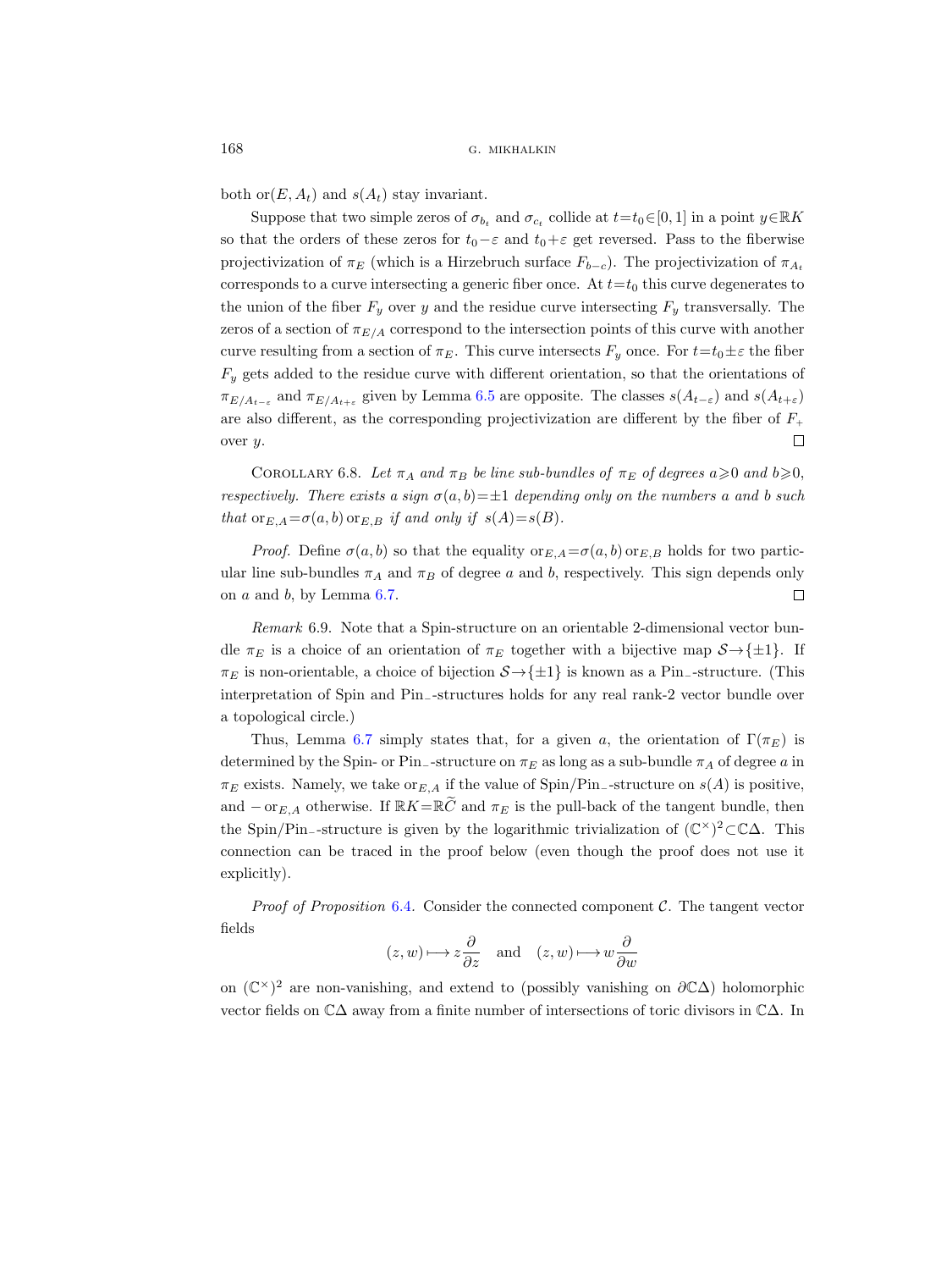particular, for  $\mathbb{R}C^{\circ} \in \mathcal{C}$ , these vector fields provide sections for the pull-back  $\pi_{E^C}$  of the QUANTUM INDICES OF REAL PLAN<br>particular, for  $\mathbb{R}C^\circ \in \mathcal{C}$ , these vector fields provide sect<br>tangent bundles  $T\mathbb{C}\Delta$  to the normalization  $\mathbb{R}\widetilde{C}$  of  $\mathbb{R}\overline{C}$ tangent bundles  $T\mathbb{C}\Delta$  to the normalization  $\mathbb{R}\tilde{C}$  of  $\mathbb{R}\bar{C}$ . Therefore, the bundles  $\pi_{E}c$  are generated by global sections. Furthermore, one of these vector fields, say

$$
z\frac{\partial}{\partial z},
$$

defines a line sub-bundle  $\pi_{A^C} \subset \pi_{E^C}$  well defined for all  $\mathbb{R}C^\circ \in \mathcal{M}_{\Delta}$ .

The number of positive (adjacent to the positive quadrant  $(\mathbb{R}_{>0})^2$ ) and negative points of  $\mathcal{P}_t \subset \partial \mathbb{R} \Delta$  contained in a divisor  $\mathbb{R} E \subset \partial \mathbb{R} \Delta$  is determined by  $\lambda$  and is independent of t. If  $\mathbb{R}E \cap \partial(\mathbb{R}_{>0})^2 \cap \mathcal{P}_t \neq \emptyset$ , then we choose a reference point defines a line s<br>The num<br>points of  $\mathcal{P}_t \subset$ <br>dent of t. If  $\mathbb{R}$ <br>as the first point<br>of  $\partial(\mathbb{R}_{>0})^2$ . N<br>Thus,  $p_{+} \in \mathbb{R}\overline{C}$ 

$$
p_t^+\in \mathbb{R}E\cap \mathcal{P}_t
$$

as the first point on  $\mathbb{R}E \cap \partial(\mathbb{R}_{>0})^2$  in the linear order induced by the clockwise orientation of  $\partial(\mathbb{R}_{>0})^2$ . Note that, by the definition of  $\mathcal{M}_{\Delta}$ , the m points of  $\mathcal{P}_t$  are always distinct. is a consistent choice of a reference point for  $\mathbb{R}C^{\circ} \in \mathcal{M}_{\Delta}$ .

Furthermore, at  $p_+$  we have a canonical choice of a local orientation of  $\mathbb{R}\Delta$  (coming from the standard orientation of  $\mathbb{R}^2_{>0}$ . The orientations of  $\pi_{AC}$  and  $\pi_{EC}/\pi_{AC}$  in the positive quadrant, and thus at  $p_{+}$ , are also standard. Corollary [6.6](#page-31-1) provides an orientation of the bundle over  $\mathcal{M}_{\Delta} \ni \mathbb{R}C^{\circ}$  formed by  $\Gamma(\pi_{E^C})$ , the space of sections of the 2-dimensional bundle  $\pi_{E^C}$  over the normalization  $\mathbb{R}\tilde{C}$ . as the first point on  $\mathbb{R}E \cap \partial (\mathbb{R}_{>0})^2$  in the linear order induced by the clockwi<br>of  $\partial (\mathbb{R}_{>0})^2$ . Note that, by the definition of  $M_{\Delta}$ , the *m* points of  $\mathcal{P}_t$  are al<br>Thus,  $p_+ \in \mathbb{R}\overline{C}$  is a consi

The tangent space to  $\mathcal{M}_{\Delta}$  at  $\mathbb{R}C^{\circ}$  can be identified with the quotient of the vector space  $\Gamma(\pi_{EC})$  by its 3-dimensional subspace  $\Gamma_B$  obtained as the image of the tangent vector fields on  $\mathbb{R}\tilde{C}$  in the tangent bundle of  $\mathbb{R}\Delta$ . In the case where  $\mathbb{R}\bar{C}$  is immersed, we have  $\Gamma_B = \Gamma(\pi_{E^B})$ , where  $\pi_{E_B} \subset \pi_{E^C}$  is the tangent bundle to  $\mathbb{R}\tilde{C}$ . The orientation of  $\Gamma_B$  is provided by Lemma [6.5.](#page-31-0) The orientation of  $\mathcal{M}_\Delta$  (i.e. the orientation of its tangent bundle) is consistently determined by this quotient. Furthermore, at  $p$ .<br>
the standard orie<br>
ive quadrant, and<br>
e bundle over  $M_{\Delta}$ :<br>
lle  $\pi_{E^C}$  over the ne<br>
The tangent space<br>
e  $\Gamma(\pi_{E^C})$  by its 3<br>
or fields on  $\mathbb{R}\tilde{C}$  in<br>
ave  $\Gamma_B = \Gamma(\pi_{E^B})$ , s<br>
s provided b from the standard orientation of  $\mathbb{R}_{>0}^{\infty}$ ). The orientations of positive quadrant, and thus at  $p_+$ , are also standard. Corollar of the bundle over  $M_{\Delta} \supseteq \mathbb{R}C^{\circ}$  formed by  $\Gamma(\pi_{EC})$ , the space of s bundl

If no points of  $\mathbb{R}\bar{C}\cap\partial\mathbb{R}\Delta$  are adjacent to the positive quadrant, then  $\mathbb{R}\tilde{C}$  is mapped to the same quadrant by the normalization map  $\mathbb{R}\widetilde{C}\rightarrow\mathbb{R}\overline{C}$ . The standard orientation of this quadrant induces a consistent orientation of the bundle  $\pi_{EC}$  which has an even degree in this case. Thus, Corollary [6.6](#page-31-1) provides (once again, through the quotient by  $\Gamma_B$ ) an orientation of the corresponding components of  $\mathcal{M}_\Delta$  in this case as well.

Recall that the space  $\mathcal{M}_{\partial\Delta}$  consists of the conj-invariant m-tuples of distinct points in ∂C∆. Thus, it is oriented by the standard (clockwise with respect to the positive real quadrant) orientations of real toric divisors and the order of points on these divisors corresponding to these orientations. Indeed, this yields an order for all real points of the m-tuple. Each conjugate pair of imaginary points is contained in  $\partial\mathbb{C}\Delta\setminus\partial\mathbb{R}\Delta$ . Exactly one point in each pair is contained in a connected component  $E^+ \subset \partial \mathbb{C}\Delta \setminus \partial \mathbb{R}\Delta$  whose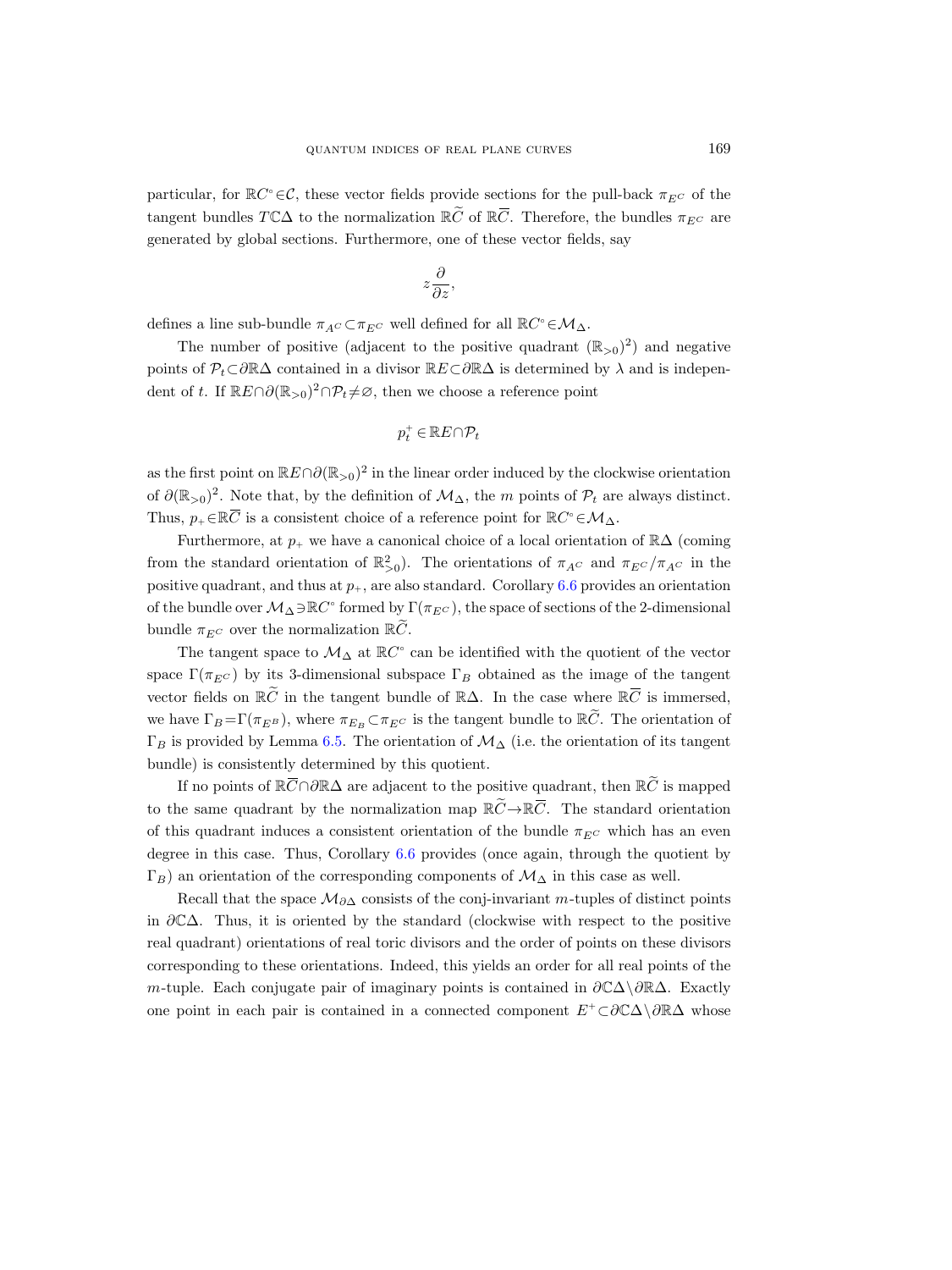complex orientation agrees with the chosen orientation on ∂R∆. The conjugate pair is determined by this representative point. The orientation of  $M_{\Delta}$  comes as the product of the orientations of ∂R∆ (in the induced order of the real points of the m-tuple) and the complex orientations of  $\partial \mathbb{C}\Delta$  at the representative points of the conjugate pairs. Note that the relative order of conjugate pairs is irrelevant for the product orientation.

Thus, the map  $(6.8)$  is a map between oriented manifolds. To prove  $(6.9)$ , it suffices to show that the local degree of the map  $(6.8)$  at  $\mathbb{R}C^{\circ} \in \mathcal{M}_{\Delta}$  agrees with  $\sigma(\mathbb{R}C)$  (up to a global sign on  $\mathcal{C}$ ) in the case where  $ev(\mathbb{R}C^{\circ})$  is a regular value.

Note that the tangent space  $T_{ev(\mathbb{R}C^{\circ})}\mathcal{M}_{\partial\Delta}$  is identified with the tangent space  $T_{\mathbb{R}C}$   $\mathcal{M}_{\Delta}$  by the differential of the map  $(6.8)$  at its regular point  $\mathbb{R}C^{\circ}$ . We get

<span id="page-35-0"></span>
$$
T_{\text{ev}(\mathbb{R}C^{\circ})}\mathcal{M}_{\partial\Delta} = T_{\mathbb{R}C^{\circ}}\mathcal{M}_{\Delta} = \Gamma(\pi_{E^C}/\pi_{B^C}).\tag{6.12}
$$

The orientation of  $\Gamma(\pi_{EC}/\pi_{BC})$  given by Lemma [6.5](#page-31-0) differs from the orientation of  $T_{ev(\mathbb{R}C^{\circ})}\mathcal{M}_{\partial\Delta}$  according to the cyclic order of  $\mathbb{R}\widetilde{C}\cap\partial\mathbb{R}\Delta$  at  $\mathbb{R}\widetilde{C}$ . Thus, these orientations agree or disagree uniformly on  $C$ .

To compare the orientations of  $T_{\mathbb{R}C}$  $\cdot$   $\mathcal{M}_{\Delta}$  and  $T_{ev(\mathbb{R}C^{\circ})}\mathcal{M}_{\partial\Delta}$ , we use the identification [\(6.12\)](#page-35-0). Each of these orientations corresponds to an orientation of the vector space  $\Gamma(\pi_{E^C})$  induced by the presentation  $\Gamma(\pi_{E^C}/\pi_{B^C})=\Gamma(\pi_{E^C})/\Gamma(\pi_{B^C})$  (which holds in the Note that<br>  $T_{\mathbb{R}C^{\circ}}\mathcal{M}_{\Delta}$  by th<br>
The orientation<br>  $T_{ev(\mathbb{R}C^{\circ})}\mathcal{M}_{\partial\Delta}$  is<br>
tions agree or of<br>
To compar<br>  $(6.12)$ . Each of<br>  $\Gamma(\pi_{EC})$  induce<br>
case where  $\mathbb{R}\overline{C}$ case where  $\mathbb{R}\overline{C}$  is immersed in  $\mathbb{R}\Delta$ ). One orientation is defined by the sub-bundle  $\pi_{EA} \subset$  $\pi_{E^C}$ , the other one by  $\pi_{B^C} \subset \pi_{E^C}$ . By Corollary [6.8,](#page-33-0) these orientations agree or not, depending on the values  $s(E^A), s(E^B) \in \mathcal{S}$ .

Note that the pull-backs of the tangent bundle of  $\mathbb{R}\Delta$  to  $\mathbb{R}\widetilde{C}$  are canonically isomorphic as vector bundles over  $\mathbb{R}\tilde{C}$  (treated as a topological space) for all  $\mathbb{R}C^{\circ} \in \mathcal{C}$ . Thus, we may identify the 2-element sets S for different curves in C. By the definition of  $\pi_{AC}$ , the elements  $s(E^A)$  agree under this identification. At the same time, the value of  $s(E^B)$ depends on  $\text{Rot}_{\text{Log}}(\mathbb{R}C)$ . As each half-turn at the positive projectivization  $F_+$  of  $\pi_E^C$  corresponds to a full turn in the projectivization of  $\pi_{E^C}$ , the value of  $s(B^C) \in \mathcal{S} \subset H_1(F_+; \mathbb{Z}_2)$ is determined by the mod-4 residue of  $Rot_{Log}(\mathbb{R}C)$ , and thus by  $\sigma(\mathbb{R}C)$ .  $\Box$ 

## 6.4. Proof of Theorems [5.5](#page-22-0) and [5.7](#page-23-0)

Proof of Theorem [5.5](#page-22-0). In the previous subsection we have proved the invariance of  $R_{\Delta,k}(\mathcal{P})$  under continuous deformations of  $\mathcal{P} \in \mathcal{M}_{\partial \Delta}$  disjoint from the image of the locus of reducible curves in  $\mathcal{M}_{\Delta}$  under ev. Suppose now that

$$
\mathcal{R}_{\Delta}(\mathcal{P}_{t}) = \bigcup_{k'=-\text{Area}(\Delta)}^{\text{Area}(\Delta)} \mathcal{R}_{\Delta,k'}(\mathcal{P}_{t})
$$
\n(6.13)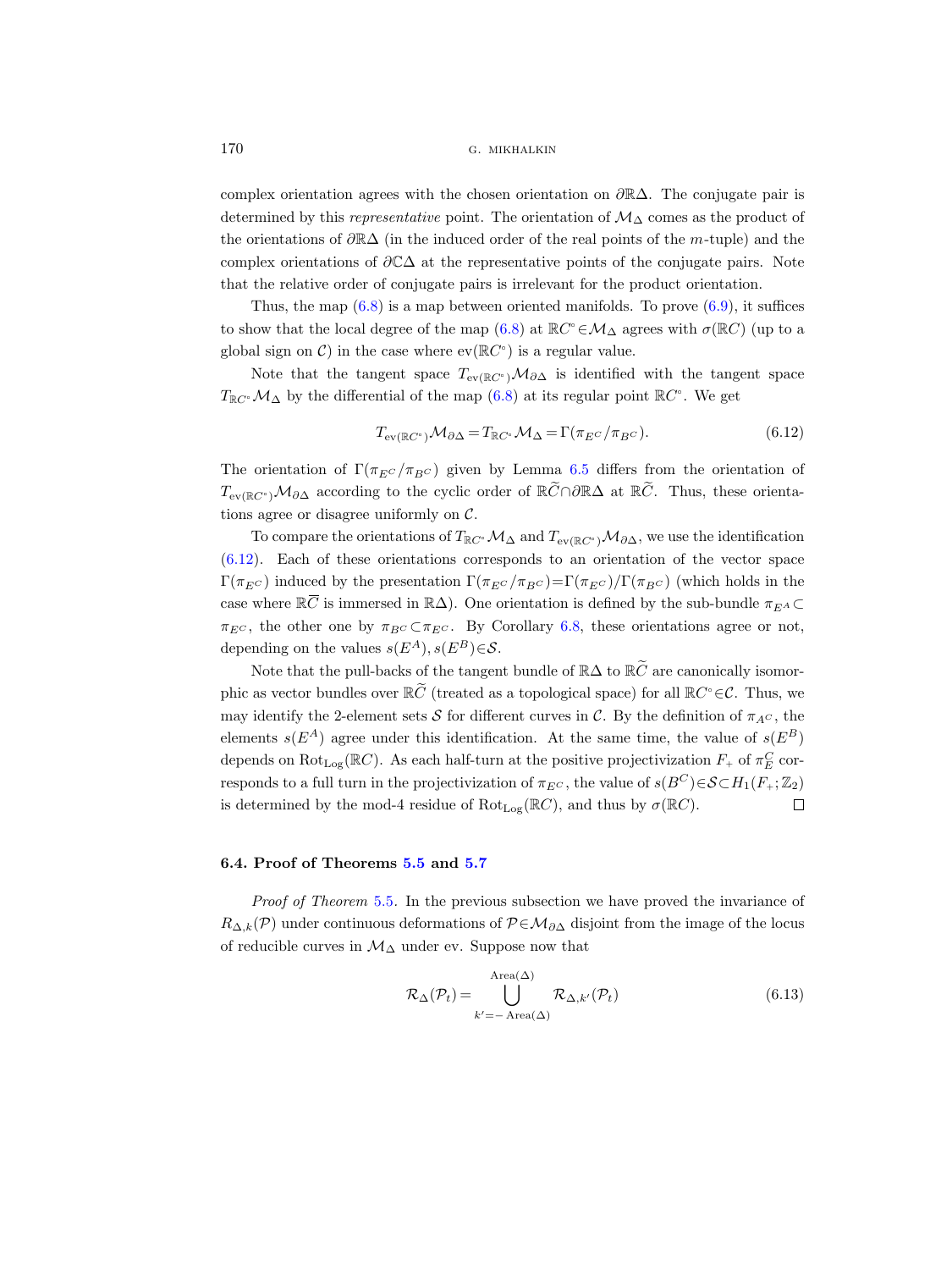$\begin{aligned} \text{QUANT} \\ \text{contains a reducible curve } \mathbb{R}\overline{D} \end{aligned}$ contains a reducible curve  $\mathbb{R}\overline{D}$  for  $t=t_0$ .

As the dimension of the space of deformations of each component is equal to the number of points in its intersection with  $\partial \mathbb{C}\Delta$  minus 1, for the generic path  $\gamma$  (in the non-QUANTUM INDIC<br>contains a reducible curve  $\mathbb{R}\overline{D}$  for  $t=t_0$ <br>As the dimension of the space of<br>number of points in its intersection with<br>singular space  $\mathcal{M}_\Delta$ ) the curve Sq<sup>∆</sup>( $\mathbb{C}\overline{D}$ singular space  $\mathcal{M}_{\Delta}$ ) the curve  $Sq^{\Delta}(\mathbb{C}\overline{D})$  is the union of two irreducible rational immersed contains a reduced As the dimensioned Space  $\Lambda$ <br>singular space  $\Lambda$ <br>curves Sq<sup>∆</sup>(C $\overline{D}$ curves  $Sq^{\Delta}(\mathbb{C}\overline{D}_i)$ , j=1, 2. These two curves define a subdivision of the configuration  $\mathcal{P}_{t_0}$ (which is no longer generic in  $\mathcal{M}_{\Delta}$ ) into the disjoint union of two real generic configurations  $\mathcal{P}_{t_0}^{(j)} = \text{Sq}^{\Delta}(\mathbb{C}\overline{D}_j) \cap \partial \Delta$ , j=1,2, which can be presented as squares of the Menelaus s a reducible<br>the dimensic<br>c of points in i<br>r space  $\mathcal{M}_{\Delta}$ )<br> $Sq^{\Delta}(\mathbb{C}\overline{D}_j)$ , j=<br>is no longer g<br> $\chi_{t_0}^{(j)} = Sq^{\Delta}(\mathbb{C}\overline{D})$ configurations  $\mathcal{Q}_t^{(j)} = \mathbb{C} \overline{D}_j \cap \partial \Delta$ . Thus, each curve  $\mathbb{C} \overline{D}_j$  is defined over R. Moreover, the (ible curves)<br>in its in its in  $(1_{\Delta})$  the contract  $(2\overline{D}_j) \cap \partial$ <br> $(\overline{D}_j) \cap \partial$ <br> $(\overline{D}_j) \subset \partial D$ QUANTUM INDICES OF REAL PLA<br>
re ℝ<del></sub>D</del> for  $t=t_0$ .<br>
f the space of deformations c<br>
tersection with ∂CΔ minus 1,<br>
curve Sq<sup>Δ</sup>(CD) is the union of<br>
2. These two curves define a s<br>
ic in  $M_Δ$ ) into the disjoint u<br>
∂Δ, *j*= presence of multiplicative translations in  $(\mathbb{R}^{\times})^2$  implies that  $Sq^{\Delta}(\mathbb{R}\overline{D}_1)$  and  $Sq^{\Delta}(\mathbb{R}\overline{D}_2)$ L PLANE CURVES<br>
implies that Compone<br>
implies that Sq∆(RD) is a subdivision of the<br>
e a subdivision of the<br>
e presented as square<br>
e  $\mathbb{C}\overline{D}_j$  is defined over<br>
implies that Sq<sup>∆</sup>(R $\overline{D}$ 1) and is equal to the notational immerse<br>
1) and Sq∆(RD) and Sq∆(RD) and Sq<sup>∆</sup>(RD) and Sq<sup>∆</sup>(RD) and Sq<sup>∆</sup>(RD) and Sq<sup>∆</sup>(RD) and Sq<sup>∆</sup>(RD) and Sq<sup>∆</sup>(RD) and Sq<sup>∆</sup>(RD) and Sq<sup>∆</sup>(RD) and Sq<sup>∆</sup>(RD) and Sq<sup>∆</sup>(RD) and Sq<sup>∆</sup>(R intersect transversally. singular space  $M_{\Delta}$ <br>curves  $Sq^{\Delta}(\mathbb{C}\overline{D}_j)$ ,<br>(which is no longer<br>tions  $\mathcal{P}_{t_0}^{(j)} = Sq^{\Delta}(\mathbb{C}$ <br>configurations  $\mathcal{Q}_t^{(j)}$ <br>presence of multip<br>intersect transverss<br>We may assum<br>independent of  $t \in$ <br> $p_1(t) \in \partial \$ f = 1, 2. These two curves define a subdivision of two irreduction  $j=1,2$ . These two curves define a subdivision of two regeneric in  $M_Δ$ ) into the disjoint union of two region  $\overline{D}_j$ )  $\cap \partial Δ$ ,  $j=1,2$ , which can b

We may assume that all points of  $\mathcal{P}_t$ , except for two points  $p_i(t) \in \mathcal{P}_t$ , j=1, 2, remain independent of  $t\in[t_0-\varepsilon,t_0+\varepsilon]$  for a small  $\varepsilon>0$ . For  $t\in[t_0-\varepsilon,t_0+\varepsilon]$  the deformation  $p_1(t) \in \partial \mathbb{R}\Delta$  of  $p_1(t_0)$  determines the deformation  $p_2(t)$  of  $p_2(t_0)$ , as  $\mathcal{P}_t$  is the square of a Menelaus configuration for all t. The points  $p_1(t_0)$  and  $p_2(t_0)$  must belong to two different components of  $\mathbb{R}\overline{D}$ . Indeed, otherwise one of the components of  $\mathbb{R}\overline{D}$  contains only points of  $\mathcal{P}_t$  independent of t, and then  $\mathcal{R}_{\Delta}(\mathcal{P}_t)$  contains reducible curves for all  $t \in [t_0-\varepsilon, t_0+\varepsilon]$ , which contradicts to our assumption. For  $t_0 - \varepsilon \leq t \leq t_0 + \varepsilon$ , denote by  $\mathcal{R}_{\Delta}^{\mathbb{R}D}(\mathcal{P}_t)$  the curves tions  $P_{t_0}^* =$  5q ( $\cup D_j$ )  $\cup \Delta$ ,  $j = 1, 2$ , which cannifigurations  $Q_t^{(j)} = \mathbb{C} \overline{D}_j \cap \partial \Delta$ . Thus, each c presence of multiplicative translations in (ℝ intersect transversally.<br>We may assume that all points of whose images under Sq<sup> $\Delta$ </sup> is close to Sq<sup> $\Delta$ </sup>( $\mathbb{R}\bar{D}$ ). bints of  $\mathcal{P}_t$ , e:<br>
I for a small<br>
ss the deform<br>
The points<br>
nerwise one condensation. For  $t_0$ <br>
ption. For  $t_0$ <br>
se to Sq<sup> $\Delta$ </sup>(Ref)<br>
nts of<br>  $I = \text{Sq}^{\Delta}(\mathbb{R}\overline{D})$ xcept for two<br>  $1 \varepsilon > 0$ . For<br>
nation  $p_2(t)$ <br>  $p_1(t_0)$  and  $p$ <br>
of the compo<br>
mtains reduci<br>  $p-\varepsilon \le t \le t_0 + \overline{D}$ <br>  $\overline{D}$ <br>  $\overline{D}$ 

Then, the intersection points of

$$
I = \mathrm{Sq}^{\Delta}(\mathbb{R}\overline{D}_1) \cap \mathrm{Sq}^{\Delta}(\mathbb{R}\overline{D}_2)
$$
\n(6.14)

come with the intersection sign in  $\mathbb{R}^2_{>0}$ . The set of positive points  $I_+ \subset I$  has the same cardinality as the set of negative points  $I \subset I$ , as  $\mathbb{R}^2_{>0}$  is contractible.

The curves in  $\mathcal{R}_{\Delta}^{\mathbb{R}D}(\mathcal{P}_{t_0\pm \varepsilon})$  are obtained by smoothing a nodal point  $q\in I$  in one of the two ways, one that agrees with our choice of orientation and one that does not. Without loss of generality (changing the direction of the path  $\gamma$ , if needed) we may assume that which contradicts to our assumption. For  $t_0 - \varepsilon \le t \le t_0 + \varepsilon$ , denote by  $\mathcal{R}^{\mathbb{R}D}_{\Delta}(\mathcal{P}_t)$  the cu<br>whose images under  $Sq^{\Delta}$  is close to  $Sq^{\Delta}(\mathbb{R}\overline{D})$ .<br>Then, the intersection points of<br> $I = Sq^{\Delta}(\mathbb{R}\overline$ the orientation-preserving smoothing in a point  $q \in I_+$  corresponds to a curve  $\mathbb{R} \overline{D}_{q,+} \in$  $\mathcal{R}_{\Delta}(\mathcal{P}_{t_0+\varepsilon})$ , and thus the orientation-reversing smoothing at the same point corresponds Then, the<br>cardinality as <br>The curve<br>two ways, one<br>loss of generali<br>the orientatior<br> $\mathcal{R}_{\Delta}(\mathcal{P}_{t_0+\varepsilon})$ , an<br>to a curve  $\mathbb{R}\overline{D}$ to a curve  $\mathbb{R}\overline{D}_{q,-} \in \mathcal{R}_{\Delta}(\mathcal{P}_{t_0-\varepsilon})$ . The following lemma determines the situation at all the other points of I.

<span id="page-36-0"></span>LEMMA 6.10. A curve obtained by the smoothing of a node from  $I_+$  in the orientationpreserving way, or by the smoothing of a node from  $I_-\$  in the orientation-reversing way, belongs to  $\mathcal{R}_{\Delta}(\mathcal{P}_{t_0+\varepsilon}), \varepsilon > 0$ .

Accordingly, a curve obtained by the smoothing of a node from I<sup>−</sup> in the orientationpreserving way, or by the smoothing of a node from  $I_+$  in the orientation-reversing way, belongs to  $\mathcal{R}_{\Delta}(\mathcal{P}_{t_0-\varepsilon}).$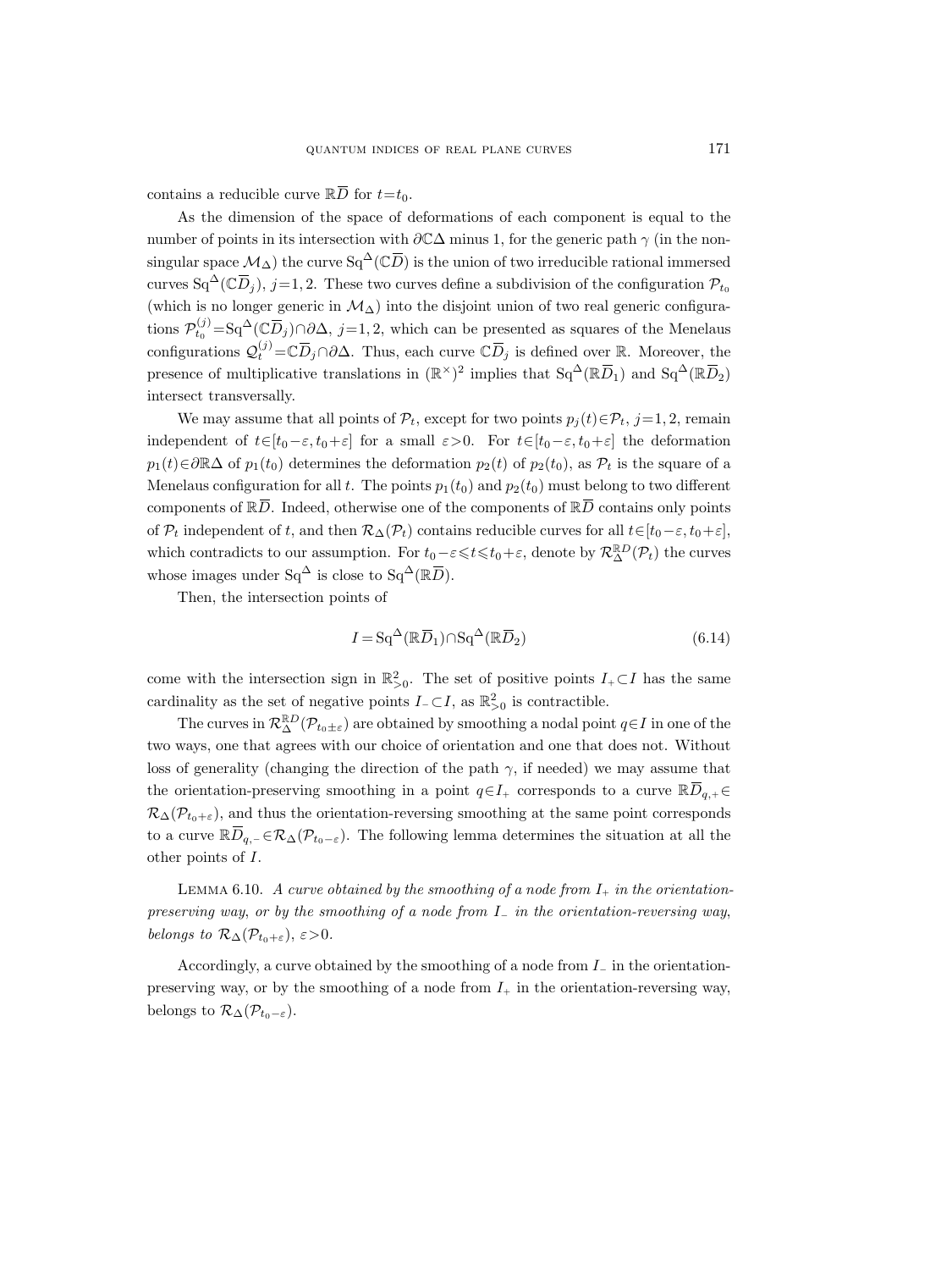

Figure 6.1. The signs of intersection points of two components of  $\mathbb{R}D$  and the corresponding direction of smoothing.

*Proof.* Let  $\mathbb{R}D_{q',s} \in \mathcal{R}_{\Delta}(\mathcal{P}_{t_0+\varepsilon}), s=\pm 1$ , be the curve obtained by smoothing  $\mathbb{R}D$  at a point  $q' \in I$  according to the sign s. Note that  $Sq^{\Delta}(\mathbb{C}D_{q,+})$  and  $Sq^{\Delta}(\mathbb{C}D_{q',s})$  are tangent to each other at m points of  $\mathcal{P}_{t_0+\varepsilon}$  and must intersect each other at pairs of points close to each point of  $I^{\mathbb{C}} = \text{Sq}^{\Delta}(\mathbb{C}\overline{D}_1) \cap \text{Sq}^{\Delta}(\mathbb{C}\overline{D}_2)$ , except for the smoothing points q and q'. Tangencies contribute at least 2m to the intersection of  $Sq^{\Delta}(\mathbb{C}D_{q,+})$  and  $Sq^{\Delta}(\mathbb{C}D_{q',s})$ , this number being the integer perimeter of the polygon 2∆. The cardinality of the set  $I^{\mathbb{C}} \setminus \{q, q'\}$  is one less than the number of lattice points inside the polygon 2∆ by the genus formula, since  $Sq^{\Delta}(\mathbb{C}D_{q,+})$  is a rational curve and  $2\Delta$  is its Newton polygon. Thus, by Pick's formula, we have already identified 2Area(2∆) points in

$$
Sq^{\Delta}(\mathbb{C}D_{q,+}) \cap Sq^{\Delta}(\mathbb{C}D_{q',s}),
$$

counting with multiplicities. By the Kushnirenko–Bernstein formula, the curves

$$
\mathrm{Sq}^{\Delta}(\mathbb{R}D_{q,+}) \quad \text{and} \quad \mathrm{Sq}^{\Delta}(\mathbb{R}D_{q',s})
$$

may not have any other intersection points, and this fact implies that  $s=1$  if  $q'\in I_+$ ; see Figure [6.1.](#page-10-0)  $\Box$ 

Note that any curve in  $\mathcal{R}_{\Delta}^{\mathbb{R}D}(\mathcal{P}_{t_0\pm \varepsilon})$  is obtained by smoothing  $\mathbb{R}D$  at a point  $q\in I$ . The quantum index of the result is  $\pm k(\mathbb{R}D_1)\pm k(\mathbb{R}D_2)$ , where the signs are determined by the agreement or disagreement of the orientation of the resulting curve with the chosen orientations of  $\mathbb{R}D_j$ . Since  $\#I_+ = \#I_$ , Lemma [6.10](#page-36-0) implies that  $\mathcal{R}^{\mathbb{R}D}_{\Delta}(\mathcal{P}_{t_0+\varepsilon})$  and  $\mathcal{R}^{\mathbb{R}D}_{\Delta}(\mathcal{P}_{t_0-\varepsilon})$  have the same number of curves of each quantum index.  $\Box$ 

*Proof of Theorem [5.7](#page-23-0).* By Proposition [6.4,](#page-30-0) we have  $\widetilde{R}_{\Delta_d,k}(\mathcal{P}) = \widetilde{R}_{\Delta_d,k}(\mathcal{P}')$  if there are no reducible curves with Newton polygon  $\Delta_d$  that pass through  $\mathcal{P}_t$ . Also, we may assume that, if RD is a reducible curve with Newton polygon  $\Delta_d$  passing through  $\mathcal{P}_{t_0}$ ,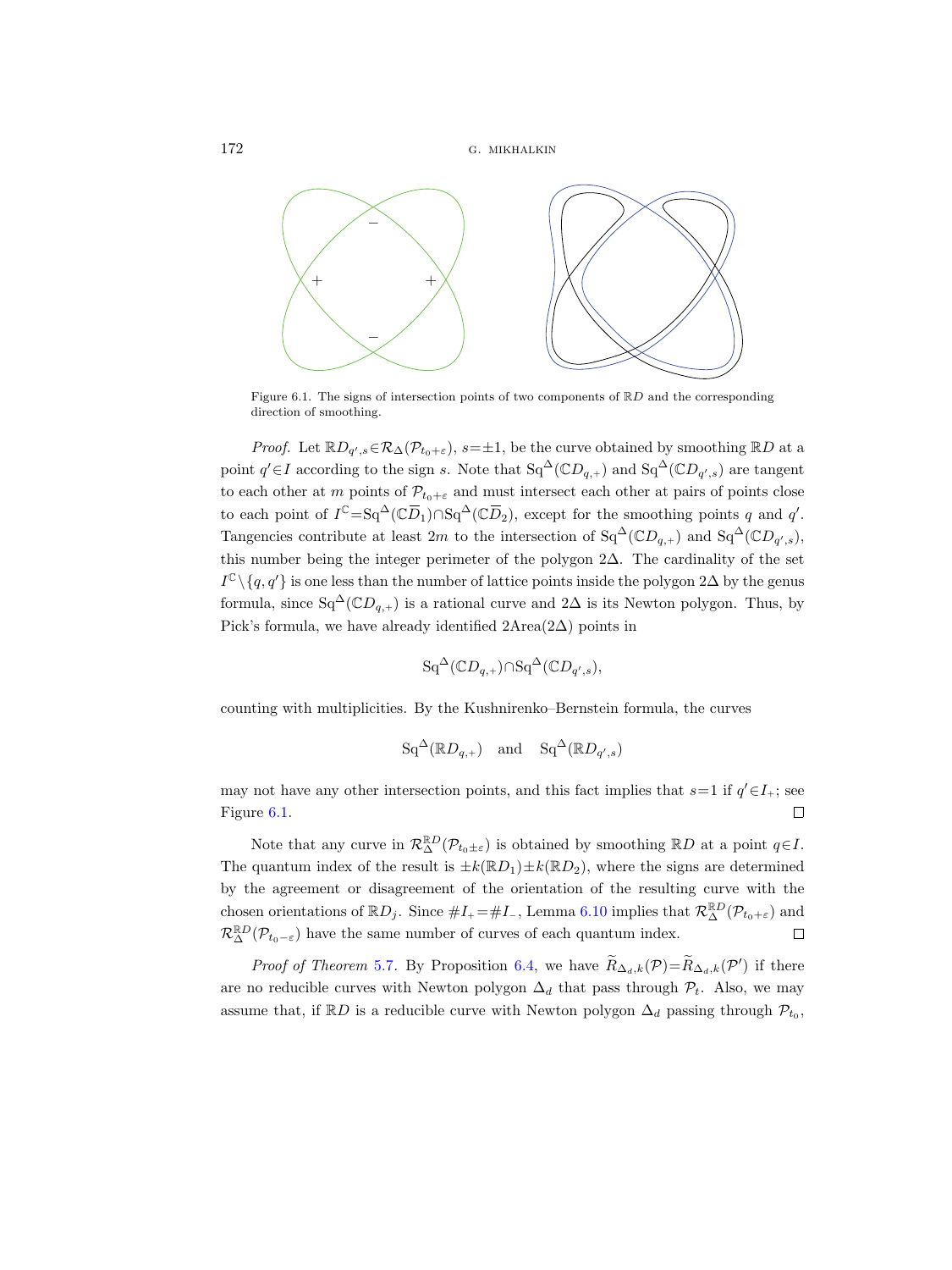then it consists of two components  $\mathbb{R}D_1$  and  $\mathbb{R}D_2$  that intersect transversely at a finite set I. Note that the degree of both components,  $\mathbb{R}D_1$  and  $\mathbb{R}D_2$ , must be even, as a real curve of odd degree must intersect  $\partial \mathbb{RP}^2$  in a negative point, as the boundary of the positive quadrant is null-homologous.

We have two smoothings of RD at  $q \in I$  that pass through  $\mathcal{P}_{t_0-\varepsilon}$  and  $\mathcal{P}_{t_0+\varepsilon}$ . One can be oriented in accordance with the orientations of  $\mathbb{R}D_1$  and  $\mathbb{R}D_2$ , and the other one in accordance with the orientation of  $\mathbb{R}D_1$ , but opposite to the orientation of  $\mathbb{R}D_2$ . The corresponding quantum indices are different by  $2k(\mathbb{R}D_2)$ . The index  $k(\mathbb{R}D_2)$  is integer, since the degree of  $\mathbb{R}D_2$  is even.  $\Box$ 

## 6.5. Indices of real phase-tropical curves

We start by recalling the basic notions of tropical geometry (cf. [\[18\]](#page-44-4), [\[19\]](#page-44-19)), specializing to the case of plane curves. Recall that a metric graph is a topological space homeomorphic to  $\Gamma$  =Γ\ $\partial\Gamma$  enhanced with a complete inner metric. Here,  $\Gamma$  is a finite graph and  $\partial\Gamma$  is the set of its 1-valent vertices. The metric graph is also sometimes called a tropical curve (while in some other instances the term tropical curve is reserved for the equivalence class of metric graphs with respect to tropical modifications). In this paper, we require the graph  $\Gamma$  to be connected, so that  $\Gamma$ <sup>o</sup> is irreducible as a tropical curve. We assume that Γ has a vertex of valence at least 3, and that Γ does not have 2-valent vertices. The half-open edges of Γ° obtained from the closed edges of Γ adjacent to  $\partial \Gamma$  are called leaves.

A plane tropical curve is a proper continuous map  $h: \Gamma^{\circ} \to \mathbb{R}^{2}$  such that  $h|_{E}$  is smooth for every edge  $E \subset \Gamma$  with  $dh(u) \in \mathbb{Z}^2$  for a unit tangent vector u at any point of E. In addition, we require the following balancing condition at every vertex  $v \in \Gamma$ :

<span id="page-38-0"></span>
$$
\sum_{E} dh(u(E)) = 0,\t\t(6.15)
$$

where  $u(E)$  is the unit tangent vector in the outgoing direction with respect to v, and the sum is taken over all edges  $E$  adjacent to  $v$ .

The collection of vectors  $\{dh(u_v)\}_{v\in\partial\Gamma}$ , where  $u_v$  is a unit vector tangent to the leaf adjacent to v (and directed away from v), is called the (toric) degree of  $h: \Gamma \rightarrow \mathbb{R}^2$ . The identity [\(6.15\)](#page-38-0) implies that the sum of all vectors in this collection is zero. Therefore, this collection is dual to a lattice polygon  $\Delta \in \mathbb{Z}^2$ , which is well defined up to translations in  $\mathbb{Z}^2$ . The polygon  $\Delta$  is determined by  $h(\Gamma^{\circ})$ . We call  $\Delta$  the *Newton polygon* of  $h:\Gamma^{\circ}\to\mathbb{R}^2$ .

Tropical curves appear as limits of scaled sequences of complex curves in the plane. Let A be any set and  $\alpha \mapsto t_{\alpha} \in \mathbb{R}$  be a function unbounded from above (this function is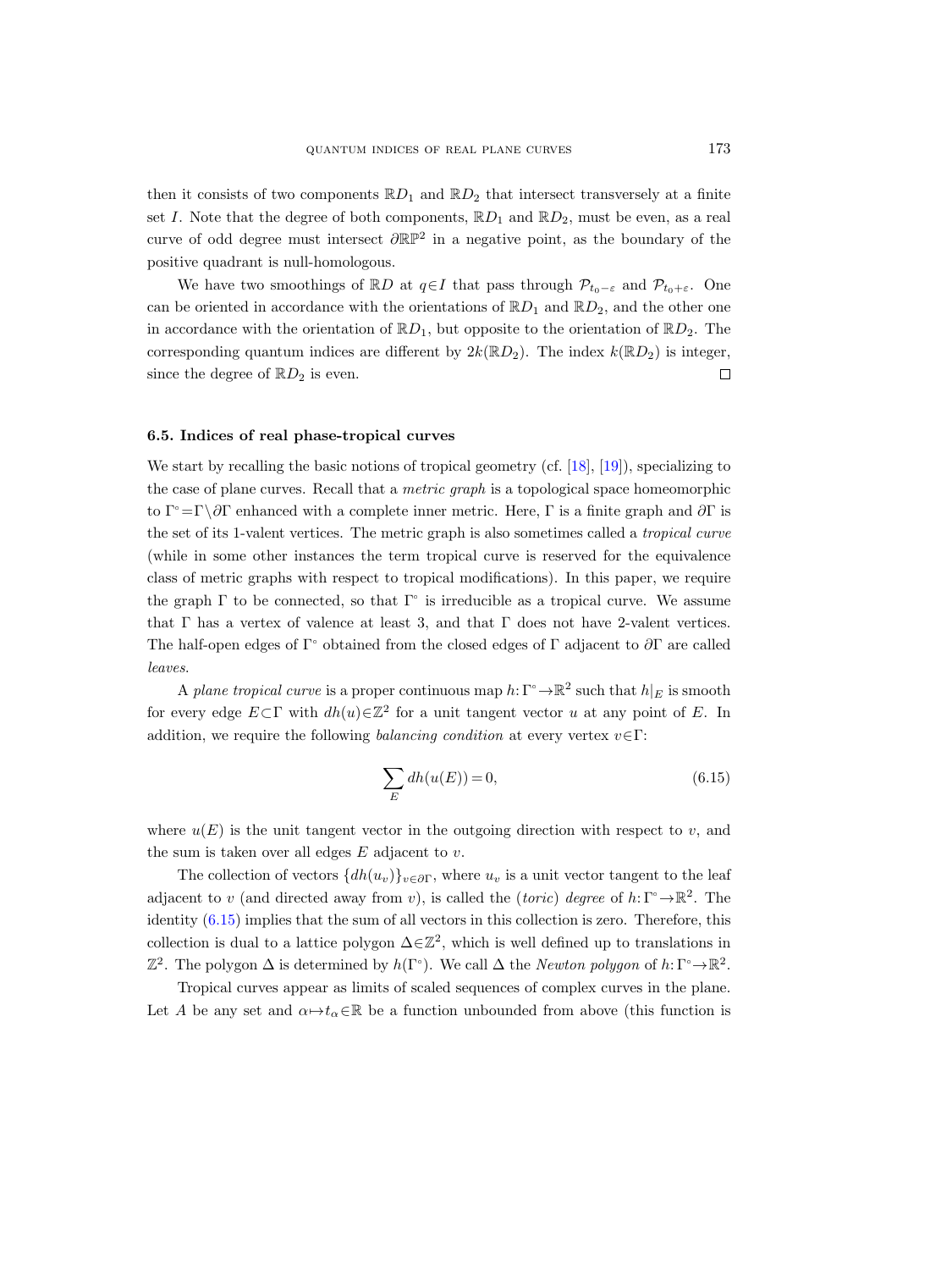called the tropical scaling sequence). Let  $\mathbb{C}C_{\alpha} \subset (\mathbb{C}^{\times})^2$ ,  $\alpha \in A$ , be a family of complex curves with Newton polygon  $\Delta$ .

Definition 6.11. We say that a family  $\mathbb{C}C_{\alpha}$  has a phase-tropical limit with respect to  $t_{\alpha}$  if for every  $p \in \mathbb{R}^2$  we have

$$
\lim_{t_{\alpha} \to \infty} t_{\alpha}^{-p} \mathbb{C}C_{\alpha} = \Phi_p \tag{6.16}
$$

for a (possibly empty) algebraic curve  $\Phi(p) \subset (\mathbb{C}^{\times})^2$ . Here  $t_{\alpha}^{-p} \mathbb{C}C_{\alpha}$  is the multiplicative translation of the curve  $\mathbb{C}C_{\alpha}$  by  $t_{\alpha}^{-p} \in (\mathbb{C}^{\times})^2$ . The coefficients of the polynomials defining  $t_{\alpha}^{-p} \mathbb{C} C_{\alpha}$  represent a point in the projective space of dimension  $\#(\Delta \cap \mathbb{Z}^2) - 1$ . The limit is understood in the sense of the topology of this projective space. The curve  $\Phi_p \subset (\mathbb{C}^{\times})^2$ may be reducible and even non-reduced.

We say that  $h: \Gamma^{\circ} \to \mathbb{R}^2$  is the *tropical limit* of  $\mathbb{C}C_{\alpha}$  with respect to  $t_{\alpha}$  if, for a sufficiently small open convex neighborhood  $U \subset \mathbb{R}^2$  of p, the irreducible components  $\Psi \subset \Phi(p) \subset (\mathbb{C}^{\times})^2$  correspond to the connected components  $\psi \subset h^{-1}(U)$ , so that the lattice polygon  $\Delta_{\psi}$  determined by the ends of the open graph  $\psi$  coincides with the Newton polygon  $\Delta_{\Psi}$  of the irreducible component  $\Psi$  taken with some multiplicity. The same component  $\Psi$  may correspond to several components of  $h^{-1}(U)$ , so that the sum of all resulting multiplicities is equal to the multiplicity of  $\Psi$  in  $\Phi(p)$ . Each connected component of  $h^{-1}(U)$  corresponds to a unique component of  $\Phi(p)$ .

If h does not contract any edge of  $\Gamma$ <sup>o</sup> to a point, then the open set  $\psi \subset \Gamma$ <sup>o</sup> may contain at most one vertex. If  $v \in \Gamma$  is such a vertex, then we call  $\Psi$  the phase  $\Phi_v$  of the vertex v. If  $\psi$  is contained in an edge E, then we call  $\Psi$  the phase  $\Phi_E$  of the edge E. The phases  $\Phi(E) \subset (\mathbb{C}^{\times})^2$  do not depend on the choice of the point  $p \in h(E)$ , and are well defined up to multiplicative translations by  $(\mathbb{R}^{\times})^2$ . The curve  $h: \Gamma^{\circ} \to \mathbb{R}^2$  enhanced with the phases  $\Phi_v$  and  $\Phi_E$  for its vertices and edges is called the *phase-tropical limit* of  $\mathbb{C}C_{\alpha}$  with respect to the scaling sequence  $t_{\alpha} \rightarrow \infty$ .

We consider equivalent phases in  $(\mathbb{C}^{\times})^2$  that are different by multiplicative translations by vectors from  $(\mathbb{R}_{>0})^2$ .

Note that the Newton polygon of the phase  $\Phi_E$  of an edge E is an interval. Thus, after a suitable change of coordinates in  $(\mathbb{C}^{\times})^2$ , the (irreducible) curve  $\Phi_E$  is given by a linear equation in one variable. Therefore,  $\Phi_E$  is a multiplicative translation of a subtorus  $S^1 \approx T_E \subset S^1 \times S^1$  in the direction parallel to  $h(E)$ .

Let us orient E. Then  $T_E$ , as well as the quotient space  $B_E = (S^1 \times S^1)/T_E$ , also acquire an orientation. The image  $Arg(\Phi_E)$  coincides with  $\pi_E^{-1}(\sigma_E)$  for some  $\sigma_E \in B_E$ , where  $\pi_E : S^1 \times S^1 \to B_E$  is the projection. Since  $B_E$  is isomorphic to  $S^1$  and oriented, we have a canonical isomorphism  $B_E = \mathbb{Z}/2\pi\mathbb{Z}$ . Thus, a phase  $\Phi_E$  of an oriented edge E of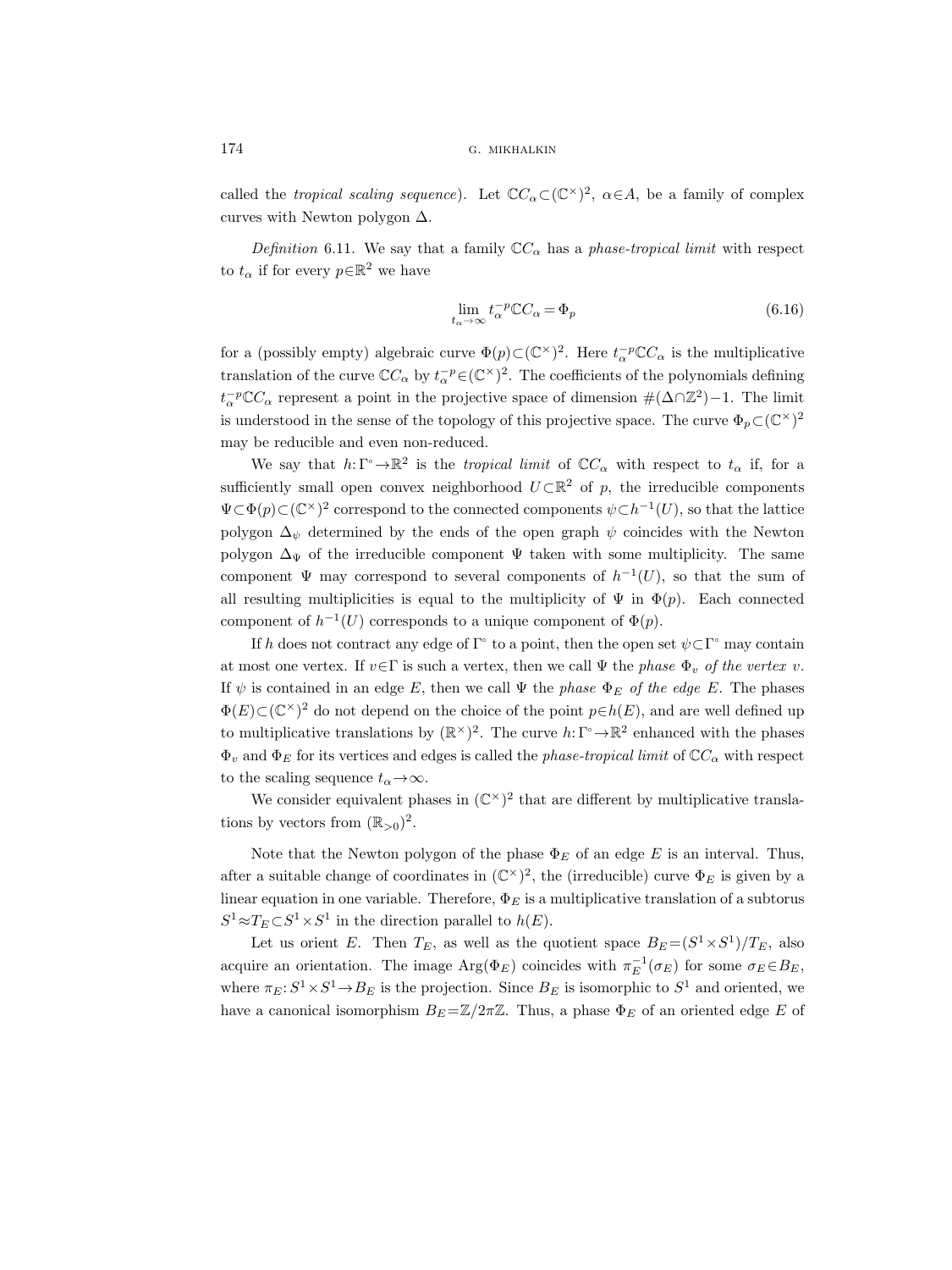a planar tropical curve is determined by a single argument  $\sigma(E) \in \mathbb{Z}/2\pi\mathbb{Z}$ . The change of orientation of E results in the change of sign of  $\sigma(E)$ .

Let  $v \in \Gamma$ <sup>o</sup> be a vertex and  $E_j$  be the edges adjacent to v. Orient  $E_j$  outwards from v. With the oriented edges  $E_i$  can be associated a momentum  $\mu(E_i)$  with respect to the origin  $0 \in \mathbb{R}^2$ . This is the wedge product of the vector connecting the origin with a point of  $E_i$  and the unit tangent vector  $u(E_i)$  coherent with the orientation. Clearly, it does not depend on the choice of the point in  $E_j$ .

Recall that the vertex v is dual to the lattice polygon  $\Delta_v$  determined by the integer vectors  $dh(u(E_i))$ . The multiplicity is defined as  $m(v)=2$ Area $(\Delta_v)$ ; cf. [\[18\]](#page-44-4).

PROPOSITION 6.12. (tropical Menelaus theorem) For any tropical curve  $h: \Gamma \rightarrow \mathbb{R}^2$ and a vertex  $v \in \Gamma$ <sup>o</sup> the momenta  $\mu(E_j)$  of the edges adjacent to v and oriented outwards from v satisfy to the equality

<span id="page-40-0"></span>
$$
\sum_{j} \mu(E_j) = 0. \tag{6.17}
$$

If  $\sigma(E_i) \in \mathbb{Z}/2\pi\mathbb{Z}$  are phases of the oriented edges  $E_i$ , then

<span id="page-40-1"></span>
$$
\sum_{j} w(E_j)\sigma(E_j) = \pi m(v) \tag{6.18}
$$

(assuming that  $\sigma(E_j)$  appear in the phase-tropical limit of a family  $\mathbb{C}C_{\alpha} \subset (\mathbb{C}^{\times})^2$  of complex curves).

This statement can be viewed as a counterpart of the ancient Menelaus theorem (before its generalizations by Carnot and Weil) stating that three points  $D$ ,  $E$  and  $F$  on the extensions of three sides of a planar triangle ABC are collinear if and only if

$$
\frac{|AD|}{|DB|} \frac{|BE|}{|EC|} \frac{|CF|}{|FA|} = -1.
$$
\n(6.19)

Here, the length is taken with the negative sign if the direction of an interval (e.g.  $|CF|$ ) is opposite to the orientation of the triangle; see Figure [6.2.](#page-11-1)

*Proof.* The wedge product of the balancing condition  $(6.15)$  with the vector con-necting 0 and v gives [\(6.17\)](#page-40-0). To deduce [\(6.18\)](#page-40-1), we consider the polynomial  $f_v$  (whose Newton polygon is  $\Delta_v$ ) defining the phase  $\Phi_v \subset (\mathbb{C}^\times)^2$ . By Vieta's theorem, the product of the roots cut by  $f_v$  on a divisor of  $\mathbb{C}\Delta_v$  corresponding to an oriented side  $F\subset \Delta_v$  is  $(-1)^{\#(F \cap \mathbb{Z}^2)}$  times the ratio of the coefficients at the endpoints of F. Therefore, the sum of the phases of the edges of  $\Gamma$  corresponding to F is the argument of this ratio plus  $\#(F \cap \mathbb{Z}^2)\pi$ . Since by Pick's formula the parity of  $\#(\partial \Delta \cap \mathbb{Z}^2)$  coincides with that of  $m(v)=2$ Area $(\Delta_v)$ , we recover [\(6.18\)](#page-40-1).  $\Box$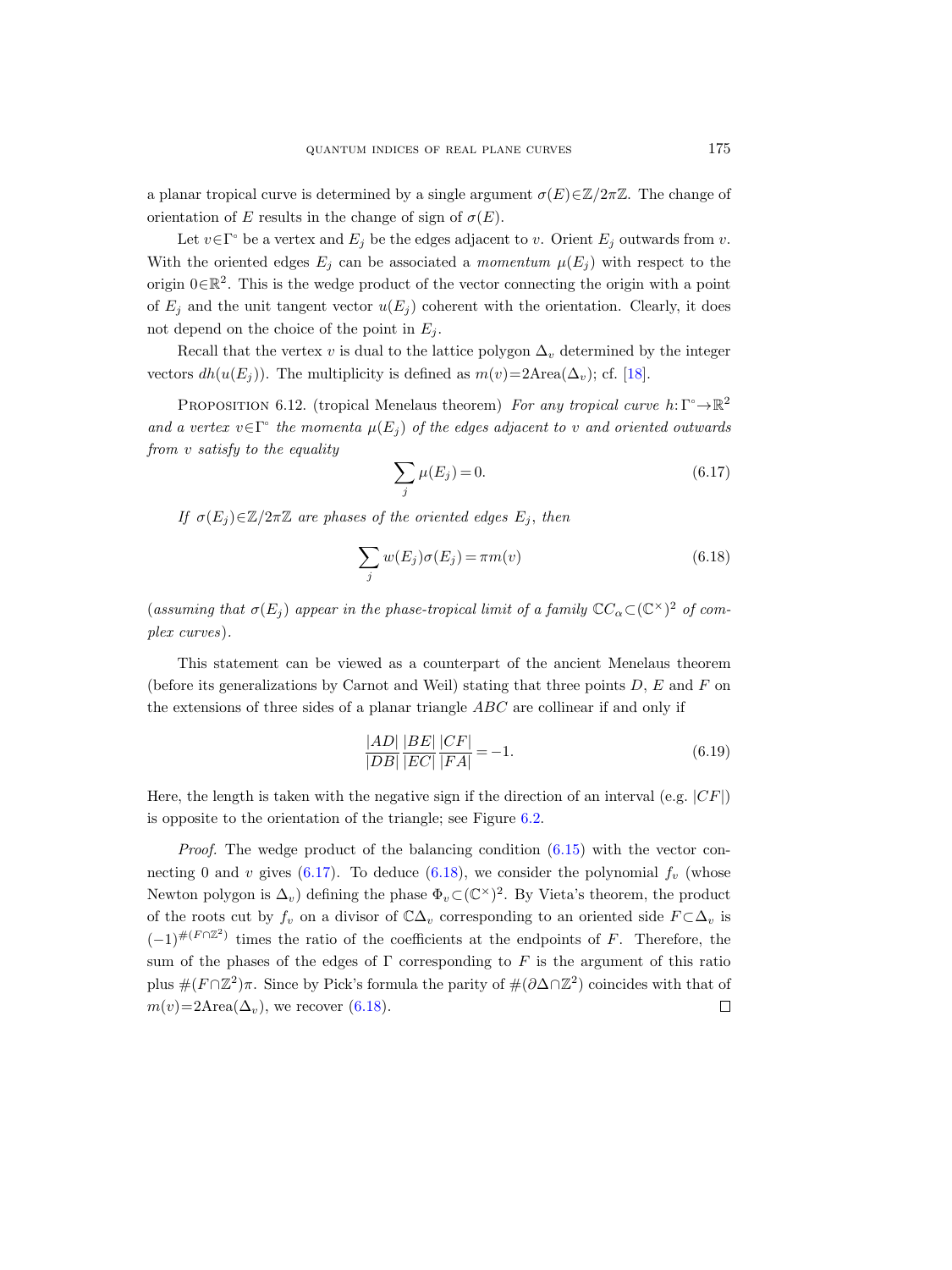

Figure 6.2. The Menelaus theorem.

COROLLARY 6.13. We have  $\sum_E \mu(E)=0$ , where the sum is taken over all leaves of  $h: \Gamma \rightarrow \mathbb{R}^2$  oriented in the outwards direction.

*Proof.* Take the sum of the expression  $(6.17)$  over all vertices of  $\Gamma$ <sup>o</sup>. The momenta of all bounded edges will enter twice with opposite signs.  $\Box$ 

If all curves  $\mathbb{C}C_{\alpha}$  are defined over R, then the phases  $\Phi(p)$  must be real for all points  $p \in \mathbb{R}^2$ . Note, however, that in general the phase  $\Phi_v$  for a vertex  $v \in \Gamma$ <sup>o</sup> does not have to be real, as the involution of complex conjugation may exchange it with  $\Phi_{v'}$  for another vertex  $v' \in \Gamma$  with  $h(v) = h(v')$ . We say that a vertex v is real if  $\Phi_v$  is defined over R.

Let  $\mathbb{R}C_{\alpha}$  be a scaled sequence of type-I curves enhanced with a complex orientation, so that a component  $S_\alpha \subset \mathbb{C}C_\alpha \backslash \mathbb{R}C_\alpha$  is fixed for all  $\alpha$ . Suppose that  $\mathbb{C}C_\alpha$  has a phasetropical limit, and that the orientations of  $\mathbb{R}C_{\alpha}$  agree with some complex orientations of the real part  $\mathbb{R}\Phi(p)$  of the phases  $\Phi(p)$ . The quantum index of  $\mathbb{R}C_{\alpha}$  is well defined if it has real or purely imaginary coordinate intersection. Similarly, the phase  $\mathbb{R}\Phi_v$  of a real vertex v of the tropical limit has a well-defined quantum index if  $\sigma(E) \equiv 0 \pmod{\pi}$  for any edge  $E$  adjacent to  $v$ .

<span id="page-41-1"></span>PROPOSITION 6.14. For large  $t_{\alpha}$  we have

<span id="page-41-0"></span>
$$
k(\mathbb{R}C_{\alpha}) = \sum_{v} k(\mathbb{R}\Phi_{v}),
$$
\n(6.20)

where the sum is taken over all real vertices, whenever all quantum indices in  $(6.20)$  are well defined.

*Proof.* Additivity of the quantum index with respect to the phases  $\Phi_v$  follows from Theorem [3.1](#page-8-0) through additivity of the degree of the map 2Arg restricted to  $S \cap (\mathbb{C}^{\times})^2$ . Non-real vertices give zero contribution to  $k(\mathbb{R}C_{\alpha})$ , as the signed area of the amoeba of the whole complex curve is zero. $\Box$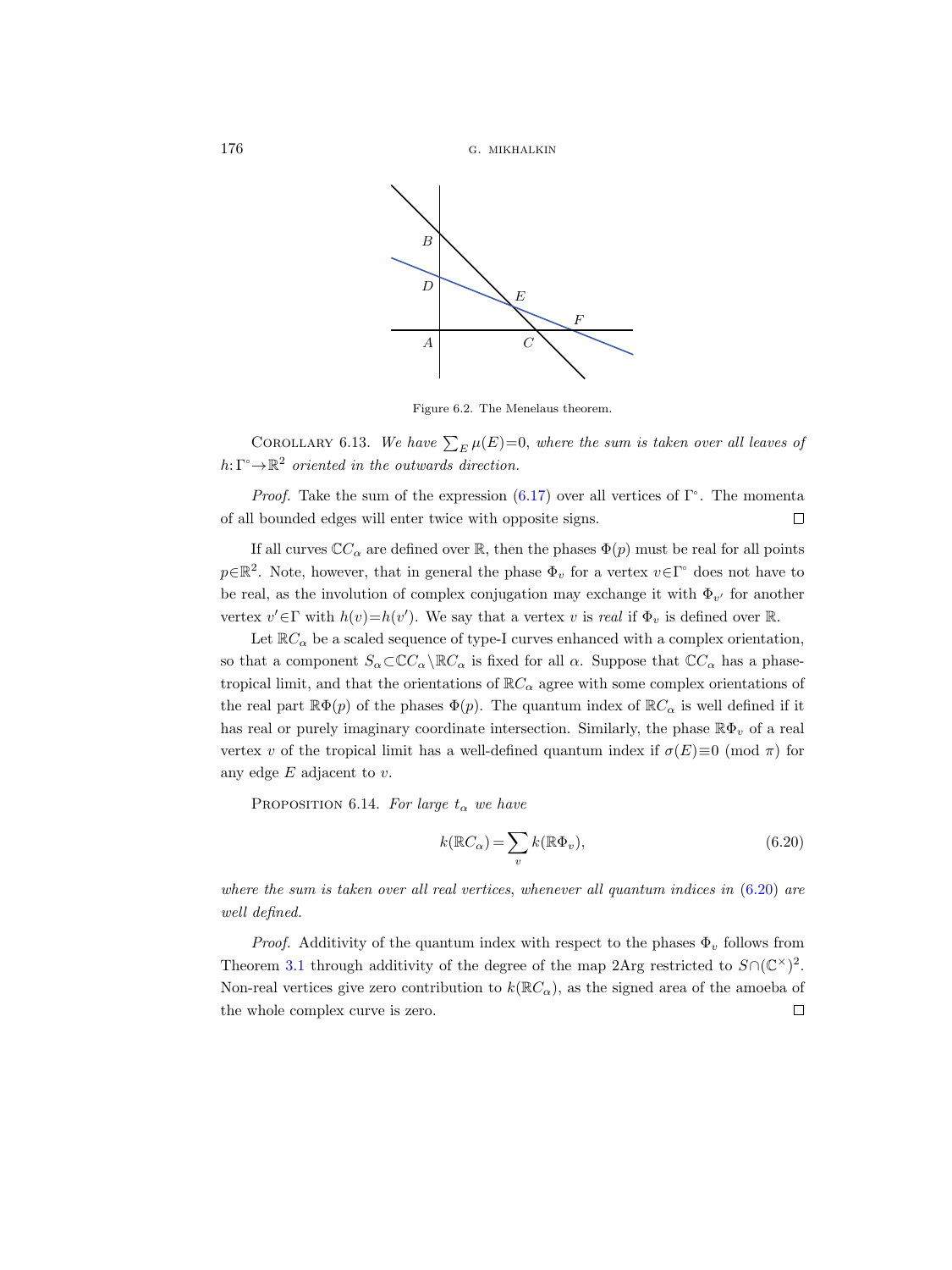*Proof of Theorem* [5.9](#page-23-2). Recall the definition of the (tropical) Block–Göttsche invariants (see  $[11]$ ), which refine tropical enumerative invariants of  $[18]$ . Namely, with any 3-valent (open) tropical immersed curve  $h: \Gamma^{\circ} \to \mathbb{R}^{2}$  we may associate the Laurent polynomial

<span id="page-42-1"></span>
$$
n_q(h(\Gamma^{\circ})) = \prod_{v} \frac{q^{m(v)/2} - q^{-m(v)/2}}{q^{1/2} - q^{-1/2}},
$$
\n(6.21)

where v runs over all vertices  $v \in \Gamma$  and  $m(v)$  is the multiplicity of the vertex v. The genus of a (connected) tropical curve  $\Gamma^{\circ}$  is the first Betti number of  $\Gamma^{\circ}$ . In particular, a rational tropical curve is a tree.

Let us fix a collection  $\mu = {\mu_j}_{j=1}^m$ ,  $m = \#(\partial \Delta \cap \mathbb{Z}^2)$ , of generic real numbers subject to the condition  $\sum_{j=1}^{m} \mu_j = 0$ . This means that  $\mu_j$ , j=1,..., m-1, are chosen generically, and  $\mu_m$  is determined from our condition.

If  $h: \Gamma^{\circ} \to \mathbb{R}^{2}$  is a tropical curve with Newton polygon  $\Delta$ , then we number its leaves so that the first  $m_1$  leaves are dual to the side  $E\subset \partial \Delta$ , the second  $m_2$  to the side  $E_2\subset \partial \Delta$ , and so on with the last  $m_n$  leaves dual to  $E_n$ . We say that  $h: \Gamma \to \mathbb{R}^2$  passes through  $\partial \mathbb{T}\Delta$  at the points determined by  $\mu$  if the jth unbounded edge of  $\Gamma$  has momentum  $\mu_i$ . Note that a leaf  $E \subset \Gamma$ <sup>o</sup> must have momentum  $\mu(E)$  if it passes through a point  $p_E$  on the oriented line parallel to the vector  $(dh)u(E)$  with momentum  $\mu(E)$ . Thus a generic choice of the momenta ensures that  $h: \Gamma^{\circ} \to \mathbb{R}^{2}$  passes through a generic collection of  $m-1$  points in  $\mathbb{R}^2$ . Thus, we have only finitely many rational tropical curves with Newton polygon  $\Delta$ passing through  $\partial T\Delta$  at the points determined by  $\mu$ , and this is due to [\[18,](#page-44-4) Lemma 4.22] (as the number of combinatorial types of tropical curves with the given Newton polygon  $\Delta$  is finite). By [\[18,](#page-44-4) Proposition 4.11], all these tropical curves are simple in the sense of [\[18,](#page-44-4) Definition 4.2].

The Block–Göttsche number associated with  $\mu$  is

<span id="page-42-0"></span>
$$
N_{\Delta}^{\partial, \text{trop}} = N_{\Delta}^{\partial, \text{trop}}(\mu) = \sum_{h: \Gamma^{\circ} \to \mathbb{R}^2} n_q(h(\Gamma^{\circ})),
$$
\n(6.22)

where the sum is taken over all  $h: \Gamma^{\circ} \to \mathbb{R}^2$  passing through  $\partial \mathbb{T}\Delta$  at the points determined by  $\mu$ . Independence of  $N_{\Delta}^{\partial, \text{trop}}$  from  $\mu$  can be proved in the same way as in [\[11\]](#page-44-14). Also, it follows from Theorem [5.5](#page-22-0) once we prove the coincidence of  $R_{\Delta}$  and  $N_{\Delta}^{\partial, \text{trop}}(\mu)$ .

A toric divisor  $\mathbb{C}E_j \subset \mathbb{C}\Delta$  is the compactification of the torus  $\mathbb{C}^\times$  obtained by taking the quotient group of  $(\mathbb{C}^{\times})^2$  by the subgroup defined by the side  $E_j \subset \Delta$ . Thus, a configuration  $\mathcal{P} = \{p_j\}_{j=1}^m \subset \partial \mathbb{C}\Delta$  is given by a collection of m non-zero complex numbers, as well as an attribution of the points to the toric divisors. This collection is real if the corresponding numbers are real, and positive if these numbers are positive.

We let  $\mathcal{P}^t = \{p_1^t, ..., p_m^t\} \subset \partial \mathbb{R}\Delta$  be the configuration of points with the same toric divisor attribution as P, and given by the positive numbers  $\{t^{2\mu_j}\}, t>1$ . As a consequence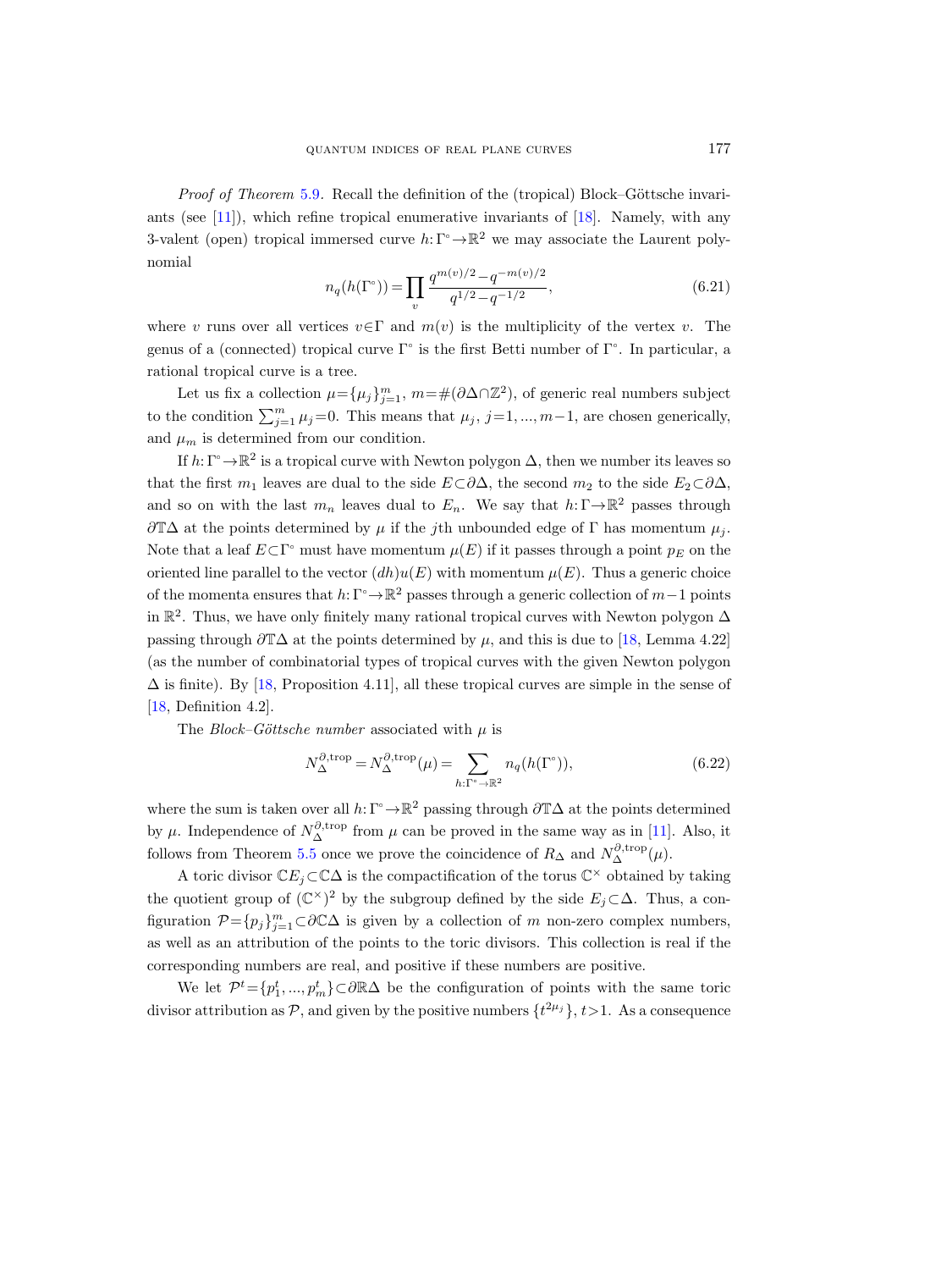of [\[18,](#page-44-4) Proposition 8.7], the amoebas of rational complex curves with Newton polygon  $\Delta$  passing through  $(Sq^{\Delta})^{-1}(\mathcal{P}_t)$  converge when  $t \to \infty$  to tropical curves passing through  $\partial T\Delta$  at the points determined by  $\mu$ . We have that [\[18,](#page-44-4) Proposition 8.23] determines the number of complex curves with amoeba in a small neighborhood of a rational tropical curve  $h: \Gamma \to \mathbb{R}^2$  passing through any choice of points  $\tilde{p}_j^t \in (\text{Sq}^{\Delta})^{-1}(p_j^t), j=1, ..., m-1$ , for large  $t$ , while  $\left[18, \text{ Remark } 8.25\right]$  determines the number of the corresponding real curves. E.g., if the weights of all edges of  $\Gamma$ <sup>o</sup> are odd, we have a single real curve for any choice of  $\tilde{\mathcal{P}}^t = {\{\tilde{p}_j^t\}}$ . In general, some choices of  $\tilde{\mathcal{P}}_t$  may correspond to no real solutions, while others may correspond to multiple solutions. We claim that nevertheless there are  $2^{m-1}$  different real curves whose amoeba is close to  $h: \Gamma^{\circ} \to \mathbb{R}^{2}$  with the image under  $Sq^{\Delta}$ passing through  $\mathcal{P}^t$  for large t. Thus, we have  $2^m$  different oriented curves. We show this by induction on  $m$  as follows.

If  $\Gamma$ <sup>o</sup> has a single vertex v (so that  $m=3$ ), then there are four different real rational phases  $\Phi_v$  which differ by the deck transformations of the map Sq<sup>∆</sup>. Thus, we have eight different oriented real rational phases in this case. The positive logarithmic rotation number for half of them is positive, while for the other half is negative. Adding each new 3-valent vertex  $v'$  to the tree  $\Gamma$  doubles the number of oriented real phases, as there are two ways to attach the phase for  $v'$ : so that the logarithmic rotation number of the resulting real curve will increase by one, and so that it will decrease by one. Inductively, we get four real oriented curves for each of the  $2^{m-2}$  possible sign distributions for the vertices of  $\Gamma$ <sup>o</sup>.

For each vertex v, the real phase  $\mathbb{R}\Phi_v$  is the image of a line by a multiplicative-linear map of determinant  $m(v)$ , by [\[18,](#page-44-4) Corollary 8.20]. Therefore  $k(\mathbb{R}\Phi_v)=\pm\frac{1}{2}m(v)$ , where the sign is determined by the degree of the logarithmic Gauss map. According to our sign convention [\(5.3\)](#page-21-1), each oriented real curve comes with the sign equal to the number of negative vertices. Thus, by Proposition [6.14,](#page-41-1) the contribution of  $h: \Gamma \to \mathbb{R}^2$  to  $R_{\Delta}(\mathcal{P}^t)$  for large t is  $\prod_{v} (q^{m/2} - q^{-m/2})$ , which coincides with the numerator of the Block–Göttsche multiplicity [\(6.21\)](#page-42-1).  $\Box$ 

Acknowledgment. The results of this paper were inspired by a discussion with Ilia Itenberg, Maxim Kontsevich and Ilia Zharkov on the Spring Equinox of 2015, before a traditional IHES volleyball game, as well as some discussions with Ivan Cherednik, Sergey Galkin and Yan Soibelman on some other occasions. In particular, an example of area computation for holomorphic disks with boundary in a union of two Lagrangian subvarieties explained by Maxim Kontsevich was especially helpful. The author would like to thank everybody for a fruitful exchange of ideas, as well as the IHES for its hospitality. The paper has tremendously benefited from many helpful remarks of the referee, to whom the author is sincerely thankful.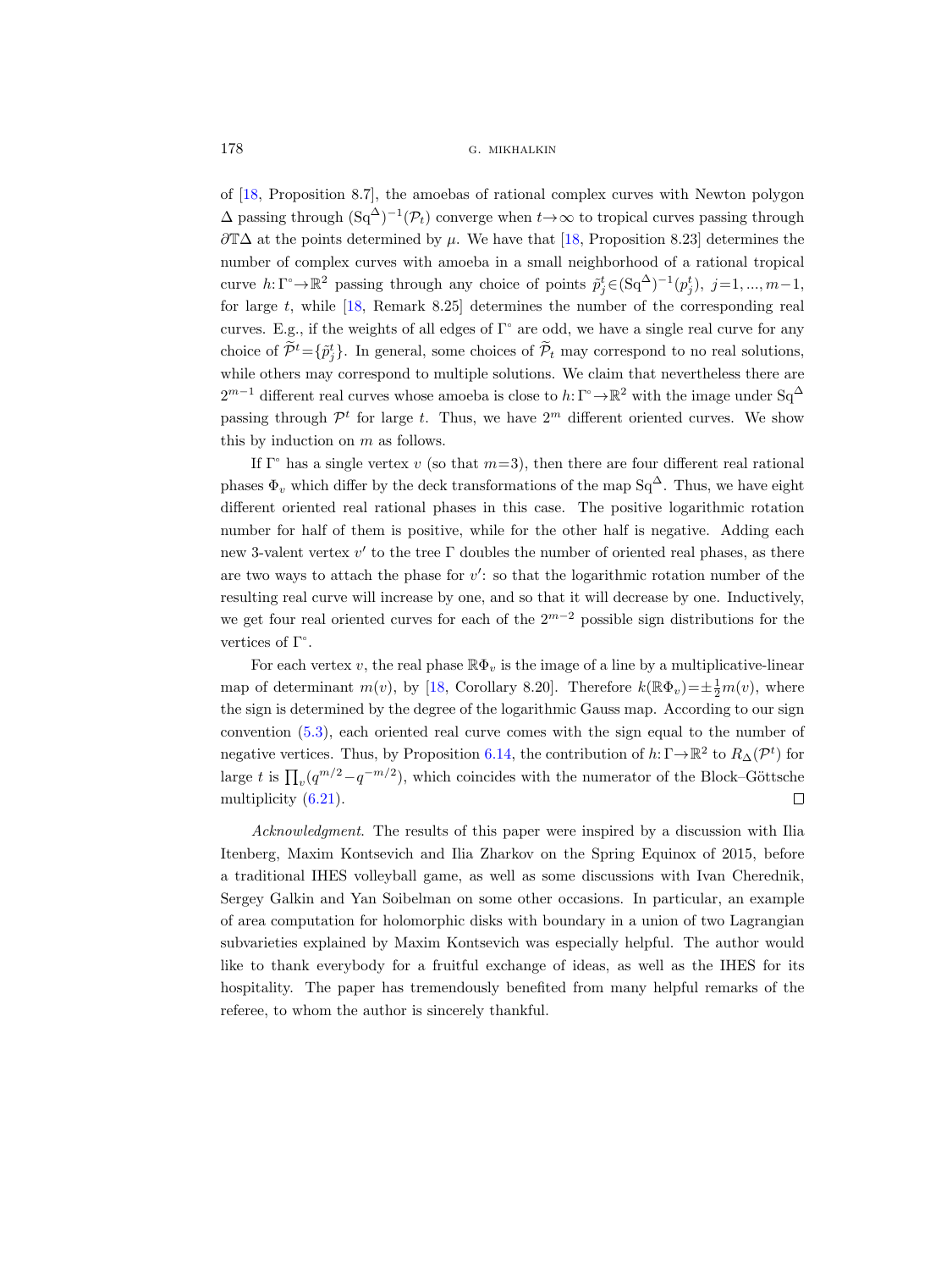Research was supported in part by the grants 141329, 159240, 159581 and the NCCR SwissMAP project of the Swiss National Science Foundation, as well as by the Chaire d'Excellence program of the Fondation Sciences Mathématiques de Paris.

#### References

- <span id="page-44-5"></span>[1] BLOCK, F. & GÖTTSCHE, L., Refined curve counting with tropical geometry. Compos. Math., 152 (2016), 115–151.
- <span id="page-44-10"></span>[2] BRUGALLÉ, E., Pseudoholomorphic simple Harnack curves. *Enseign. Math.*, 61 (2015), 483–498.
- <span id="page-44-12"></span>[3] Caporaso, L., Algebraic and tropical curves: comparing their moduli spaces, in Handbook of Moduli. Vol. I, Adv. Lectures Math., 24, pp. 119–160. Int. Press, Somerville, MA, 2013.
- <span id="page-44-8"></span>[4] CARNOT, L. N. M., Géométrie de position. Imprimerie de Crapelet, Paris, 1803.
- <span id="page-44-11"></span>[5] DELIGNE, P., Le symbole modéré. *Inst. Hautes Études Sci. Publ. Math.*, 73 (1991), 147– 181.
- <span id="page-44-17"></span>[6] Deligne, P. & Mumford, D., The irreducibility of the space of curves of given genus. Inst. Hautes Études Sci. Publ. Math.,  $36$  (1969),  $75-109$ .
- <span id="page-44-2"></span>[7] Forsberg, M., Passare, M. & Tsikh, A., Laurent determinants and arrangements of hyperplane amoebas. Adv. Math., 151 (2000), 45–70.
- <span id="page-44-6"></span>[8] GÖTTSCHE, L. & SHENDE, V., Refined curve counting on complex surfaces. Geom. Topol., 18 (2014), 2245–2307.
- <span id="page-44-13"></span>[9] Griffiths, P. & Harris, J., Principles of Algebraic Geometry. Wiley-Interscience, New York, 1978.
- <span id="page-44-3"></span>[10] Itenberg, I., Kharlamov, V. & Shustin, E., Welschinger invariant and enumeration of real rational curves. Int. Math. Res. Not., 49 (2003), 2639–2653.
- <span id="page-44-14"></span>[11] ITENBERG, I. & MIKHALKIN, G., On Block–Göttsche multiplicities for planar tropical curves. Int. Math. Res. Not., 23 (2013), 5289–5320.
- <span id="page-44-9"></span>[12] Kapranov, M. M., A characterization of A-discriminantal hypersurfaces in terms of the logarithmic Gauss map. Math. Ann., 290 (1991), 277–285.
- <span id="page-44-1"></span>[13] KENYON, R., OKOUNKOV, A. & SHEFFIELD, S., Dimers and amoebae. Ann. of Math., 163 (2006), 1019–1056.
- <span id="page-44-18"></span>[14] KONTSEVICH, M. & MANIN, Y., Gromov–Witten classes, quantum cohomology, and enumerative geometry. Comm. Math. Phys., 164 (1994), 525–562.
- <span id="page-44-7"></span>[15] KONTSEVICH, M. & SOIBELMAN, Y., Stability structures, motivic Donaldson–Thomas invariants and cluster transformations. Preprint, 2008.  $arXiv:0811.2435$  [math.AG].
- <span id="page-44-16"></span>[16] Kushnirenko, A. G., Newton polyhedra and Bezout's theorem. Funkcional. Anal. i  $Priložen., 10 (1976), 82–83 (Russian); English translation in *Functional Anal. Appl.*, 10$ (1976), 233–235.
- <span id="page-44-0"></span>[17] Mikhalkin, G., Real algebraic curves, the moment map and amoebas. Ann. of Math., 151 (2000), 309–326.
- <span id="page-44-4"></span>[18] — Enumerative tropical algebraic geometry in  $\mathbb{R}^2$ . J. Amer. Math. Soc., 18 (2005), 313-377.
- <span id="page-44-19"></span>[19] — Tropical geometry and its applications, in International Congress of Mathematicians. Vol. II, pp. 827–852. Eur. Math. Soc., Zürich, 2006.
- <span id="page-44-15"></span> $[20]$  — Amoebas of half-dimensional varieties, in Analysis Meets Geometry, The Mikael Passare Memorial Volume, pp. 349–359. Springer International Publishing, Cham, 2017.